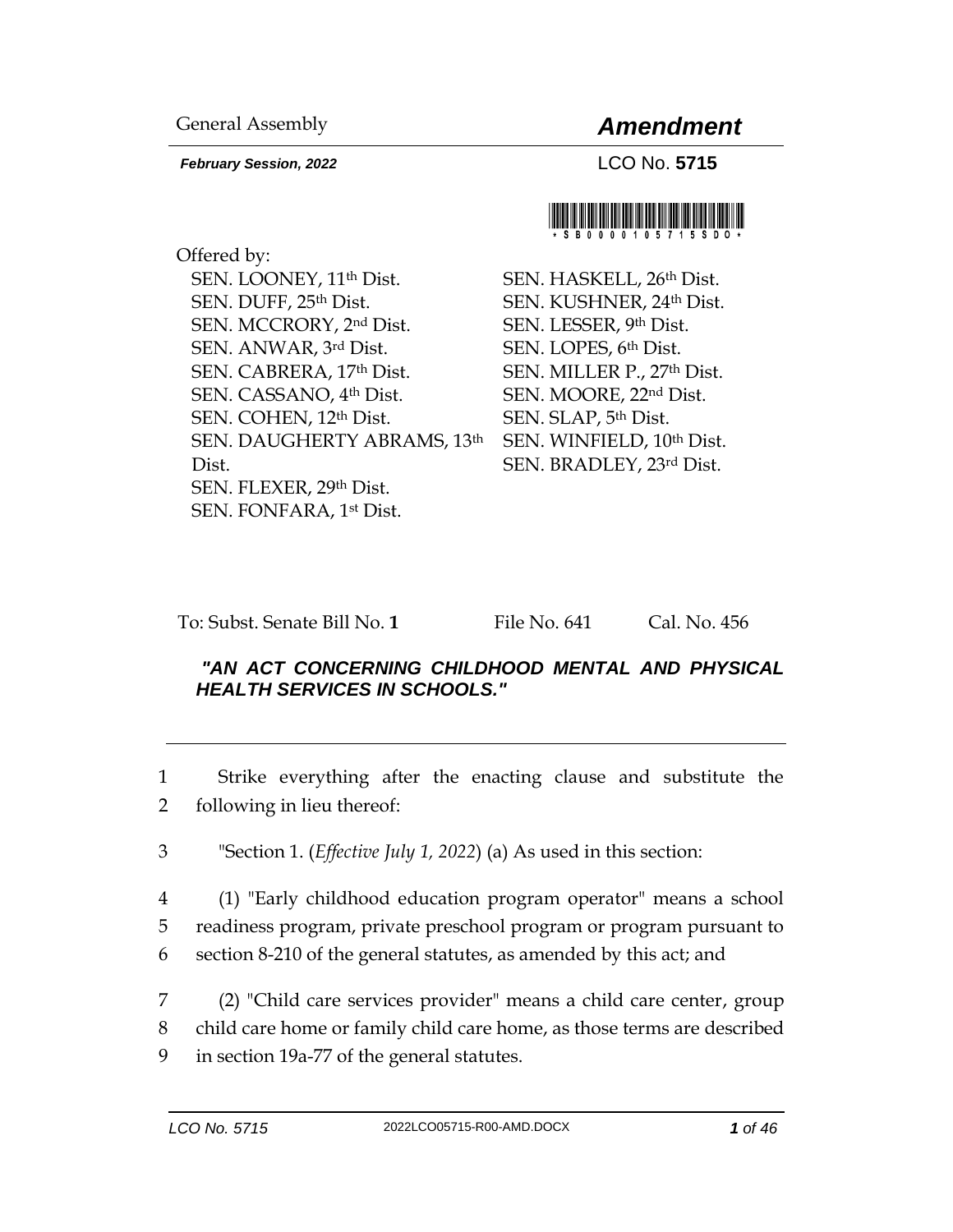(b) For the fiscal year ending June 30, 2023, the Office of Early Childhood shall establish and administer a wage supplement and child care program enhancement grant program for early childhood education program operators and child care services providers. On and after August 1, 2022, the office shall provide grants to those early childhood education program operators and child care services providers that meet the eligibility requirements developed by the office pursuant to subsection (d) of this section, and submit an application for a grant, on a form and in such manner as prescribed by the office. A grant awarded under this section may be used by such early childhood education program operator or child care services provider to supplement the annual salaries of the employees of such operator or provider or to address any other programmatic or administrative needs, in accordance with the guidelines developed by the office pursuant to subsection (d) of this section.

 (c) In determining whether to award a grant under this section, the commissioner shall give priority to those early childhood education program operators and child care services providers that will use such grant exclusively to supplement the annual salaries of the employees of such operator or provider.

 (d) The office shall develop (1) eligibility criteria for which early childhood education program operators and child care services providers are eligible to receive a grant under this section, and (2) guidelines for the administration of the program and the expenditure of a grant awarded under this section by a childhood education program operator or child care services provider.

 (e) The office shall distribute the funds appropriated for this section as follows: (1) Seventy per cent of the appropriation shall be used to award grants to eligible early childhood education program operators and child care services providers that do not receive state funding or state financial assistance, and (2) thirty per cent of the appropriation shall be used to award grants to eligible early childhood education program operators and child care services providers that receive state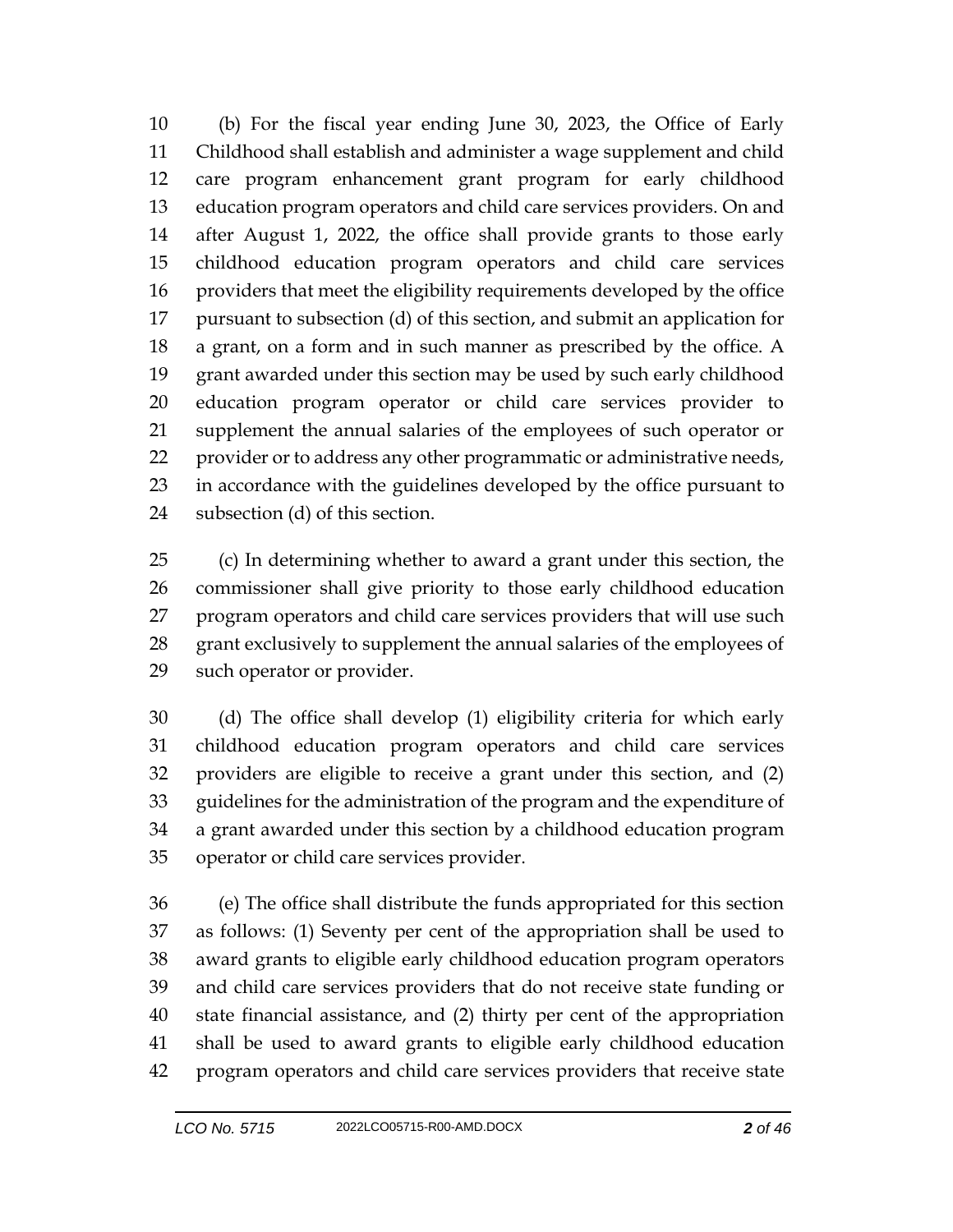funding or state financial assistance.

 Sec. 2. Subsection (b) of section 8-210 of the 2022 supplement to the general statutes is repealed and the following is substituted in lieu thereof (*Effective July 1, 2022*):

 (b) The state, acting by and in the discretion of the Commissioner of Early Childhood, may enter into a contract with a municipality, a group child care home or family child care home, as described in section 19a- 77, a human resource development agency or a nonprofit corporation for state financial assistance in developing and operating child care centers, group child care homes and family child care homes for children disadvantaged by reasons of economic, social or environmental conditions, provided no such financial assistance shall be available for the operating costs of any such child care center, group child care home or family child care home unless it has been licensed by the Commissioner of Early Childhood pursuant to section 19a-80. Such financial assistance shall be available for a program of a municipality, of a group child care home or family child care home, of a human resource development agency or of a nonprofit corporation which may provide for personnel, equipment, supplies, activities, program materials and renovation and remodeling of the physical facilities of such child care centers, group child care homes or family child care homes. Such contract shall provide for state financial assistance, within available appropriations, in the form of a state grant-in-aid (1) for a portion of the cost of such program, as determined by the Commissioner of Early Childhood, if not federally assisted, (2) equal to one-half of the amount by which the net cost of such program, as approved by the Commissioner of Early Childhood, exceeds the federal grant-in-aid 70 thereof, or (3) in an amount not less than  $(A)$  the per child cost as described in subdivision (1) of subsection (b) of section 10-16q, for each child in such program that is three or four years of age and each child that is five years of age who is not eligible to enroll in school, pursuant to section 10-15c, while maintaining services to children under three years of age under this section, and (B) thirteen thousand five hundred dollars for each child three years of age or under who is in infant or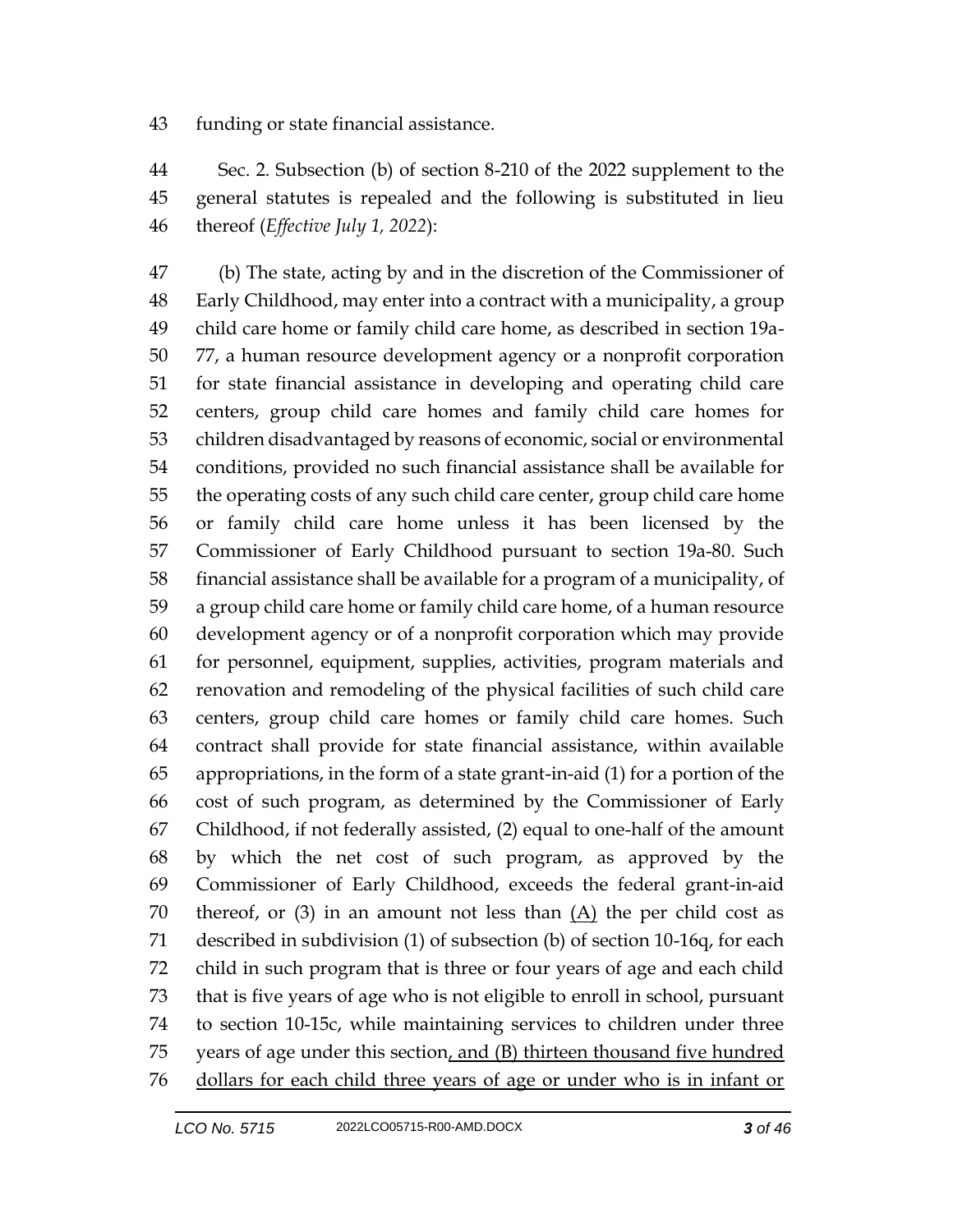toddler care and not in a preschool program. For the fiscal year ending June 30, **[**2020**]** 2024, and each fiscal year thereafter, the amount per child pursuant to subdivision (3) of this subsection that is over the amount of the per child cost that was prescribed pursuant to the contract under said subdivision (3) for the fiscal year ending June 30, **[**2019**]** 2023, shall be used exclusively to increase the salaries of early childhood educators employed at the child care center. The Commissioner of Early Childhood may authorize child care centers, group child care homes and family child care homes receiving financial assistance under this subsection to apply a program surplus to the next program year. The Commissioner of Early Childhood shall consult with directors of child care centers in establishing fees for the operation of such centers. For the fiscal year ending June 30, 2023, the Commissioner of Early Childhood shall, within available appropriations, enter into contracts under this 91 section for the purpose of expanding the number of spaces available to children three years of age or under who are in infant or toddler care and not in a preschool program.

 Sec. 3. (NEW) (*Effective from passage*) (a) Not later than July 1, 2023, and annually thereafter, the Commissioner of Education shall, within available appropriations, develop and distribute a survey to each local and regional board of education concerning the employment of school social workers, school psychologists, school counselors and school nurses by such local or regional board of education. Such survey shall include, but need not be limited to, (1) the total number of (A) school social workers employed by each local or regional board of education, (B) school psychologists employed by each local or regional board of education, (C) school counselors employed by each local and regional board of education, and (D) school nurses employed by each local and regional board of education; (2) the number of (A) school social workers assigned to each school under the jurisdiction of the local or regional board of education, including whether any such school social worker is assigned solely to that school or whether such school social worker is assigned to multiple schools, (B) school psychologists assigned to each school under the jurisdiction of the local or regional board of education,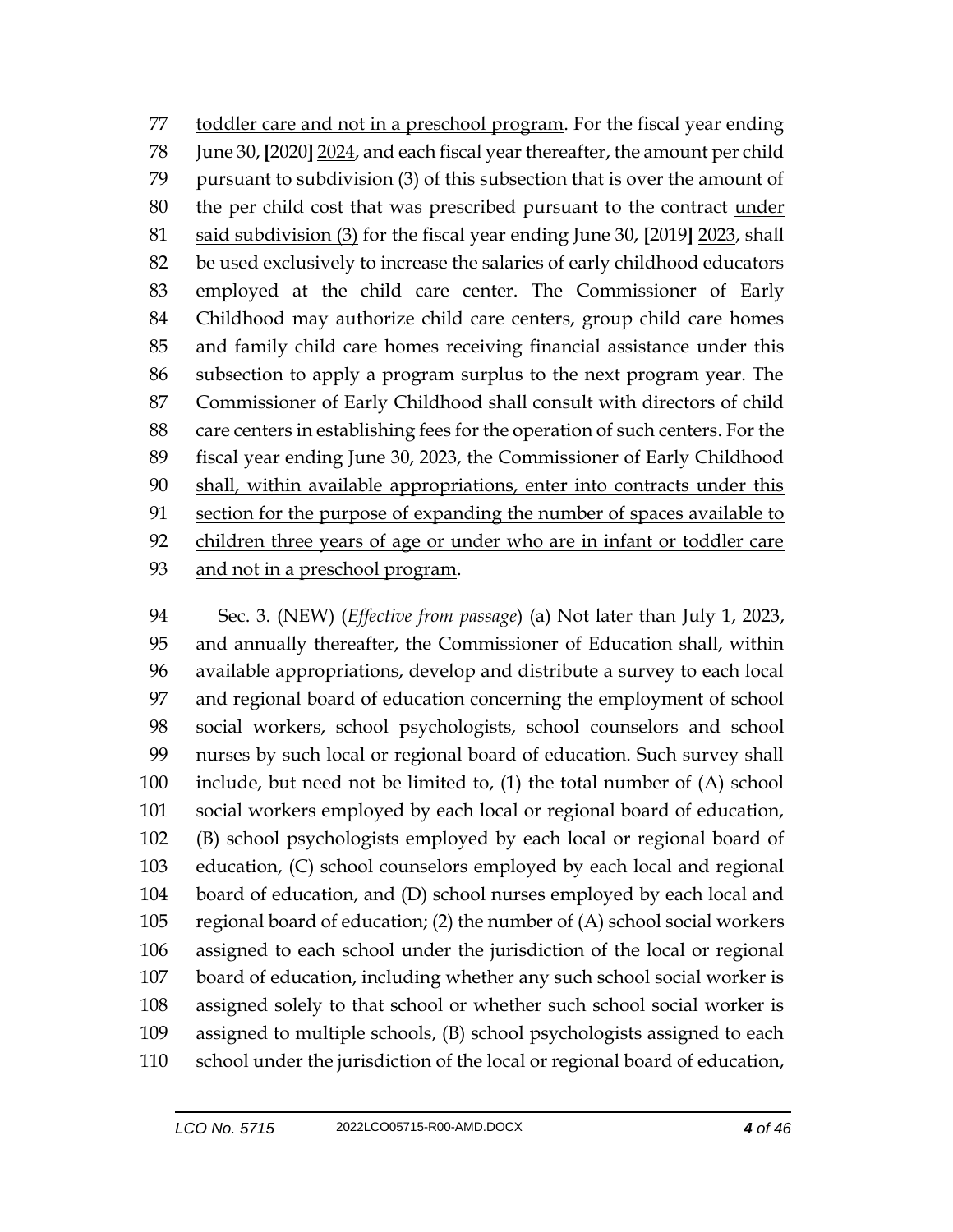including whether any such school psychologist is assigned solely to that school or whether such school psychologist is assigned to multiple schools, (C) school counselors assigned to each school under the jurisdiction of the local or regional board of education, including whether any such school counselor is assigned solely to that school or whether such school counselor is assigned to multiple schools, and (D) school nurses assigned to each school under the jurisdiction of the local or regional board of education, including whether any such school nurse is assigned solely to that school or whether such school nurse is assigned to multiple schools; (3) the geographic area covered by (A) any such school social worker who provides services to more than one local or regional board of education, (B) any such school psychologist who provides services to more than one local or regional board of education, (C) any such school counselor who provides services to more than one local or regional board of education, and (D) any such school nurse who provides services to more than one local or regional board of education; and (4) an estimate of the annual number of students who have received direct services from each individual (A) school social worker employed by a local or regional board of education during the five-year period preceding completion of the survey, (B) school psychologist employed by a local or regional board of education during the five-year period preceding completion of the survey, (C) school counselor employed by a local or regional board of education during the five-year period preceding completion of the survey, and (D) school nurse employed by a local or regional board of education during the five-year period preceding completion of the survey.

 (b) For the school year commencing July 1, 2023, and each school year thereafter, each local and regional board of education shall annually complete the survey developed and distributed pursuant to subsection (a) of this section to the commissioner, and submit such completed survey to the commissioner, at such time and in such manner as the commissioner prescribes.

 (c) Following the receipt of a completed survey from a local or regional board of education, the commissioner shall annually calculate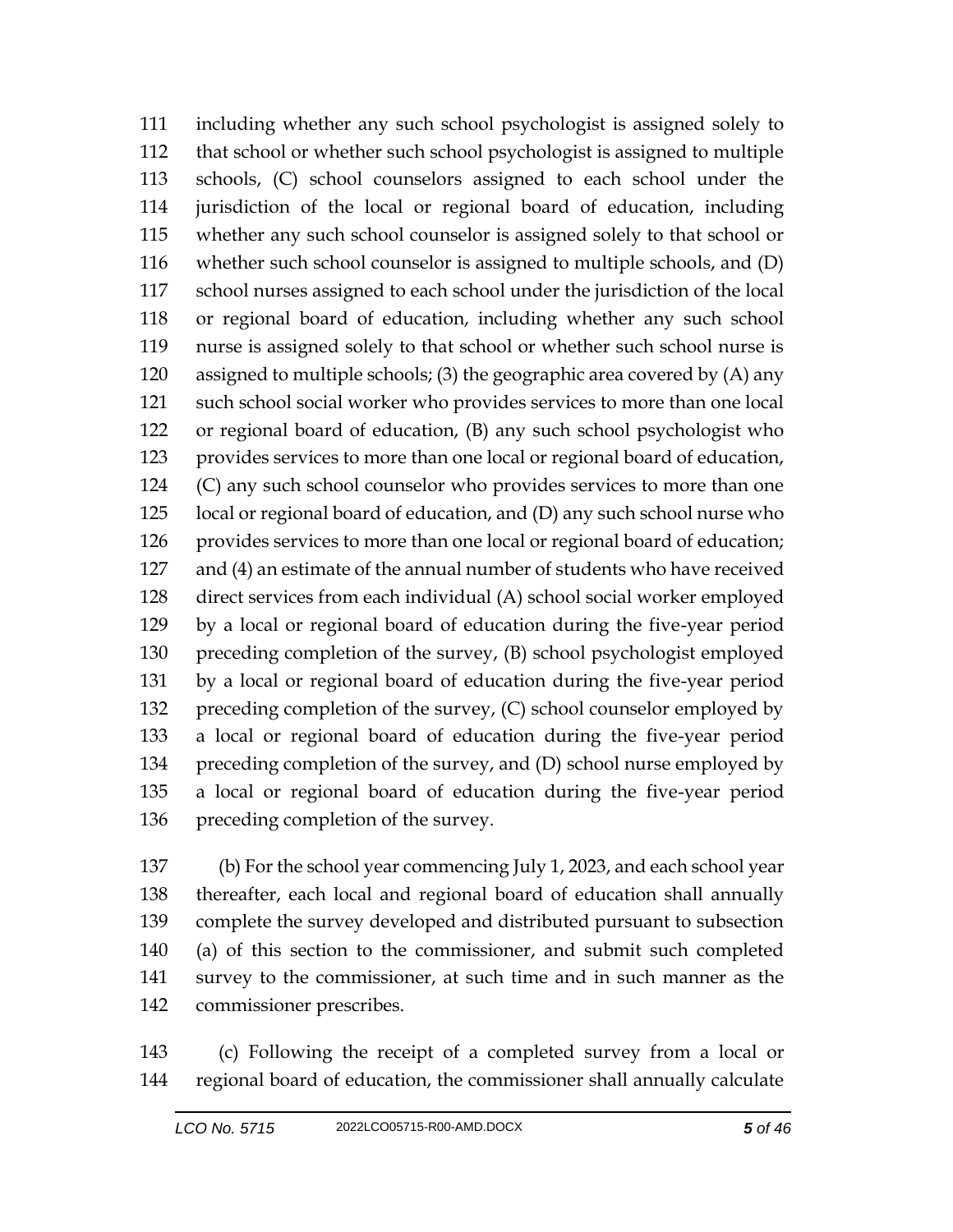(1) a student-to-school social worker ratio for (A) such board of education, and (B) each school under the jurisdiction of such board of education, (2) a student-to-school psychologist ratio for (A) such board of education, and (B) each school under the jurisdiction of such board of education, (3) a student-to-school counselor ratio for (A) such board of education, and (B) each school under the jurisdiction of such board of education, and (4) a student-to-school nurse ratio for (A) such board of education, and (B) each school under the jurisdiction of such board of education.

 (d) Not later than January 1, 2024, and annually thereafter, the commissioner shall submit a report, in accordance with the provisions of section 11-4a of the general statutes, on the results of the survey completed under this section and the student-to-school social worker ratios, student-to-school psychologist ratios, student-to-school counselor ratios and student-to-school nurse ratios calculated pursuant to subsection (c) of this section, to the joint standing committees of the General Assembly having cognizance of matters relating to education and children.

 Sec. 4. (NEW) (*Effective July 1, 2022*) (a) For the fiscal years ending June 30, 2023, to June 30, 2025, inclusive, the Department of Education shall administer a grant program to provide grants to local and regional boards of education for the purpose of hiring and retaining additional school social workers, school psychologists, school counselors and school nurses.

 (b) Applications for grants pursuant to subsection (a) of this section shall be filed with the Commissioner of Education at such time and in such manner as the commissioner prescribes. As part of the application, an applicant shall submit a (1) plan for the expenditure of grant funds, and (2) copy of the completed survey described in section 3 of this act. Such plan shall include, but need not be limited to, the number of additional school social workers, school psychologists, school counselors or school nurses to be hired, the number of school social workers, school psychologists, school counselors or school nurses being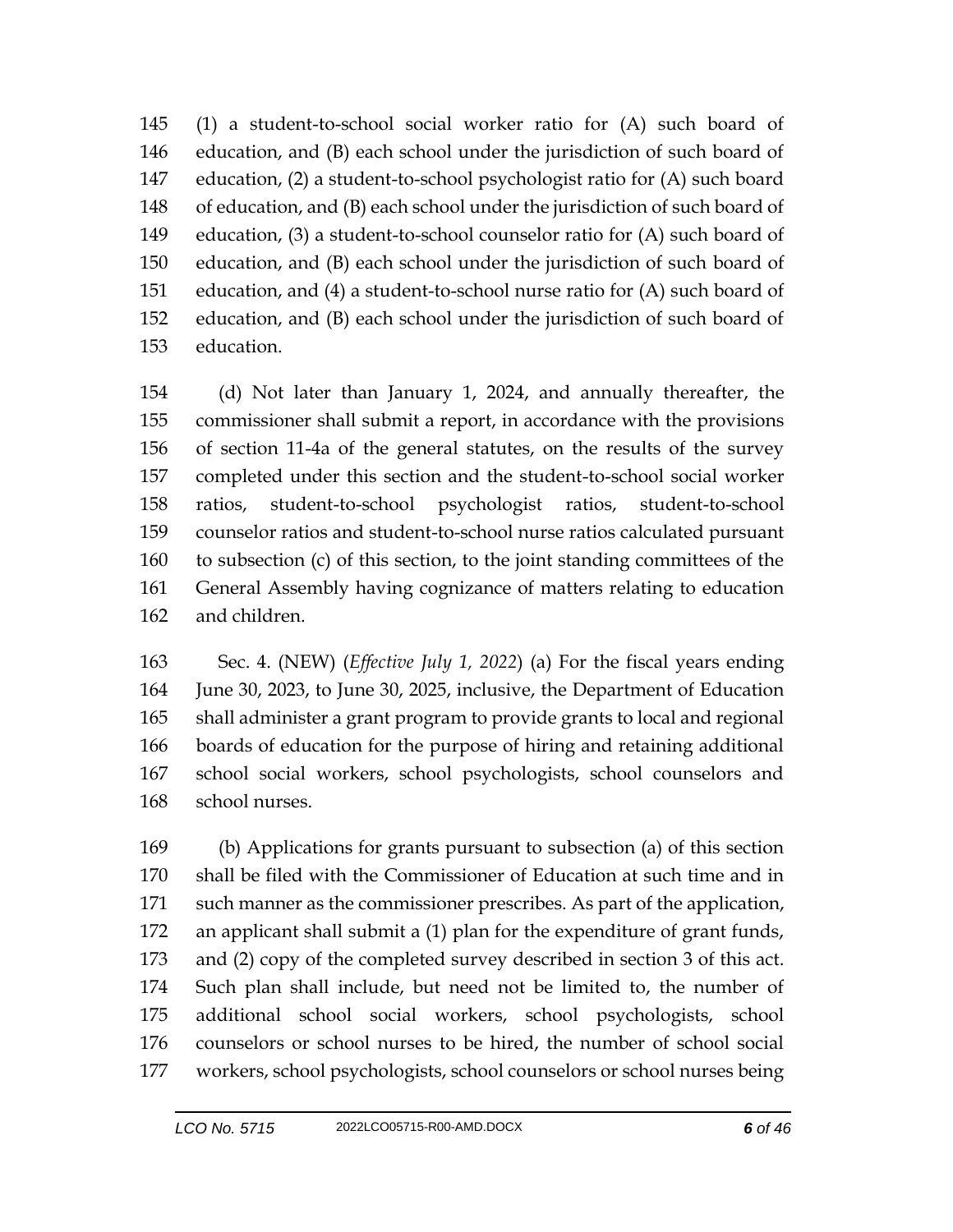retained who were previously hired with the assistance of grant funds awarded under this section, whether such school social workers, school psychologists, school counselors or school nurses will be conducting assessments of students or providing services to students based on the results of assessments, and the type of services that will be provided by such school social workers, school psychologists, school counselors and school nurses.

 (c) In determining whether to award an applicant a grant under this section, the commissioner shall give priority to those school districts (1) with large student-to-school social worker ratios, student-to-school psychologist ratios, student-to-school counselor ratios, or student-to- school nurse ratios, or (2) that have a high volume of student utilization of mental health services.

 (d) For the fiscal year ending June 30, 2023, the commissioner may award a grant to an applicant and shall determine the amount of the grant award based on the plan submitted by such applicant pursuant to subsection (b) of this section. The commissioner shall pay a grant to each grant recipient in each of the fiscal years ending June 30, 2023, to June 30, 2025, inclusive, as follows: (1) For the fiscal year ending June 30, 2023, the amount of the grant shall be as determined by the commissioner under this subsection; (2) for the fiscal year ending June 30, 2024, the amount of the grant shall be the same amount as the grant awarded for the prior fiscal year; and (3) for the fiscal year ending June 30, 2025, the amount of the grant shall be seventy per cent of the amount of the grant awarded for the prior fiscal year.

 (e) Grant recipients shall file annual expenditure reports with the department at such time and in such manner as the commissioner prescribes. Grant recipients shall refund to the department (1) any unexpended amounts at the close of the fiscal year in which the grant was awarded, and (2) any amounts not expended in accordance with the plan for which such grant application was approved.

(f) The department shall annually track and calculate the utilization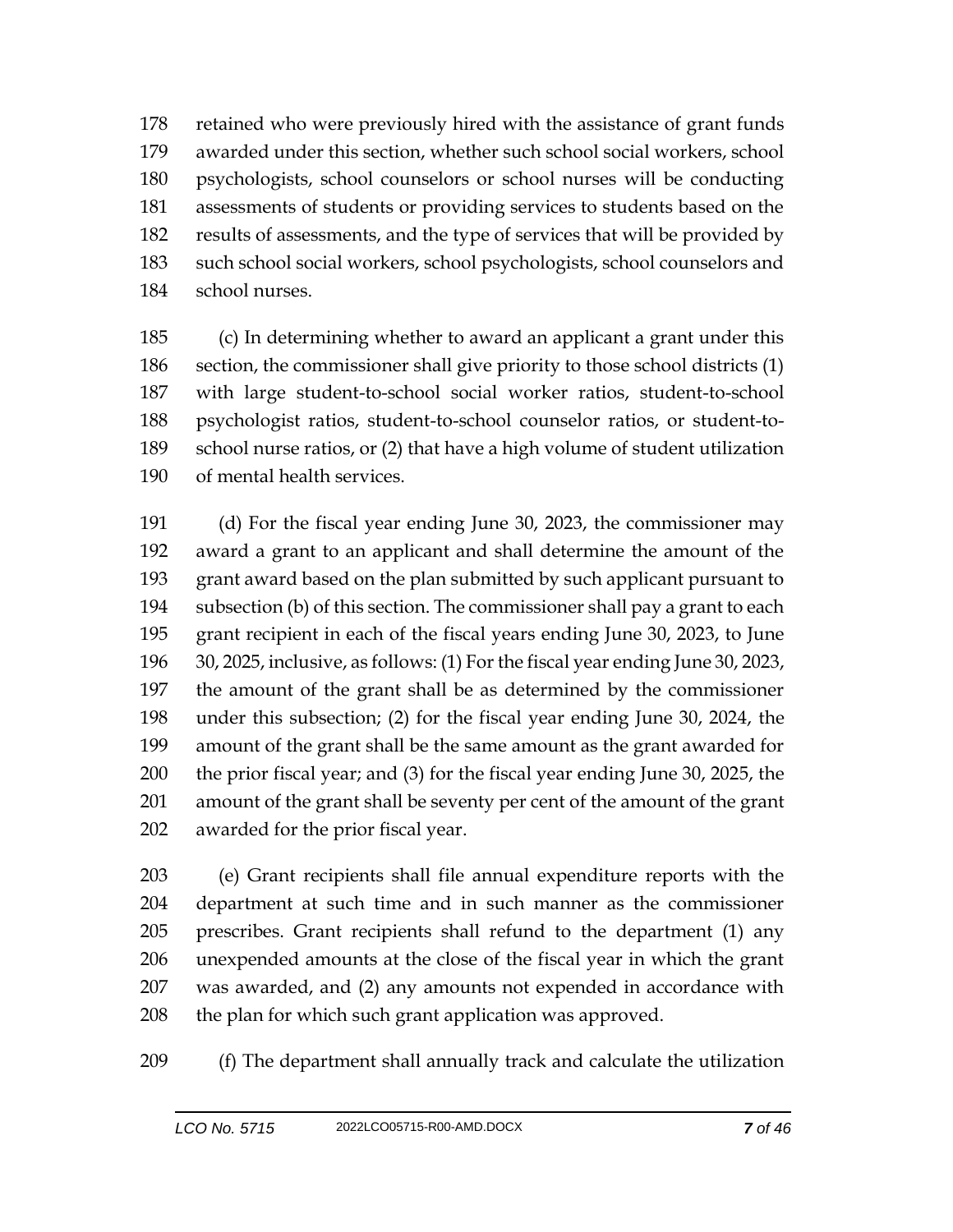rate of the grant program for each grant recipient. Such utilization rate shall be calculated using metrics that include, but need not be limited to, the number of students served and the hours of service provided using grant funds awarded under the program.

 (g) For purposes of carrying out the provisions of this section, the Department of Education may accept funds from private sources or any state agency, gifts, grants and donations, including, but not limited to, in-kind donations.

 (h) (1) Not later than January 1, 2024, and each January first thereafter until and including January 1, 2026, the commissioner shall submit a report, in accordance with the provisions of section 11-4a of the general statutes, on the expenditure report and utilization rate, calculated pursuant to subsection (f) of this section, for each grant recipient to the joint standing committees of the General Assembly having cognizance of matters relating to education and children.

 (2) Not later than January 1, 2026, the Commissioner of Education shall develop recommendations concerning (A) whether such grant program should be extended and funded for the fiscal year ending June 30, 2026, and each fiscal year thereafter, and (B) the amount of the grant award under the program. The commissioner shall submit such recommendations, in accordance with the provisions of section 11-4a of the general statutes, to the joint standing committees of the General Assembly having cognizance of matters relating to education and children.

 Sec. 5. (*Effective July 1, 2022*) For the fiscal year ending June 30, 2023, the Department of Education shall hire a full-time employee to administer the grant program that provides grants to local and regional boards of education for the purpose of hiring and retaining additional school social workers, school psychologists, school counselors and school nurses, described in section 4 of this act.

 Sec. 6. (*Effective July 1, 2022*) The Department of Education shall conduct a study to evaluate the feasibility of creating a temporary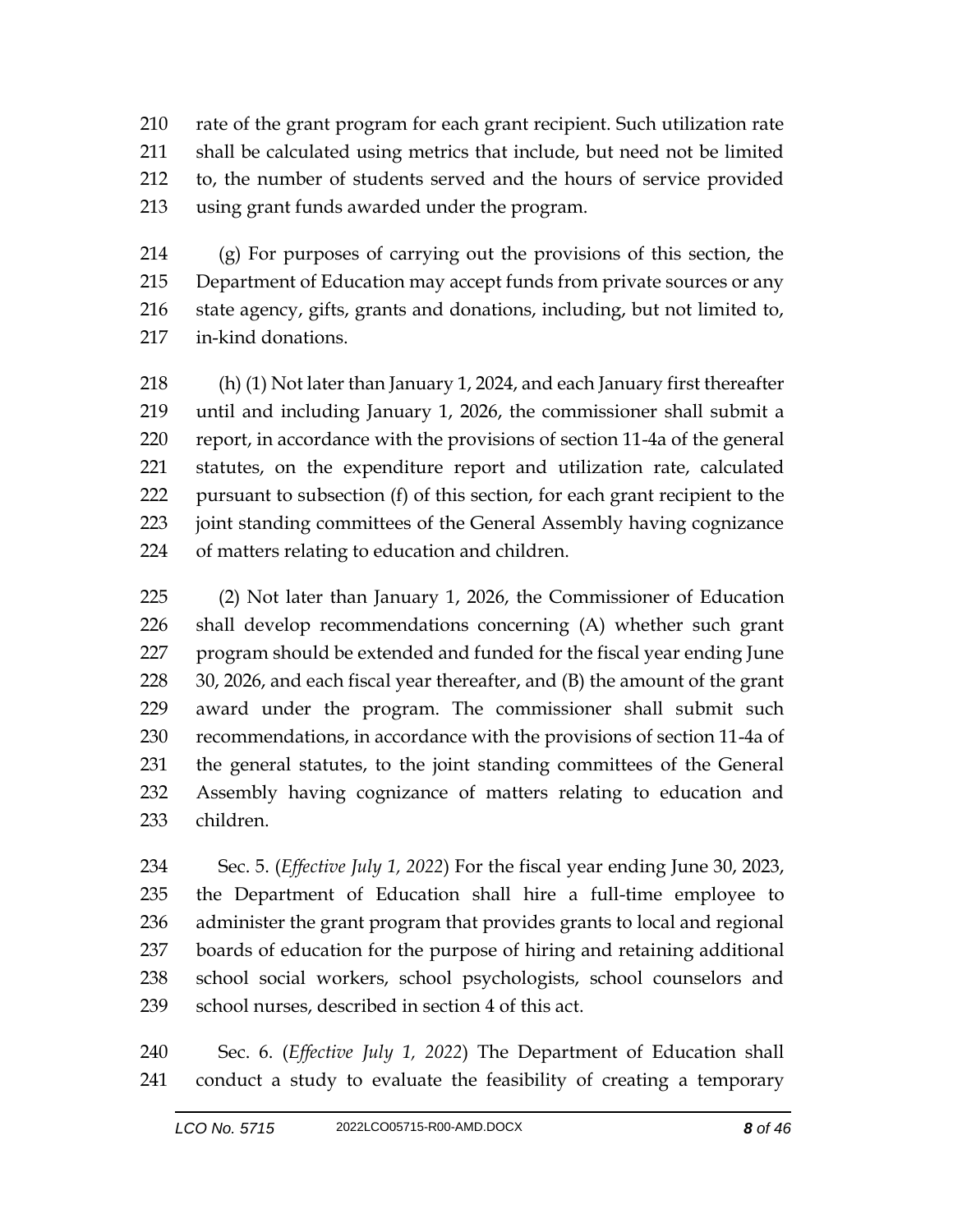human services permit to allow individuals who have specialized training, experience or expertise in social work, human services, psychology or sociology, but do not meet the certification requirements under chapter 166 of the general statutes, to work in a public school in 246 order to respond to an emergency need of a school district. Such study shall include, but need not be limited to, (1) an analysis of the need of school districts for individuals with human services credentials to provide such services to students, (2) an assessment of the appropriate qualifications for individuals to be issued such permit in relation to the need of school districts throughout the state for such individuals to provide services to students in schools, (3) a comparison of the services that an individual who would be issued a human services permit would be permitted to provide to students with those individuals who are certified under chapter 166 of the general statutes to provide such services to students, and (4) an analysis of whether such permit is necessary based on the initial results of the grant program described in section 4 of this act. In conducting the study, the department shall consult with institutions of higher education, support services associations, superintendents, principals, support services staff, community providers and families. Not later than January 1, 2024, the department shall submit a report on its findings and recommendations to the joint standing committee of the General Assembly having cognizance of matters relating to education, in accordance with the provisions of section 11-4a of the general statutes.

 Sec. 7. Section 10-212a of the general statutes is repealed and the following is substituted in lieu thereof (*Effective from passage*):

268 (a) (1) A school nurse or, in the absence of such nurse, any other nurse licensed pursuant to the provisions of chapter 378, including a nurse employed by, or providing services under the direction of a local or regional board of education at, a school-based health clinic, who shall administer medical preparations only to students enrolled in such school-based health clinic in the absence of a school nurse, the principal, any teacher, licensed athletic trainer, licensed physical or occupational therapist employed by a school district, or coach of intramural and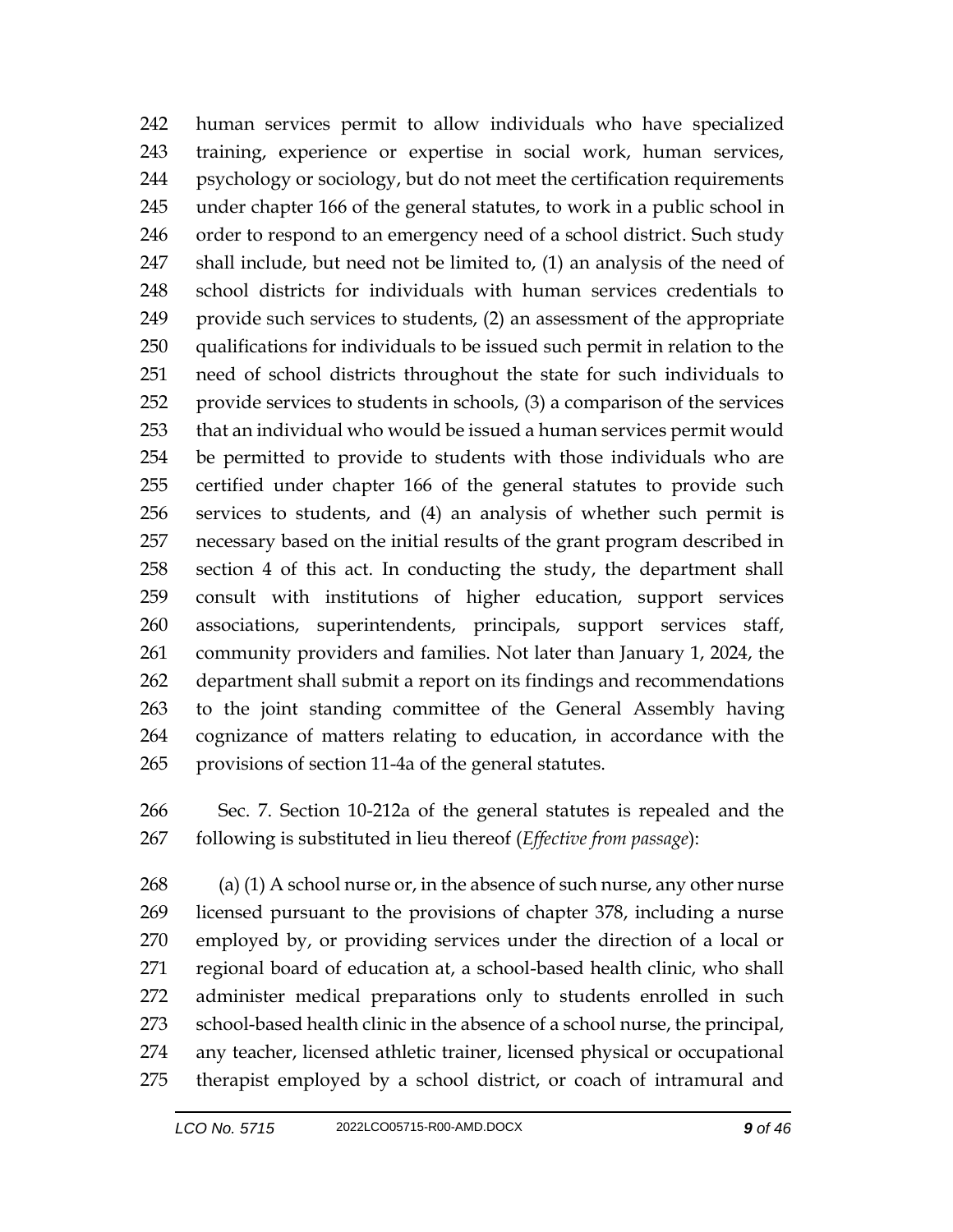interscholastic athletics of a school may administer, subject to the provisions of subdivision (2) of this subsection, medicinal preparations, including such controlled drugs as the Commissioner of Consumer Protection may, by regulation, designate, to any student at such school pursuant to the written order of a physician licensed to practice medicine, or a dentist licensed to practice dental medicine in this or another state, or an optometrist licensed to practice optometry in this state under chapter 380, or an advanced practice registered nurse licensed to prescribe in accordance with section 20-94a, or a physician assistant licensed to prescribe in accordance with section 20-12d, and the written authorization of a parent or guardian of such child. The administration of medicinal preparations by a nurse licensed pursuant to the provisions of chapter 378, a principal, teacher, licensed athletic trainer, licensed physical or occupational therapist employed by a school district, or coach shall be under the general supervision of a school nurse. No such school nurse or other nurse, principal, teacher, licensed athletic trainer, licensed physical or occupational therapist employed by a school district, coach or school paraprofessional administering medication pursuant to this section shall be liable to such student or a parent or guardian of such student for civil damages for any personal injuries that result from acts or omissions of such school nurse or other nurse, principal, teacher, licensed athletic trainer, licensed physical or occupational therapist employed by a school district, coach or school paraprofessional administering medication pursuant to this section in administering such preparations that may constitute ordinary negligence. This immunity does not apply to acts or omissions constituting gross, wilful or wanton negligence.

 (2) Each local and regional board of education that allows a school nurse or, in the absence of such nurse, any other nurse licensed pursuant to the provisions of chapter 378, including a nurse employed by, or providing services under the direction of a local or regional board of education at, a school-based health clinic, who shall administer medical preparations only to students enrolled in such school-based health clinic in the absence of a school nurse, the principal, any teacher, licensed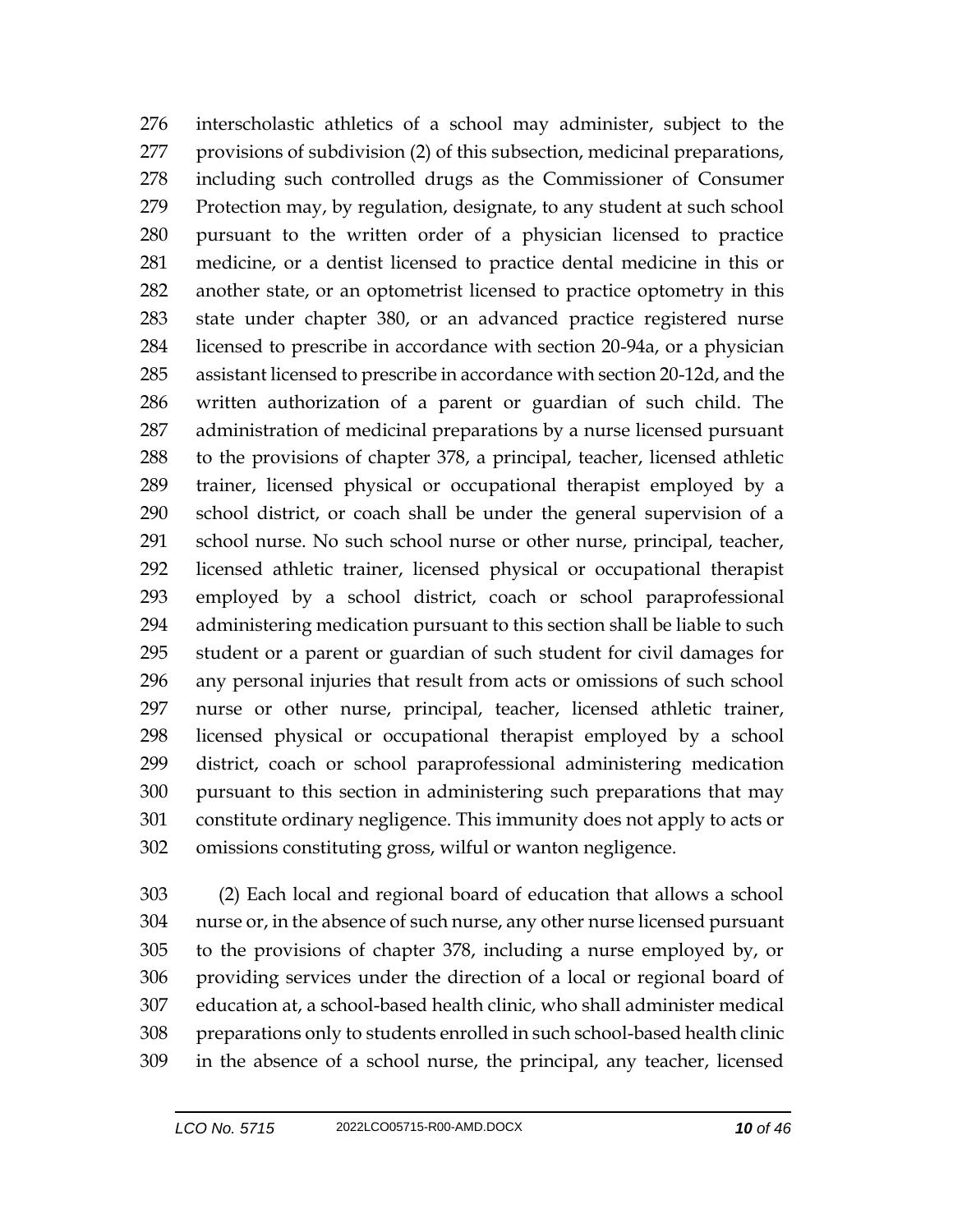athletic trainer, licensed physical or occupational therapist employed by a school district, coach of intramural and interscholastic athletics or school paraprofessional of a school to administer medicine or that allows a student to possess, self-administer or possess and self- administer medicine, including medicine administered through the use of an asthmatic inhaler or an automatic prefilled cartridge injector or similar automatic injectable equipment, shall adopt written policies and procedures, in accordance with this section and the regulations adopted pursuant to subsection (c) of this section, that shall be approved by the school medical advisor, if any, or other qualified licensed physician. Once so approved, such administration of medication shall be in accordance with such policies and procedures.

 (3) A director of a school readiness program as defined in section 10- 323 16p, as amended by this act, or a before or after school program exempt from licensure by the Department of Public Health pursuant to subdivision (1) of subsection (b) of section 19a-77, or the director's designee, may administer medications to a child enrolled in such a program in accordance with regulations adopted by the State Board of Education in accordance with the provisions of chapter 54. No individual administering medications pursuant to this subdivision shall be liable to such child or a parent or guardian of such child for civil damages for any personal injuries that result from acts or omissions of such individual in administering such medications which may constitute ordinary negligence. This immunity shall not apply to acts or omissions constituting gross, wilful or wanton negligence.

 (b) Each school wherein any controlled drug is administered under the provisions of this section shall keep such records thereof as are required of hospitals under the provisions of subsections (f) and (h) of section 21a-254 and shall store such drug in such manner as the Commissioner of Consumer Protection shall, by regulation, require.

 (c) The State Board of Education, in consultation with the Commissioner of Public Health, shall adopt regulations, in accordance with the provisions of chapter 54, determined to be necessary by the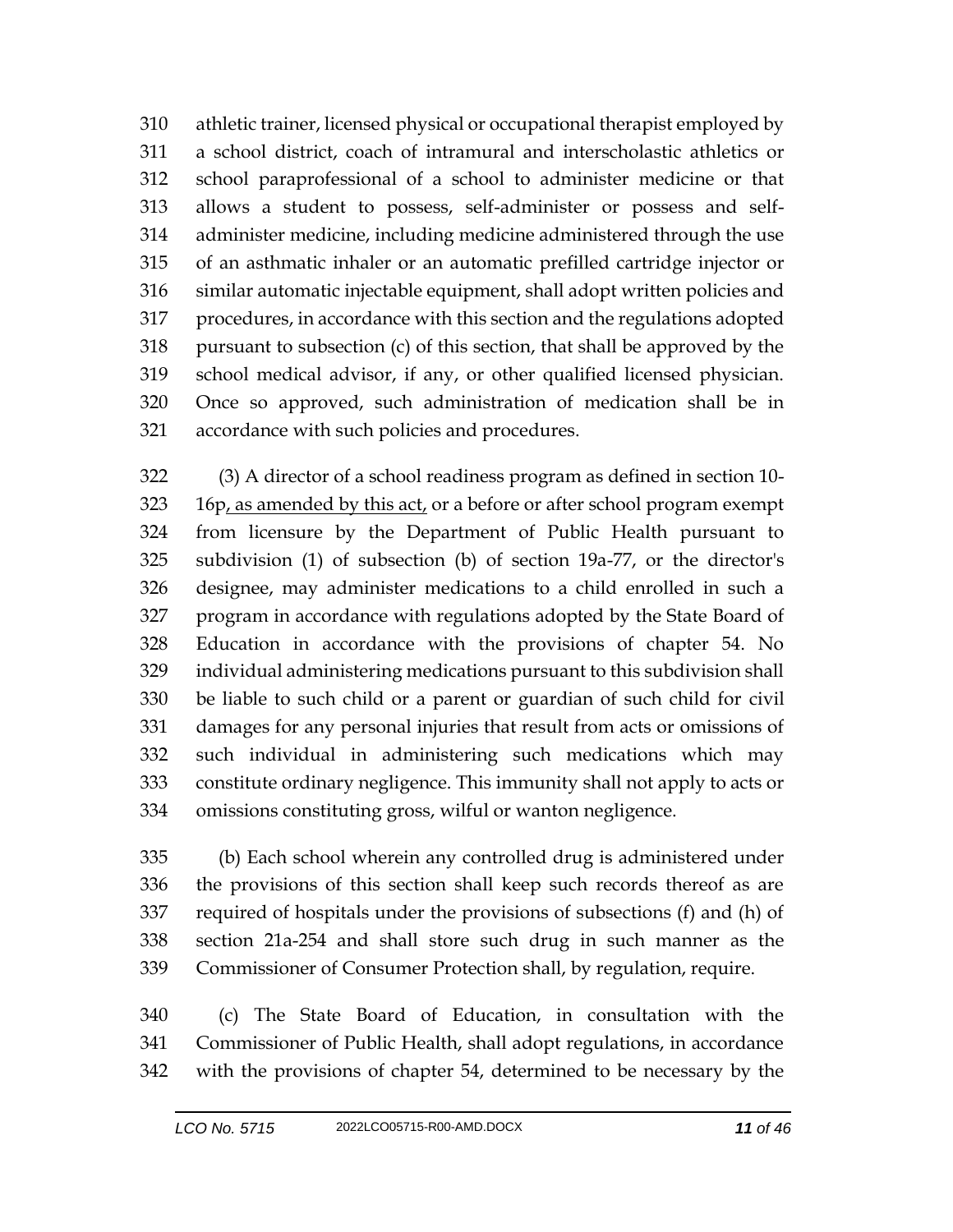board to carry out the provisions of this section, including, but not limited to, regulations that (1) specify conditions under which a coach of intramural and interscholastic athletics may administer medicinal preparations, including controlled drugs specified in the regulations adopted by the commissioner, to a child participating in such intramural and interscholastic athletics, (2) specify conditions and procedures for the administration of medication by school personnel to students, including, but not limited to, (A) the conditions and procedures for the storage and administration of epinephrine by school personnel to students for the purpose of emergency first aid to students who experience allergic reactions and who do not have a prior written authorization for the administration of epinephrine, in accordance with 355 the provisions of subdivision (2) of subsection (d) of this section, and  $(B)$  the conditions and procedures for the storage and administration of opioid antagonists by school personnel to students who experience an opioid-related drug overdose and who do not have a prior written authorization for the administration of an opioid antagonist, in accordance with the provisions of subdivision (1) of subsection (g) of this section, and (3) specify conditions for the possession, self- administration or possession and self-administration of medication by students, including permitting a child diagnosed with: (A) Asthma to retain possession of an asthmatic inhaler at all times while attending school for prompt treatment of the child's asthma and to protect the child against serious harm or death provided a written authorization for self-administration of medication signed by the child's parent or guardian and an authorized prescriber is submitted to the school nurse; and (B) an allergic condition to retain possession of an automatic prefilled cartridge injector or similar automatic injectable equipment at all times, including while attending school or receiving school transportation services, for prompt treatment of the child's allergic condition and to protect the child against serious harm or death provided a written authorization for self-administration of medication signed by the child's parent or guardian and an authorized prescriber is submitted to the school nurse. The regulations shall require authorization pursuant to: (i) The written order of a physician licensed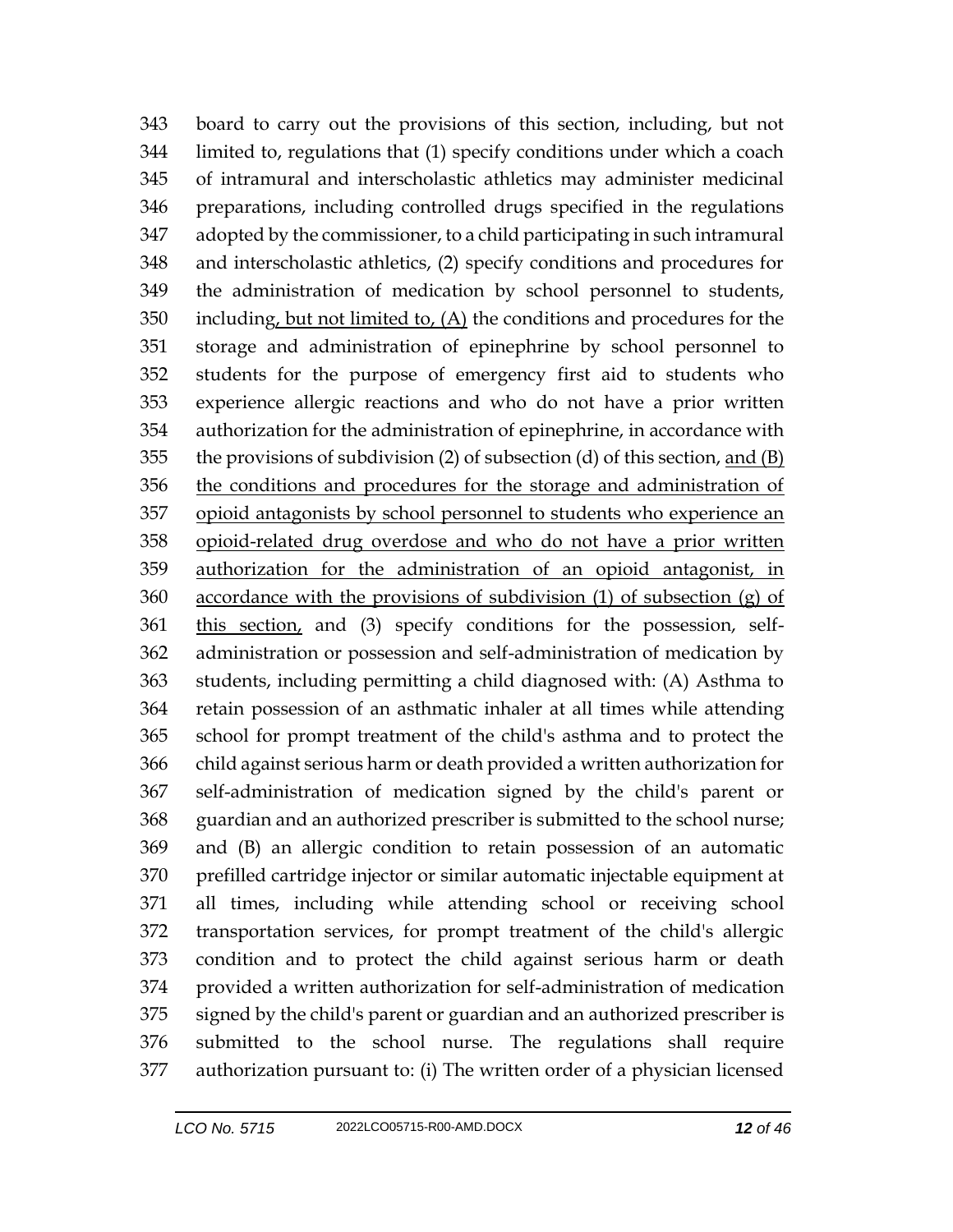to practice medicine in this or another state, a dentist licensed to practice dental medicine in this or another state, an advanced practice registered nurse licensed under chapter 378, a physician assistant licensed under chapter 370, a podiatrist licensed under chapter 375, or an optometrist licensed under chapter 380; and (ii) the written authorization of a parent or guardian of such child.

 (d) (1) (A) With the written authorization of a student's parent or guardian, and (B) pursuant to the written order of a qualified medical professional, a school nurse and a school medical advisor, if any, may jointly approve and provide general supervision to an identified school paraprofessional to administer medication, including, but not limited to, medication administered with a cartridge injector, to a specific student with a medically diagnosed allergic condition that may require prompt treatment in order to protect the student against serious harm or death.

 (2) A school nurse or, in the absence of a school nurse, a qualified school employee shall maintain epinephrine in cartridge injectors for the purpose of emergency first aid to students who experience allergic reactions and do not have a prior written authorization of a parent or guardian or a prior written order of a qualified medical professional for the administration of epinephrine. A school nurse or a school principal shall select qualified school employees to administer such epinephrine under this subdivision, and there shall be at least one such qualified school employee on the grounds of the school during regular school hours in the absence of a school nurse. A school nurse or, in the absence of such school nurse, such qualified school employee may administer such epinephrine under this subdivision, provided such administration of epinephrine is in accordance with policies and procedures adopted pursuant to subsection (a) of this section. Such administration of epinephrine by a qualified school employee shall be limited to situations when the school nurse is absent or unavailable. No qualified school employee shall administer such epinephrine under this subdivision unless such qualified school employee annually completes the training program described in section 10-212g. The parent or guardian of a student may submit, in writing, to the school nurse and school medical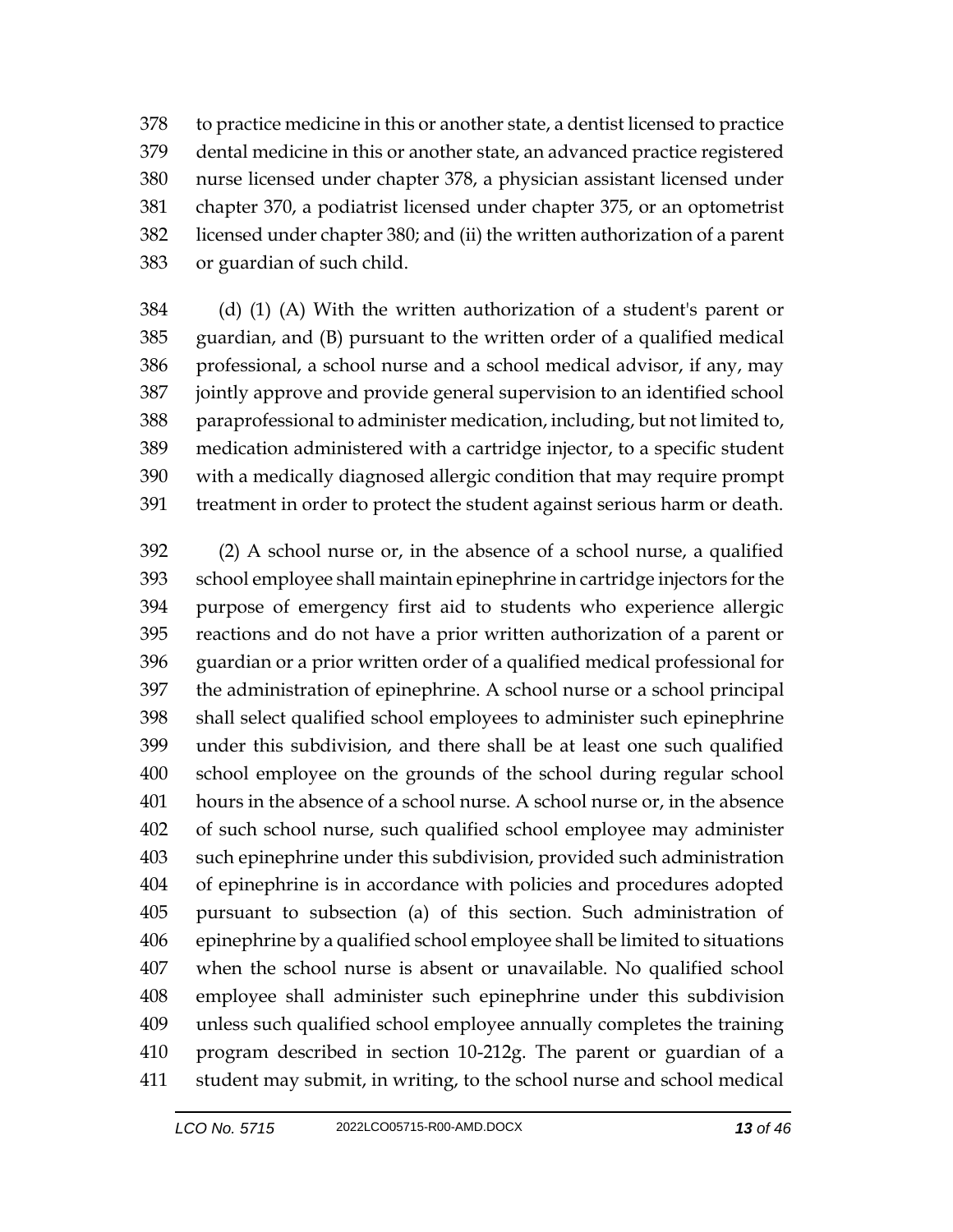advisor, if any, that epinephrine shall not be administered to such student under this subdivision.

 (3) In the case of a student with a medically diagnosed life- threatening allergic condition, (A) with the written authorization of such student's parent or guardian, and (B) pursuant to the written order of a qualified medical professional, such student may possess, self- administer or possess and self-administer medication, including, but not limited to, medication administered with a cartridge injector, to protect such student against serious harm or death.

421 (4) For purposes of this subsection, (A) "cartridge injector" means an automatic prefilled cartridge injector or similar automatic injectable equipment used to deliver epinephrine in a standard dose for emergency first aid response to allergic reactions, (B) "qualified school employee" means a principal, teacher, licensed athletic trainer, licensed physical or occupational therapist employed by a school district, coach or school paraprofessional, and (C) "qualified medical professional" means (i) a physician licensed under chapter 370, (ii) an optometrist licensed to practice optometry under chapter 380, (iii) an advanced practice registered nurse licensed to prescribe in accordance with section 20-94a, or (iv) a physician assistant licensed to prescribe in accordance with section 20-12d.

 (e) (1) With the written authorization of a student's parent or guardian, and (2) pursuant to a written order of the student's physician licensed under chapter 370 or the student's advanced practice registered nurse licensed under chapter 378, a school nurse or a school principal shall select, and a school nurse shall provide general supervision to, a qualified school employee to administer medication with injectable equipment used to administer glucagon to a student with diabetes that may require prompt treatment in order to protect the student against serious harm or death. Such authorization shall be limited to situations when the school nurse is absent or unavailable. No qualified school employee shall administer medication under this subsection unless (A) such qualified school employee annually completes any training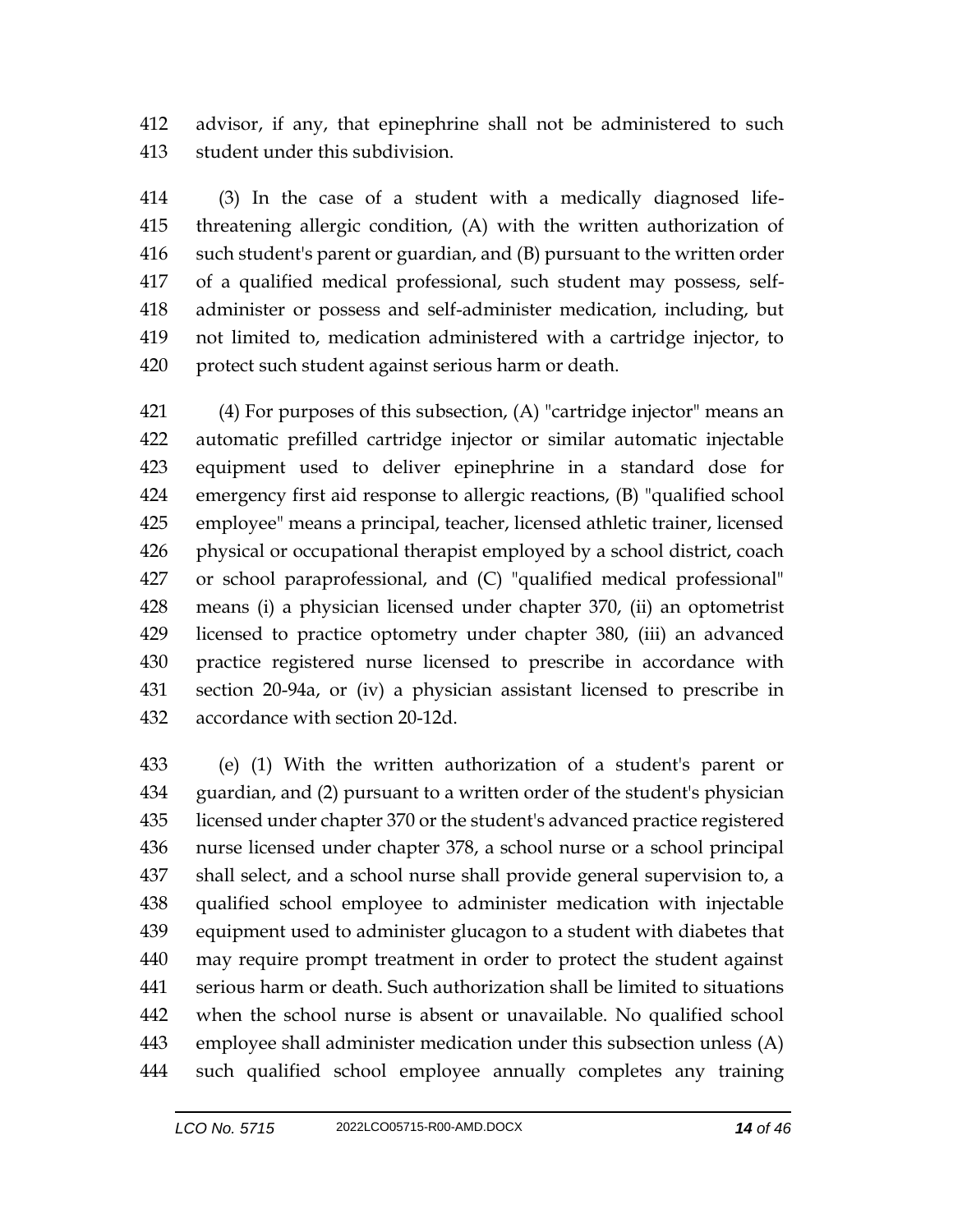required by the school nurse and school medical advisor, if any, in the administration of medication with injectable equipment used to administer glucagon, (B) the school nurse and school medical advisor, if any, have attested, in writing, that such qualified school employee has completed such training, and (C) such qualified school employee voluntarily agrees to serve as a qualified school employee. For purposes of this subsection, "injectable equipment used to administer glucagon" means an injector or injectable equipment used to deliver glucagon in an appropriate dose for emergency first aid response to diabetes. For purposes of this subsection, "qualified school employee" means a principal, teacher, licensed athletic trainer, licensed physical or occupational therapist employed by a school district, coach or school paraprofessional.

 (f) (1) (A) With the written authorization of a student's parent or guardian, and (B) pursuant to the written order of a physician licensed under chapter 370 or an advanced practice registered nurse licensed under chapter 378, a school nurse and a school medical advisor, if any, shall select, and a school nurse shall provide general supervision to, a qualified school employee to administer antiepileptic medication, including by rectal syringe, to a specific student with a medically diagnosed epileptic condition that requires prompt treatment in accordance with the student's individual seizure action plan. Such authorization shall be limited to situations when the school nurse is absent or unavailable. No qualified school employee shall administer medication under this subsection unless (i) such qualified school employee annually completes the training program described in subdivision (2) of this subsection, (ii) the school nurse and school medical advisor, if any, have attested, in writing, that such qualified school employee has completed such training, (iii) such qualified school employee receives monthly reviews by the school nurse to confirm such qualified school employee's competency to administer antiepileptic medication under this subsection, and (iv) such qualified school employee voluntarily agrees to serve as a qualified school employee. For purposes of this subsection, "qualified school employee" means a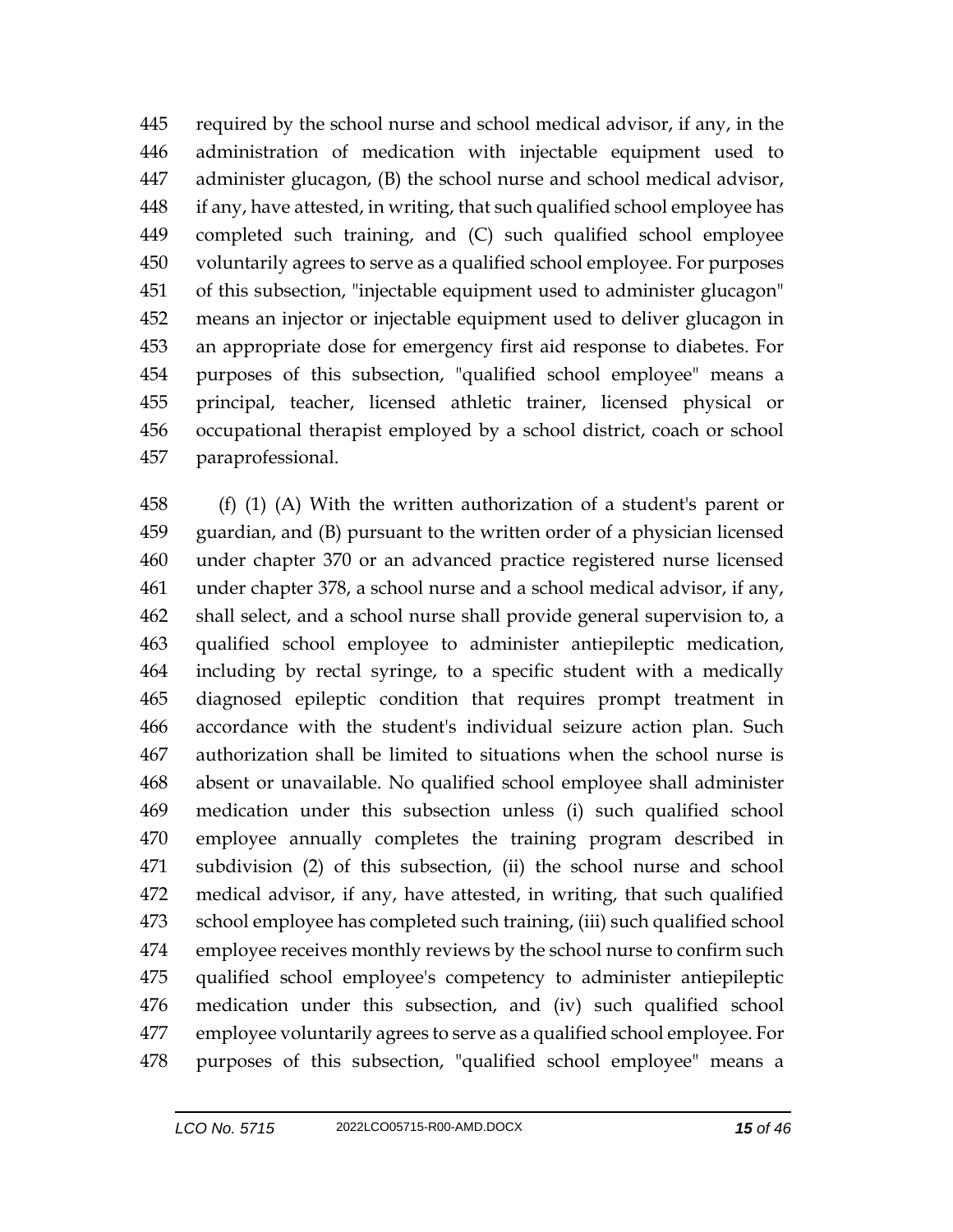principal, teacher, licensed athletic trainer, licensed physical or occupational therapist employed by a school district, coach or school paraprofessional.

 (2) The Department of Education, in consultation with the School Nurse Advisory Council, established pursuant to section 10-212f, and the Association of School Nurses of Connecticut, shall develop an antiepileptic medication administrating training program. Such training program shall include instruction in (A) an overview of childhood epilepsy and types of seizure disorders, (B) interpretation of individual student's emergency seizure action plan and recognition of individual student's seizure activity, (C) emergency management procedures for seizure activity, including administration techniques for emergency seizure medication, (D) when to activate emergency medical services and postseizure procedures and follow-up, (E) reporting procedures after a student has required such delegated emergency seizure medication, and (F) any other relevant issues or topics related to emergency interventions for students who experience seizures.

 (g) (1) A school nurse or, in the absence of a school nurse, a qualified school employee may maintain opioid antagonists for the purpose of emergency first aid to students who experience an opioid-related drug overdose and do not have a prior written authorization of a parent or guardian or a prior written order of a qualified medical professional for the administration of such opioid antagonist. A school nurse or a school principal shall select qualified school employees to administer such opioid antagonist under this subdivision, and there shall be at least one such qualified school employee on the grounds of the school during regular school hours in the absence of a school nurse. A school nurse or, 506 in the absence of such school nurse, such qualified school employee may administer such opioid antagonist under this subdivision, provided such administration of the opioid antagonist is in accordance with policies and procedures adopted pursuant to subsection (a) of this section. Such administration of an opioid antagonist by a qualified 511 school employee shall be limited to situations when the school nurse is absent or unavailable. No school nurse or qualified school employee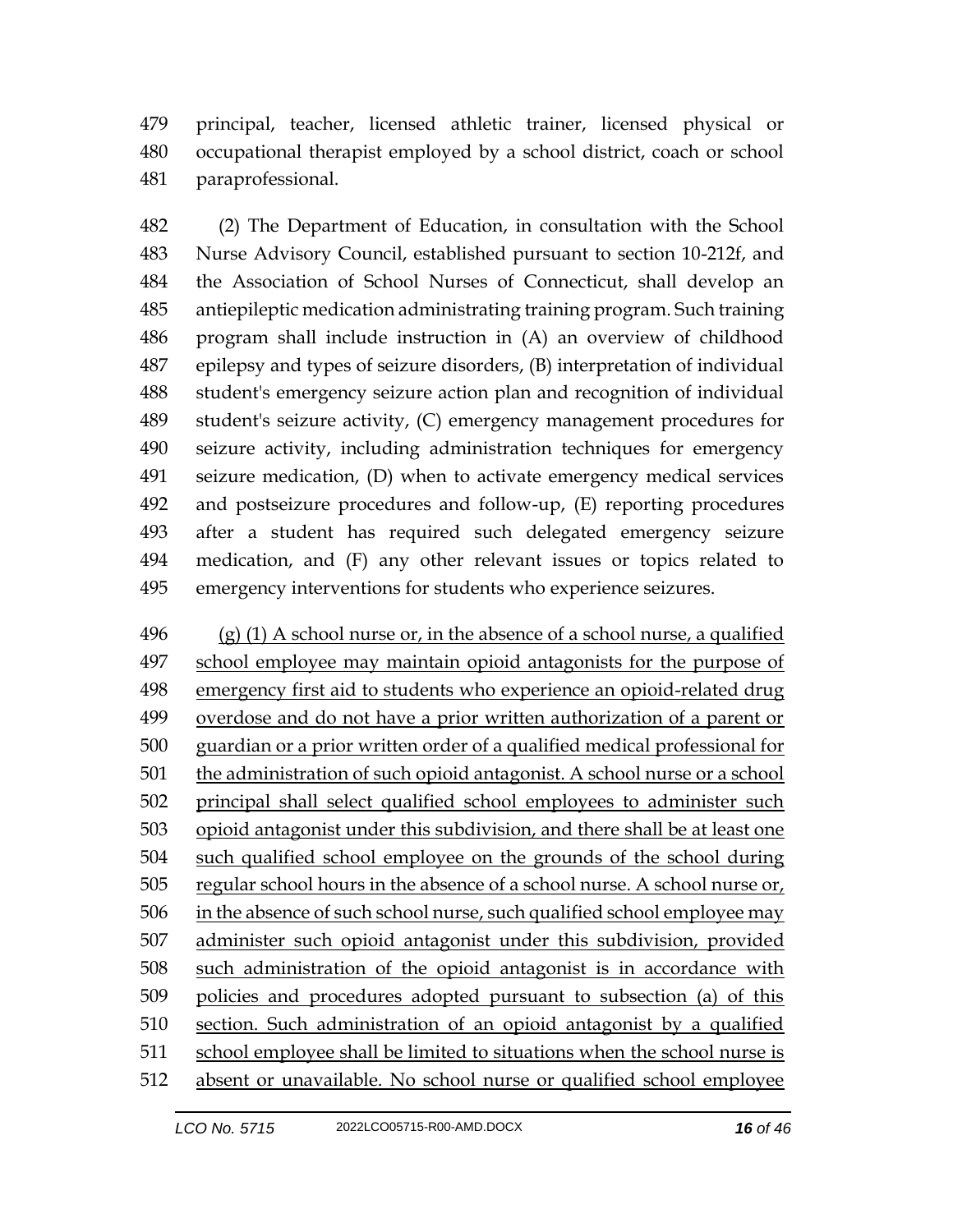shall administer such opioid antagonist under this subdivision unless such school nurse or qualified school employee completes a training program in the distribution and administration of an opioid antagonist developed by the Department of Education, Department of Public Health and the Department of Consumer Protection, or under an agreement entered into pursuant to section 21a-286, as amended by this act. The parent or guardian of a student may submit a request, in writing, to the school nurse and school medical advisor, if any, that an opioid antagonist shall not be administered to such student under this subdivision.

 (2) Not later than October 1, 2022, the Department of Education, in consultation with the Departments of Consumer Protection and Public Health, shall develop guidelines for use by local and regional boards of education on the storage and administration of opioid antagonists in schools in accordance with the provisions of this subsection.

 (3) For purposes of this subsection, (A) "opioid antagonist" means naloxone hydrochloride or any other similarly acting and equally safe drug approved by the federal Food and Drug Administration for the treatment of a drug overdose, (B) "qualified school employee" means a principal, teacher, licensed athletic trainer, licensed physical or occupational therapist employed by a school district, coach or school paraprofessional, and (C) "qualified medical professional" means (i) a physician licensed under chapter 370, (ii) an optometrist licensed to practice optometry under chapter 380, (iii) an advanced practice registered nurse licensed to prescribe in accordance with section 20-94a, or (iv) a physician assistant licensed to prescribe in accordance with section 20-12d.

 Sec. 8. Section 21a-286 of the general statutes is repealed and the following is substituted in lieu thereof (*Effective July 1, 2022*):

(a) For purposes of this section:

 (1) "Opioid antagonist" shall have the meaning set forth in section 17a-714a.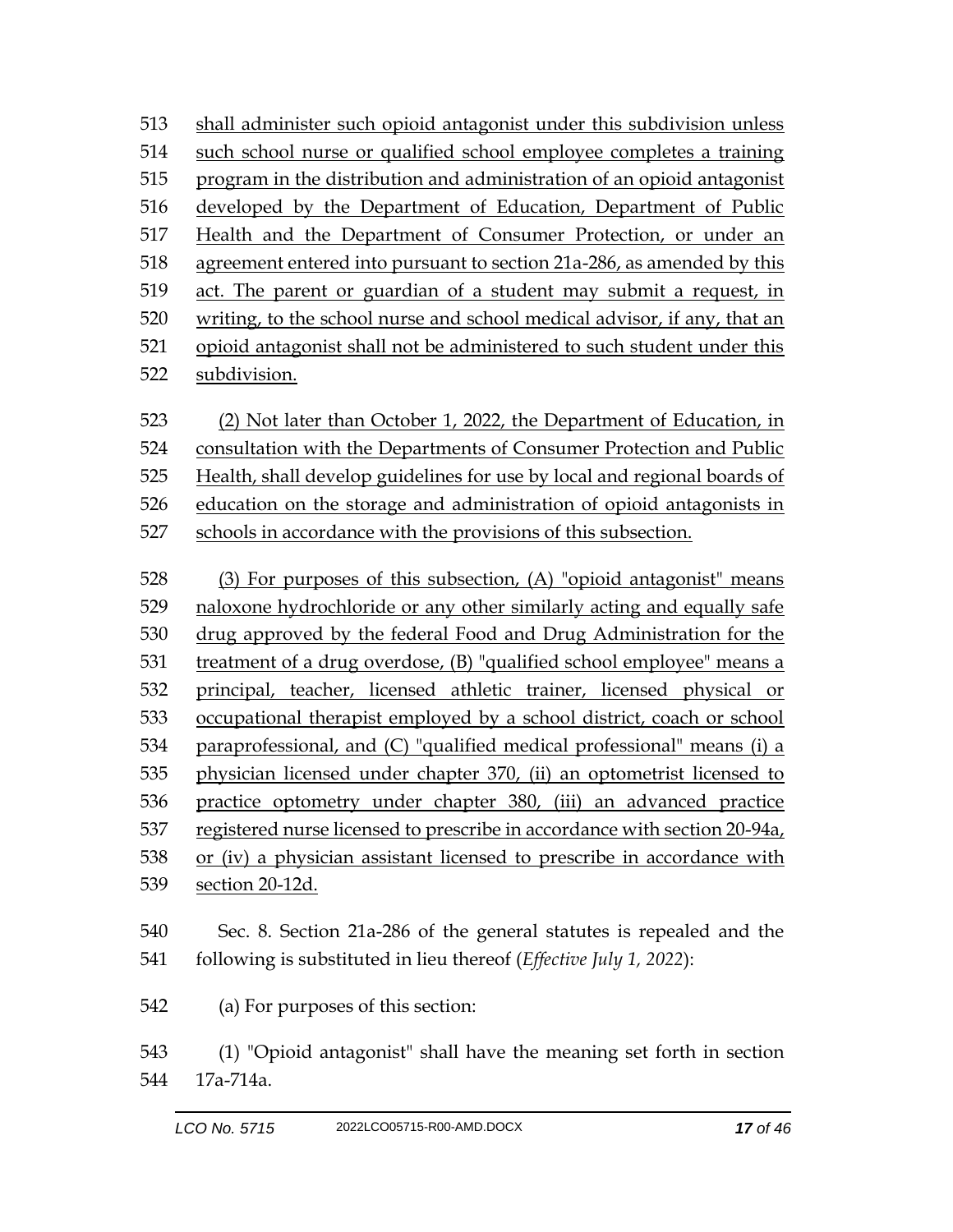(2) "Prescribing practitioner" shall have the meaning set forth in section 20-14c.

(3) "Pharmacist" shall have the meaning set forth in section 20-609a.

 (b) A prescribing practitioner or a pharmacist certified to prescribe naloxone pursuant to section 20-633c may enter into an agreement with a law enforcement agency, emergency medical service provider, government agency, **[**or**]** community health organization or local or regional board of education related to the distribution and administration of an opioid antagonist for the reversal of an opioid overdose. The prescribing practitioner or pharmacist shall provide training to persons who will distribute or administer the opioid antagonist pursuant to the terms of the agreement. Persons other than the prescribing practitioner or pharmacist shall receive training in the distribution or administration of opioid antagonists prior to distributing or administering an opioid antagonist. The agreement shall address the storage, handling, labeling, recalls and recordkeeping of opioid antagonists by the law enforcement agency, emergency medical service provider, government agency, **[**or**]** community health organization or local or regional board of education which is party to the agreement.

 (c) A prescribing practitioner or pharmacist who enters into an agreement pursuant to subsection (b) of this section shall not be liable for damages in a civil action or subject to administrative or criminal prosecution for the administration or dispensing of an opioid antagonist by such law enforcement agency, emergency medical service provider, government agency, **[**or**]** community health organization or local or regional board of education.

 (d) The Commissioner of Consumer Protection may adopt regulations, in accordance with the provisions of chapter 54, to implement the provisions of this section.

 Sec. 9. (*Effective July 1, 2022*) For the school year commencing July 1, 2022, the Department of Public Health, in collaboration with the Department of Education, shall provide information to local and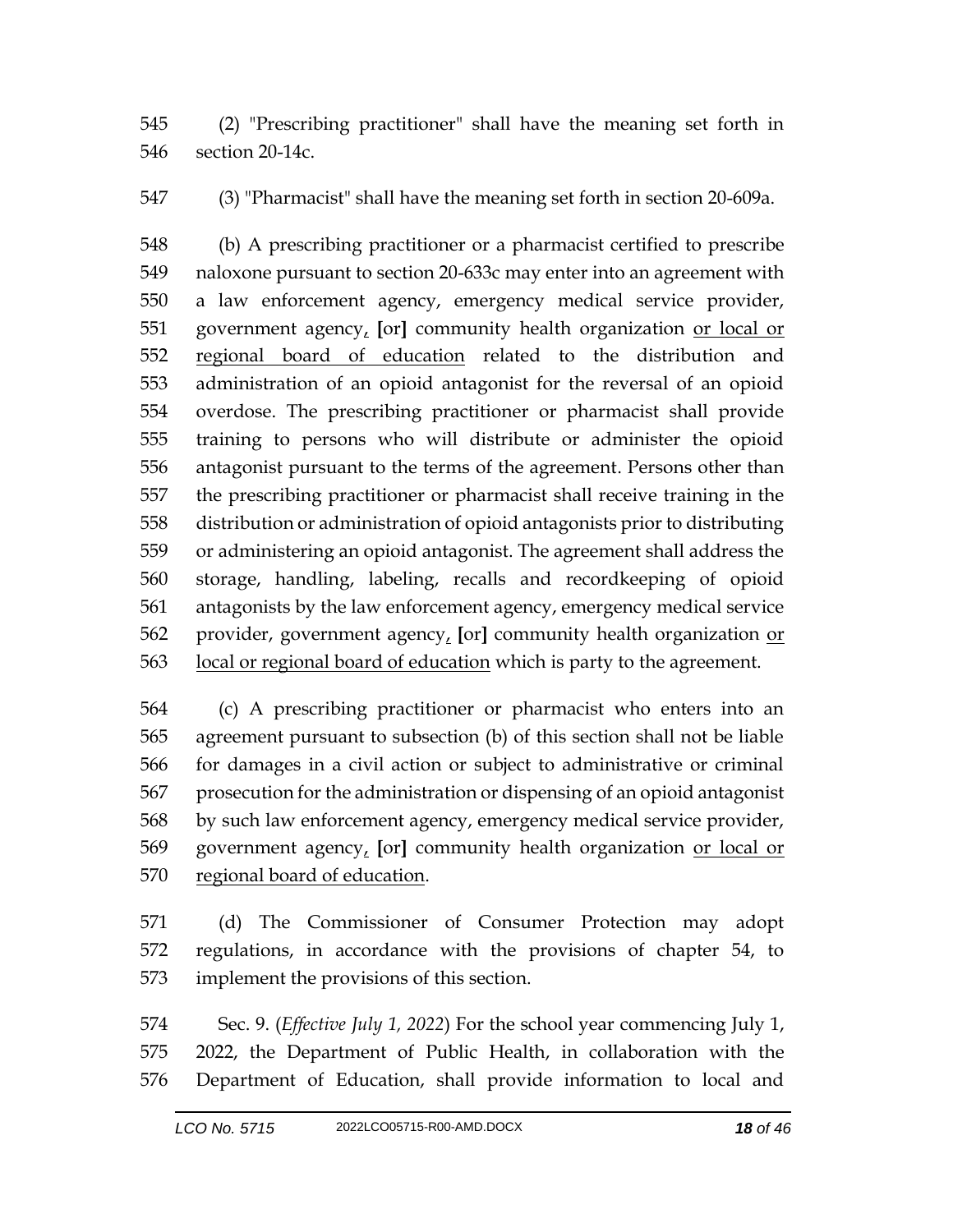regional boards of education regarding where such boards can acquire opioid antagonists, as defined in section 10-212a of the general statutes, as amended by this act, including the name and contact information of any manufacturer of opioid antagonists that is providing such opioid antagonists at no cost to school districts.

Sec. 10. (*Effective from passage*) (a) As used in this section:

 (1) "Ableism" means the bias, prejudice or discrimination, intentional or unintentional, against people with physical, psychiatric or intellectual disabilities; and

 (2) "Social-emotional learning" has the same meaning as provided in section 10-222v of the general statutes.

 (b) There is established a task force to combat ableism. The task force shall identify (1) current efforts to educate all students on disability and combat ableism in the public school curriculum and classrooms, and (2) opportunities to expand such efforts and integrate them into social-emotional learning.

(c) The task force shall consist of the following members:

 (1) Two appointed by the speaker of the House of Representatives, one of whom is an educator employed by a local or regional board of education and one of whom is a leader in social-emotional learning who works with children;

 (2) Two appointed by the president pro tempore of the Senate, one of whom works as a special education teacher and one of whom is a member of the social and emotional learning and school climate advisory collaborative established pursuant to section 10-222q of the general statutes;

 (3) One appointed by the majority leader of the House of Representatives, who is a school administrator employed by a local or regional board of education;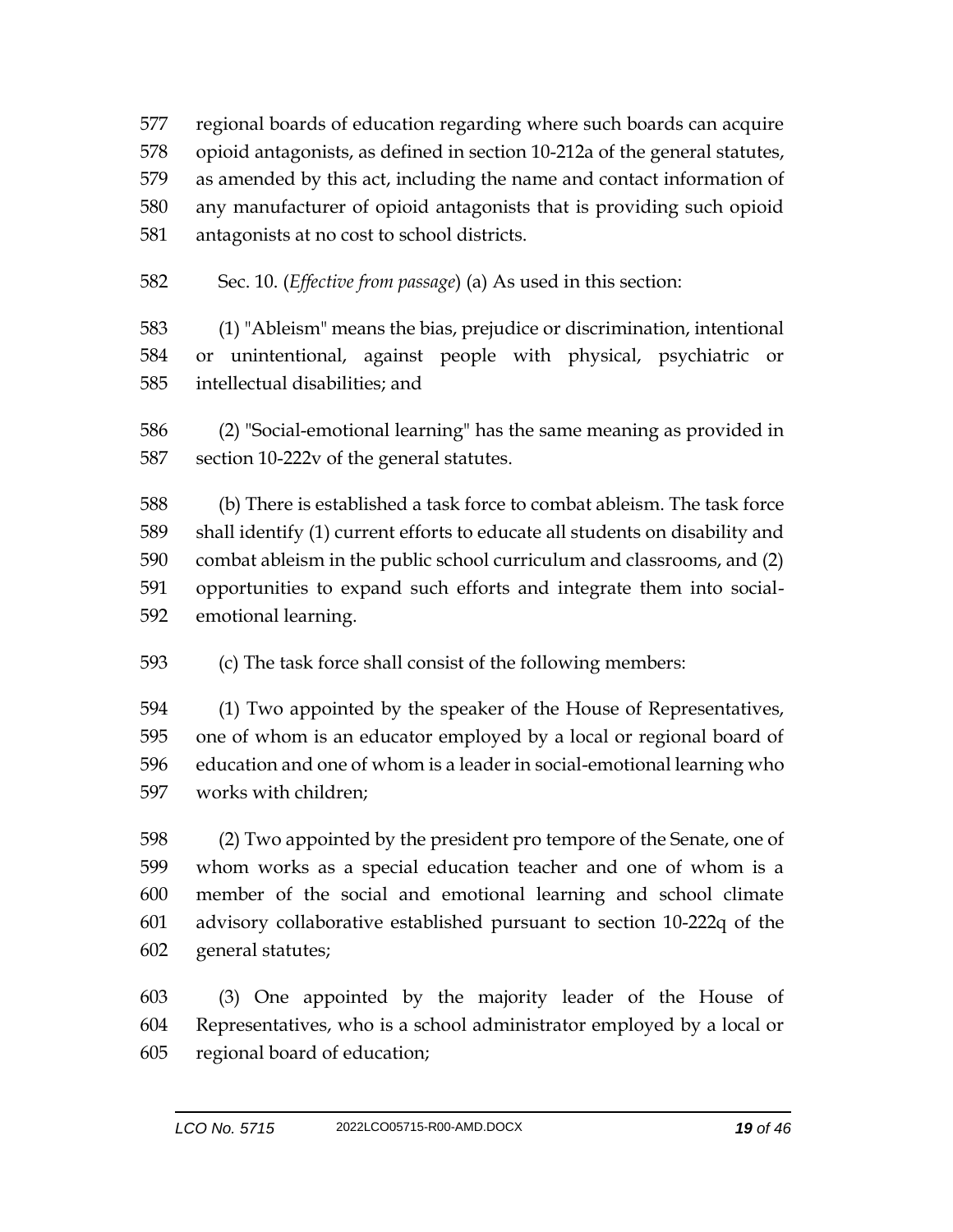(4) One appointed by the majority leader of the Senate, who is a chairperson of a local or regional board of education;

 (5) One appointed by the minority leader of the House of Representatives, who is a director or employee of a private nonprofit organization in the state that provides services or programs for children with disabilities;

 (6) One appointed by the minority leader of the Senate, who is a director or employee of a private nonprofit organization in the state that provides disability-related services or programs for children;

(7) The Commissioner of Education, or the commissioner's designee;

 (8) The Commissioner of Early Childhood, or the commissioner's designee;

 (9) The chairperson of the Advisory Council for Special Education, established pursuant to section 10-76i of the general statutes;

 (10) The Commissioner of Children and Families, or the commissioner's designee;

 (11) The Chief Court Administrator, or the Chief Court Administrator's designee; and

 (12) The director of Special Education Equity for Kids of Connecticut, or the director's designee.

 (d) Any member of the task force appointed under subdivision (1), 627 (2), (3), (4), (5) or (6) of subsection (c) of this section may be a member of the General Assembly.

 (e) All initial appointments to the task force shall be made not later than thirty days after the effective date of this section. Any vacancy shall be filled by the appointing authority.

 (f) The speaker of the House of Representatives and the president pro tempore of the Senate shall select the chairpersons of the task force from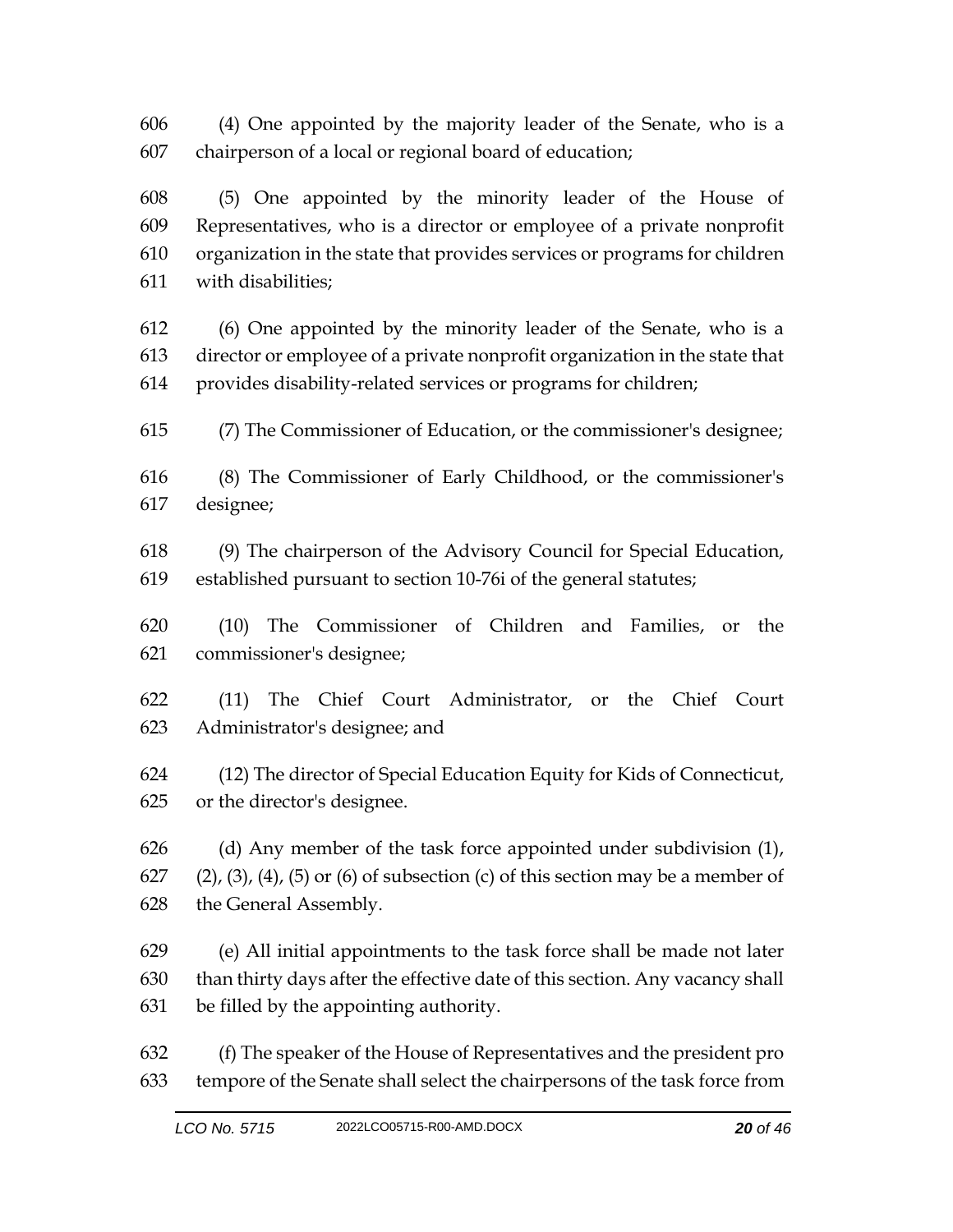among the members of the task force. Such chairpersons shall schedule the first meeting of the task force, which shall be held not later than sixty days after the effective date of this section.

 (g) The administrative staff of the joint standing committee of the General Assembly having cognizance of matters relating to children shall serve as administrative staff of the task force.

 (h) Not later than January 1, 2023, the task force shall submit a report on its findings and recommendations to the joint standing committee of the General Assembly having cognizance of matters relating to children and education, in accordance with the provisions of section 11-4a of the general statutes. The task force shall terminate on the date that it submits such report or January 1, 2023, whichever is later.

 Sec. 11. (*Effective from passage*) (a) There is established a task force to study the governance structure and internal procedures of the Connecticut Interscholastic Athletic Conference. Such study shall include, but need not be limited to, an examination of the leadership structure of the conference and how leadership positions are filled, and how the conference receives and resolves complaints filed by members of the conference and individuals.

(b) The task force shall consist of the following members:

 (1) One appointed by the speaker of the House of Representatives, who has expertise in coaching;

 (2) Two appointed by the president pro tempore of the Senate, each of whom are the parent or guardian of a student athlete for a school that is a member of the Connecticut Interscholastic Athletic Conference;

 (3) One appointed by the majority leader of the House of Representatives, who is an expert in diversity in sports;

 (4) One appointed by the majority leader of the Senate, who is an athletic director for a school district that is a member of the Connecticut Interscholastic Athletic Conference;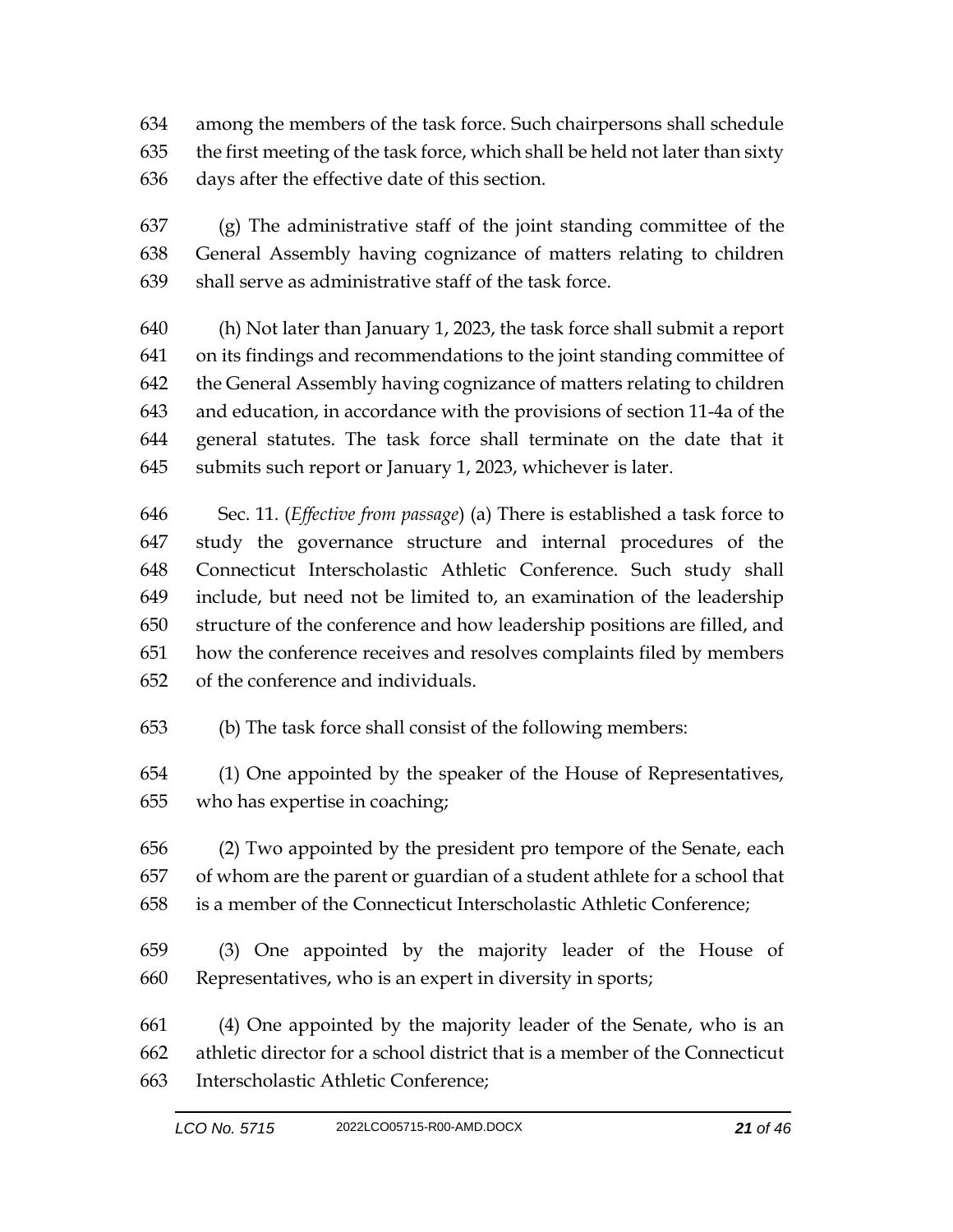(5) One appointed by the minority leader of the House of Representatives, who has expertise in sports management;

 (6) One appointed by the minority leader of the Senate, who is an administrator at a school that is a member of the Connecticut Interscholastic Athletic Conference; and

 (7) The director of the Connecticut Interscholastic Athletic Conference, or the director's designee.

 (c) Any member of the task force appointed under subdivision (1), (2), (3), (4), (5) or (6) of subsection (b) of this section may be a member of the General Assembly.

 (d) All initial appointments to the task force shall be made not later than thirty days after the effective date of this section. Any vacancy shall be filled by the appointing authority.

 (e) The speaker of the House of Representatives and the president pro tempore of the Senate shall select the chairpersons of the task force from among the members of the task force. Such chairpersons shall schedule the first meeting of the task force, which shall be held not later than sixty days after the effective date of this section.

 (f) The administrative staff of the joint standing committee of the General Assembly having cognizance of matters relating to education shall serve as administrative staff of the task force.

 (g) Not later than January 1, 2023, the task force shall submit a report, in accordance with the provisions of section 11-4a of the general statutes, on its findings and recommendations to the joint standing committee of the General Assembly having cognizance of matters relating to education. The task force shall terminate on the date that it submits such report or January 1, 2023, whichever is later.

 Sec. 12. (NEW) (*Effective July 1, 2022*) For the fiscal year ending June 30, 2023, the Department of Public Health shall administer a school-based health center expansion grant program to provide grants to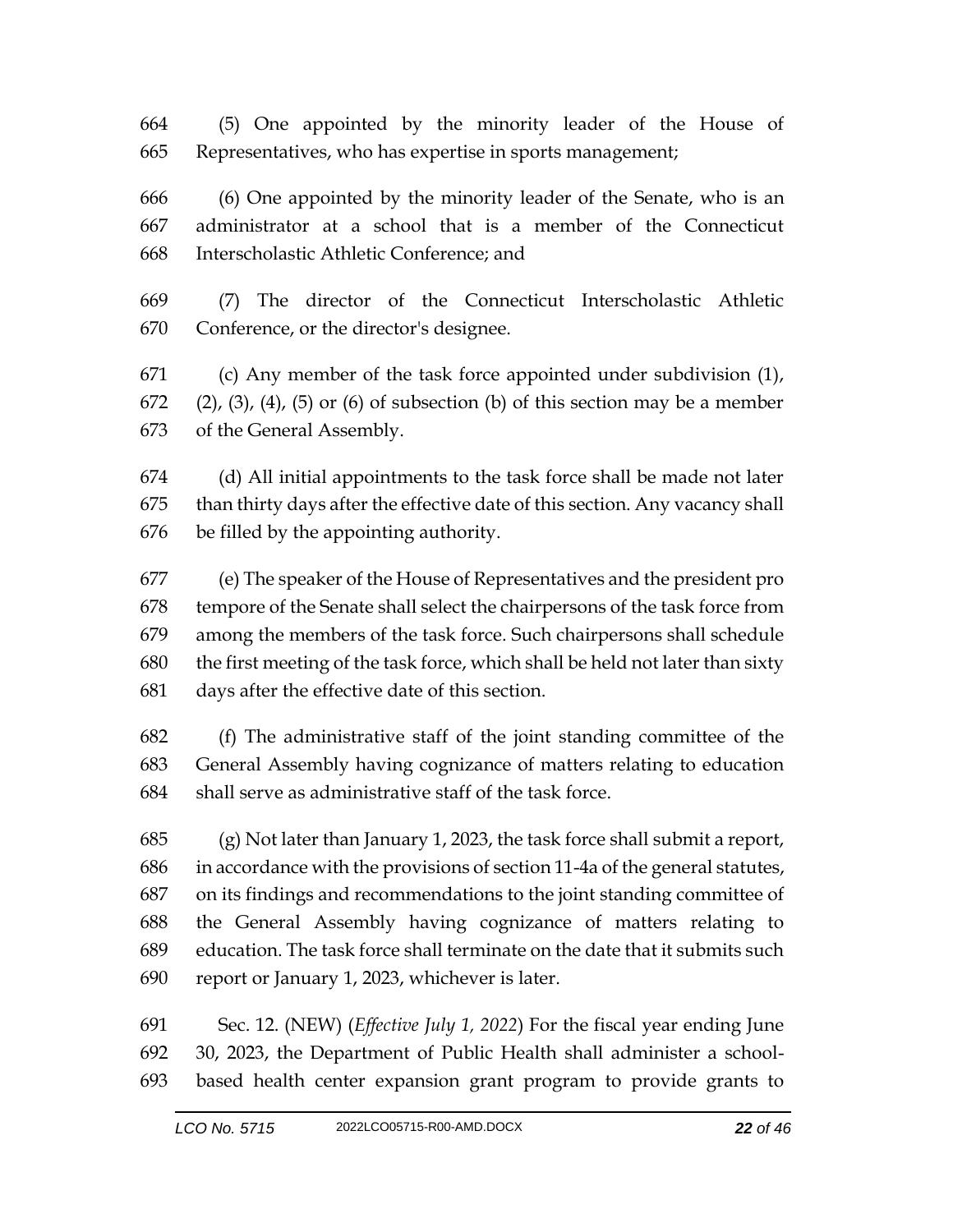certain operators of school-based health centers for the expansion of school-based health centers and services provided by such centers. The following operators of school-based health centers shall be eligible for a grant under this section: (1) The operator of a school-based health center for any of the thirty-six recommended sites for expanded mental health services contained in the final report of the School-Based Health Center Expansion Working Group, established pursuant to section 16 of public act 21-35, and (2) the operator of a school-based health center for any of the one hundred twenty-four recommended schools for expanded school-based health center medical and mental health services contained in the final report of the School-Based Health Center Expansion Working Group, established pursuant to section 16 of public act 21-35. The department shall give priority to awarding a grant to 707 those operators of a school-based health center that will provide services after regular school hours. Each such operator shall submit, in collaboration with the local or regional board of education for the school district in which the school-based health center is located, an application for a grant under this section at such time and in such manner as prescribed by the department.

 Sec. 13. (*Effective from passage*) For the fiscal year ending June 30, 2023, the Department of Education shall, within available appropriations, provide assistance and support to the districts participating in the Learner Engagement and Attendance Program (LEAP).

 Sec. 14. Section 10-156a of the general statutes is repealed and the following is substituted in lieu thereof (*Effective July 1, 2022*):

 Each professional employee certified by the State Board of Education and employed by a local or regional board of education of any town or regional school district to work directly with children shall have a guaranteed uninterrupted duty-free period for lunch which shall be 723 scheduled as a single period of consecutive minutes that is the greater of thirty minutes or the duration prescribed in the collective bargaining 725 agreement negotiated by the organization designated or elected as the exclusive bargaining representative for such professional employee.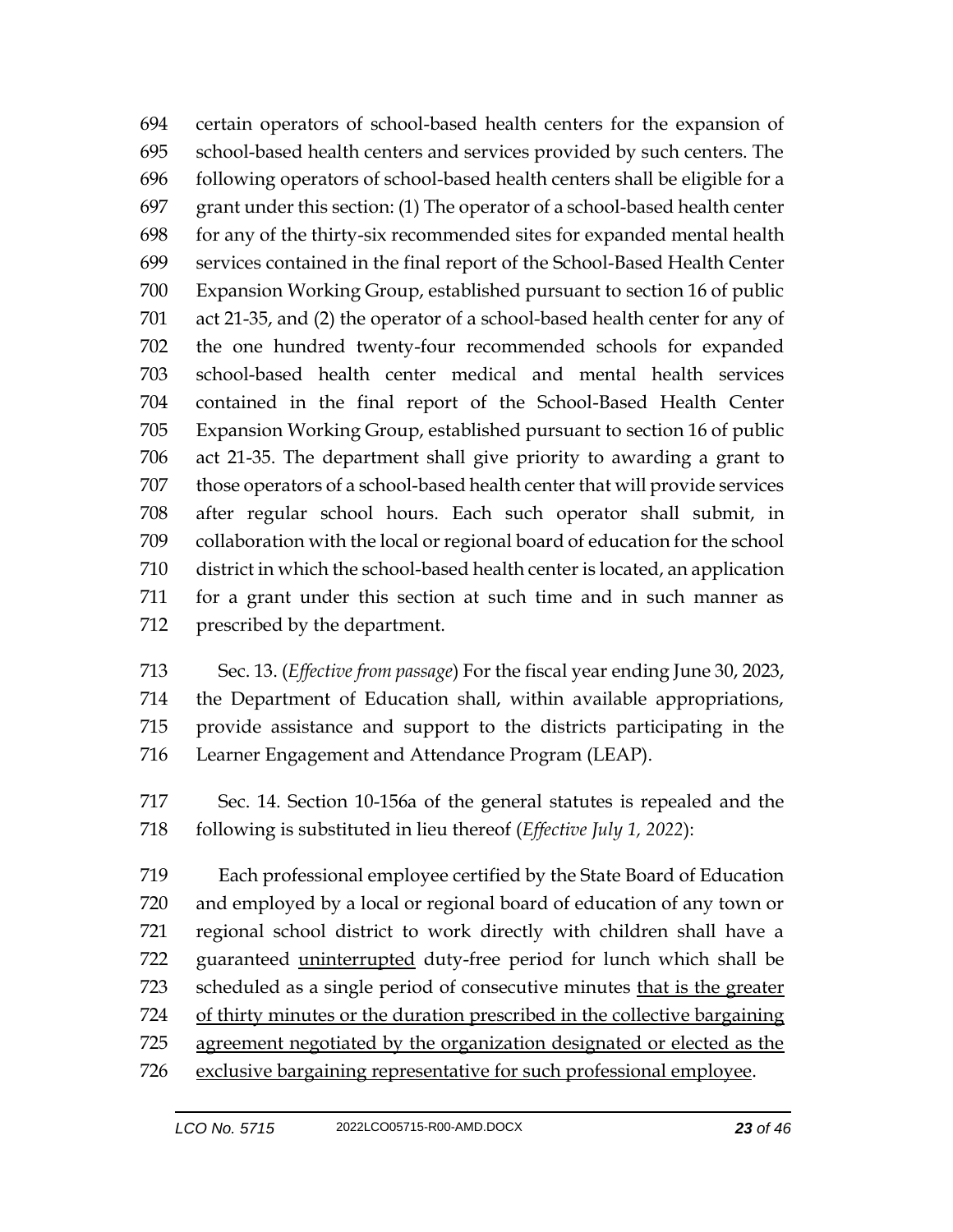Sec. 15. (NEW) (*Effective July 1, 2022*) (a) There is established a minority teacher candidate scholarship program administered by the Department of Education. The program shall provide an annual scholarship to minority students who (1) graduated from a public high school in a priority school district, as described in section 10-266p of the general statutes, and (2) are enrolled in a teacher preparation program at any four-year institution of higher education. Maximum grants shall not exceed twenty thousand dollars per year. As used in this section, "minority" has the same meaning as provided in section 10-156bb of the general statutes, as amended by this act.

 (b) Not later than January 1, 2023, the department shall, in consultation with the chairpersons of the joint standing committee of the General Assembly having cognizance of matters relating to education, develop a policy concerning the administration of the scholarship. Such policy shall include, but need not be limited to, provisions regarding (1) any additional eligibility criteria, (2) payment and distribution of the scholarships, and (3) the notification of students in high school in priority school districts of the scholarship program.

 (c) For the fiscal years ending June 30, 2024, and each fiscal year thereafter, the department shall award scholarships in accordance with the provisions of this section and the guidelines developed pursuant to section (b) of this section.

 (d) The department may accept gifts, grants and donations, from any source, public or private, for the minority teacher candidate scholarship program.

 Sec. 16. (*Effective from passage*) (a) The Task Force to Diversify the Educator Workforce, established pursuant to section 10-156aa of the general statutes, as amended by this act, shall conduct a study to evaluate the implementation of and analyze the effectiveness of existing minority teacher recruitment and retention programs and efforts at the state and local levels. Such study shall include, but need not be limited to, (1) a review of prior legislation relating to minority teacher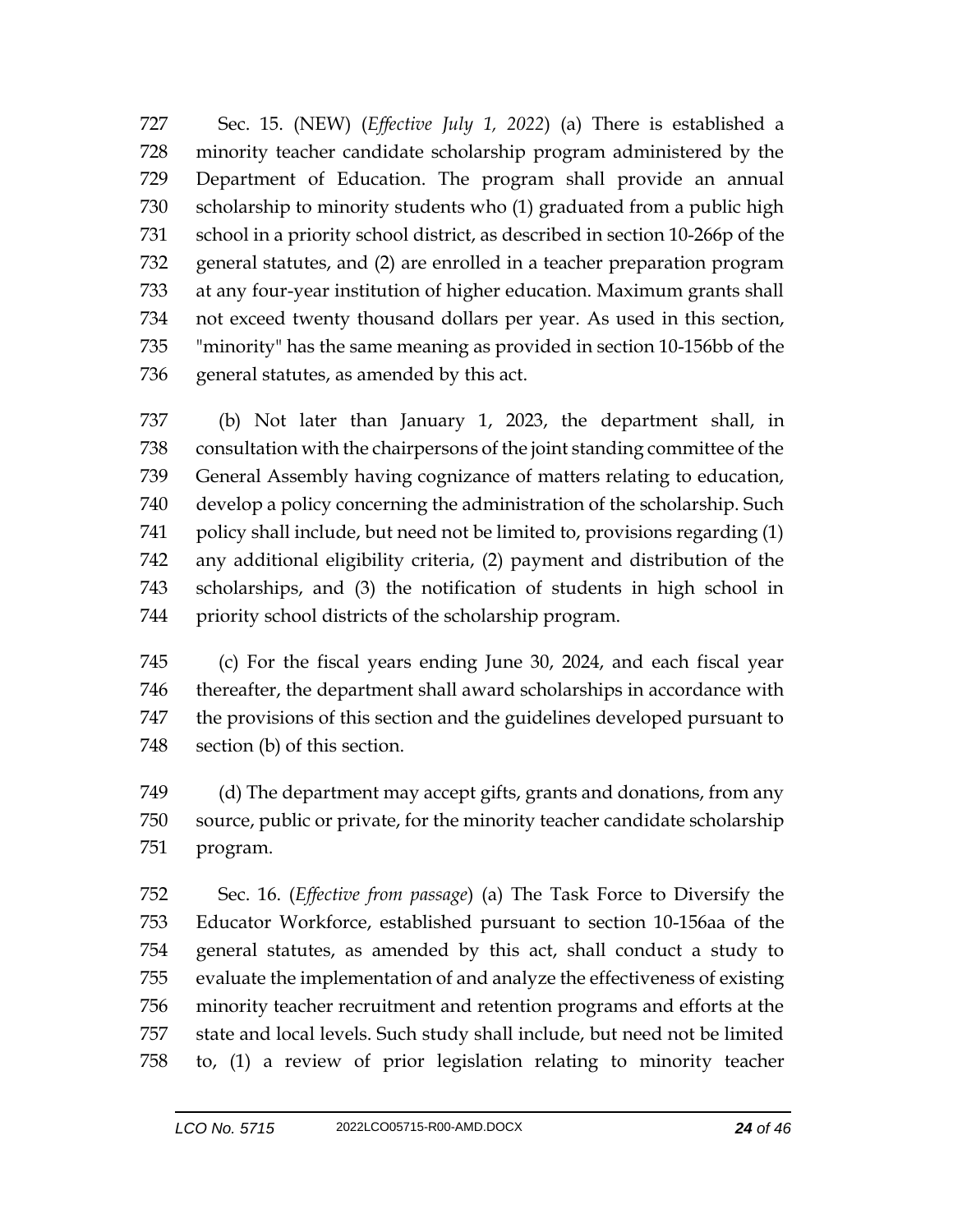recruitment and retention, including, but not limited to, public acts 18- 34, 19-74 and 19-117 and public act 21-2 of the June special session, (2) an evaluation of the implementation and outcomes of the programs and policies included in such legislation, (3) an assessment of the strategies and resources being used to ensure that at least two hundred fifty new minority teachers and administrators, of which at least thirty per cent are men, are hired and employed by local and regional boards of education each year in the state, pursuant to section 10-156ff of the general statutes, as amended by this act, and whether such goal is being realized, and (4) an analysis of any other issue relating to the recruitment or retention of minority teachers.

 (b) The task force may consult with the Department of Education, the Minority Teacher Recruitment Policy Oversight Council, established pursuant to section 10-156bb of the general statutes, as amended by this act, and the chairpersons of the joint standing committee of the General Assembly having cognizance of matters relating to education while conducting such study.

 (c) Not later than January 1, 2023, the task force shall submit a report on its findings and any recommendations for legislation to the joint standing committee of the General Assembly having cognizance of matters relating to education, in accordance with the provisions of section 11-4a of the general statutes.

 Sec. 17. Subsection (a) of section 10-156aa of the general statutes is repealed and the following is substituted in lieu thereof (*Effective from passage*):

 (a) There is established **[**a task force**]** the Task Force to Diversify the Educator Workforce to study and develop strategies to increase and improve the recruitment, preparation and retention of minority teachers, as defined in section 10-155*l*, in public schools in the state. Such study shall include, but need not be limited to, (1) an analysis of the causes of minority teacher shortages in the state, (2) an examination of current state-wide and school district demographics, and (3) a review of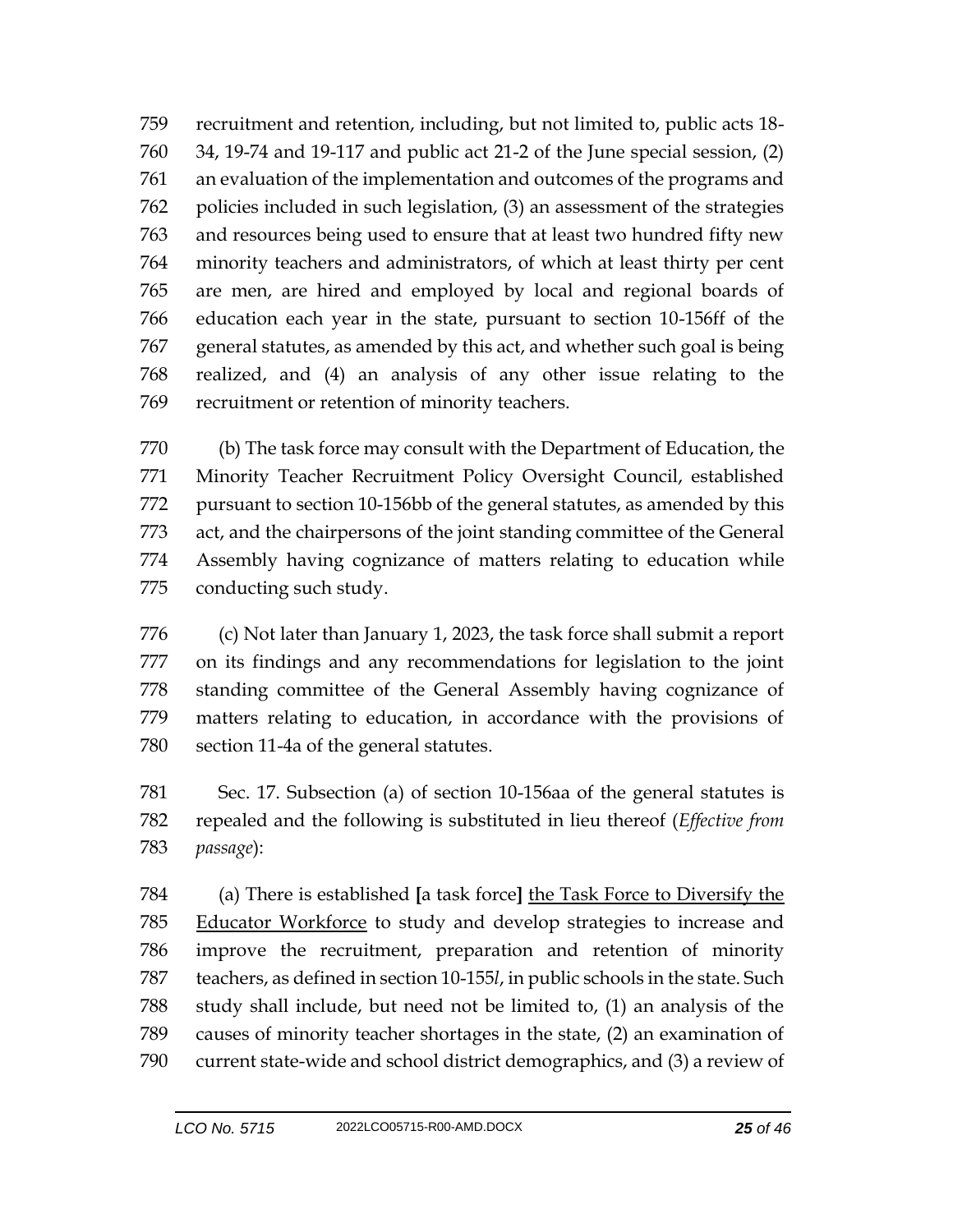## best practices.

 Sec. 18. Subsections (a) and (b) of section 10-151d of the general statutes are repealed and the following is substituted in lieu thereof (*Effective from passage*):

 (a) There is established a Performance Evaluation Advisory Council within the Department of Education. Membership of the council shall consist of: (1) The Commissioner of Education and the president of the Connecticut State Colleges and Universities, or their designees, (2) one representative from each of the following associations, designated by the association, the Connecticut Association of Boards of Education, the Connecticut Association of Public School Superintendents, the Connecticut Federation of School Administrators, the Connecticut Education Association, the American Federation of Teachers- Connecticut, the Connecticut Association of School Administrators and the Connecticut Association of Schools, (3) a representative from the **[**minority teacher recruitment task force**]** Task Force to Diversify the 807 Educator Workforce, established pursuant to section 10-156aa, as amended by this act, designated by the chairpersons of **[**the minority teacher recruitment**]** said task force, and (4) persons selected by the Commissioner of Education who shall include, but need not be limited to, teachers, persons with expertise in performance evaluation processes and systems, and any other person the commissioner deems appropriate.

 (b) The council shall be responsible for (1) assisting the State Board of Education in the development of (A) guidelines for a model teacher evaluation and support program, and (B) a model teacher evaluation and support program, pursuant to subsection (c) of section 10-151b, (2) the data collection and evaluation support system, pursuant to subsection (c) of section 10-10a, and (3) assisting the State Board of Education in the development of a teacher evaluation and support program implementation plan, pursuant to subsection (e) of section 10- 151b. The council shall meet at least quarterly. The council shall collaborate with the **[**minority teacher recruitment task force**]** Task Force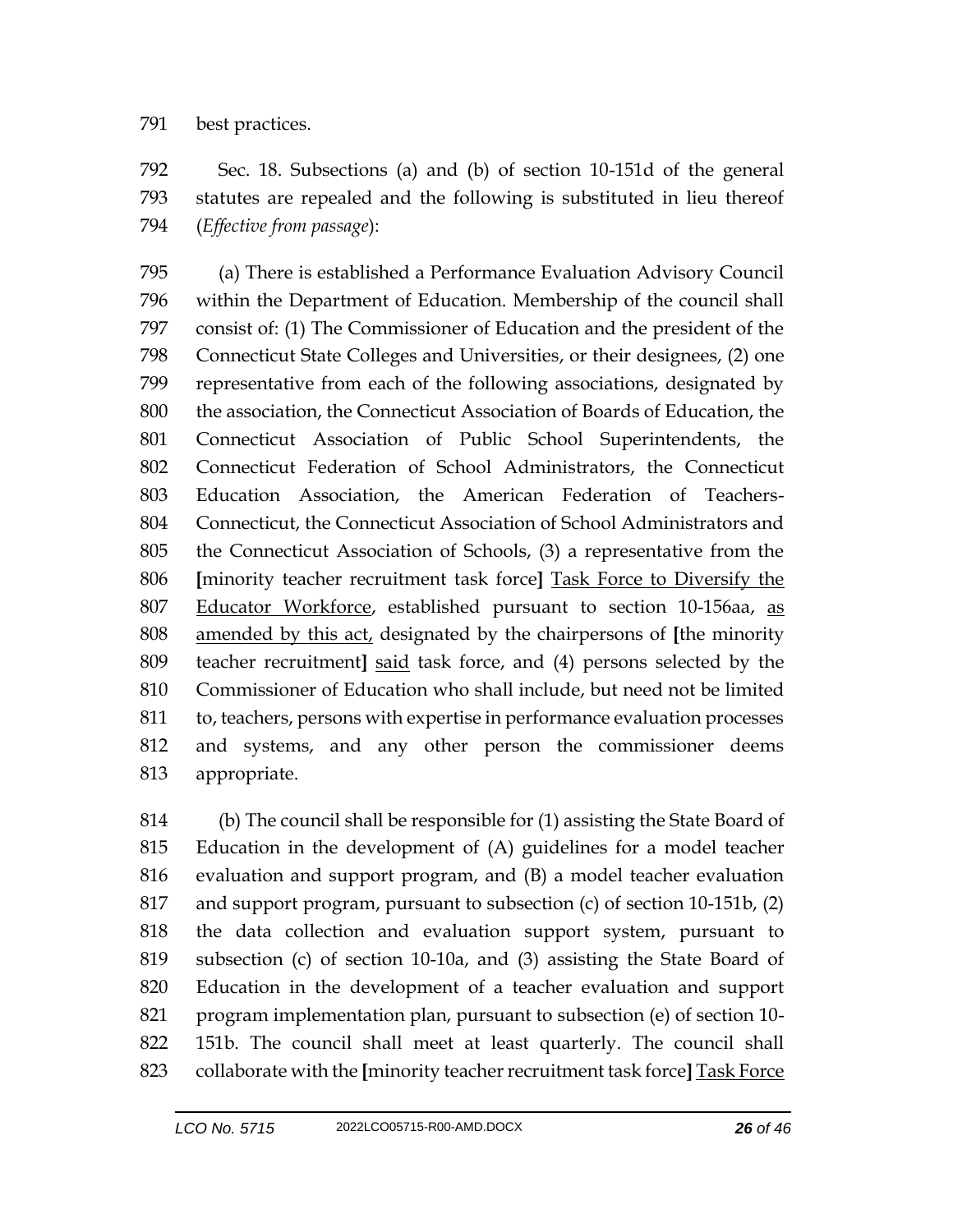- to Diversify the Educator Workforce, established pursuant to section 10-
- 825 156aa, as amended by this act, to focus on issues concerning equity and
- closing the achievement gap, as defined in section 10-14u.
- Sec. 19. Section 10-156bb of the general statutes is repealed and the following is substituted in lieu thereof (*Effective from passage*):

 There is established a Minority Teacher Recruitment Policy Oversight Council within the Department of Education. The council shall consist of (1) the Commissioner of Education, or the commissioner's designee, (2) two representatives from the **[**minority teacher recruitment task force**]** Task Force to Diversify the Educator Workforce, established pursuant to section 10-156aa, as amended by this act, (3) one representative from each of the exclusive bargaining units for certified employees, chosen pursuant to section 10-153b, (4) the president of the Connecticut State Colleges and Universities, or the president's designee, and (5) a representative from an alternate route to certification program, appointed by the Commissioner of Education. The council shall hold quarterly meetings and advise, at least quarterly, the Commissioner of Education, or the commissioner's designee, on ways to (A) encourage minority middle and secondary school students to attend institutions of higher education and enter teacher preparation programs, (B) recruit minority students attending institutions of higher education to enroll in teacher preparation programs and pursue teaching careers, (C) recruit and retain minority teachers in Connecticut schools, (D) recruit minority 847 teachers from other states to teach in Connecticut schools, and (E) recruit minority professionals in other fields to enter teaching. The council shall report, annually, in accordance with the provisions of section 11-4a, on the recommendations given to the commissioner, or the commissioner's designee, pursuant to the provisions of this section, to the joint standing committee of the General Assembly having cognizance of matters relating to education. For purposes of this section, "minority" means individuals whose race is defined as other than white, or whose ethnicity is defined as Hispanic or Latino by the federal Office of Management and Budget for use by the Bureau of Census of the United States Department of Commerce.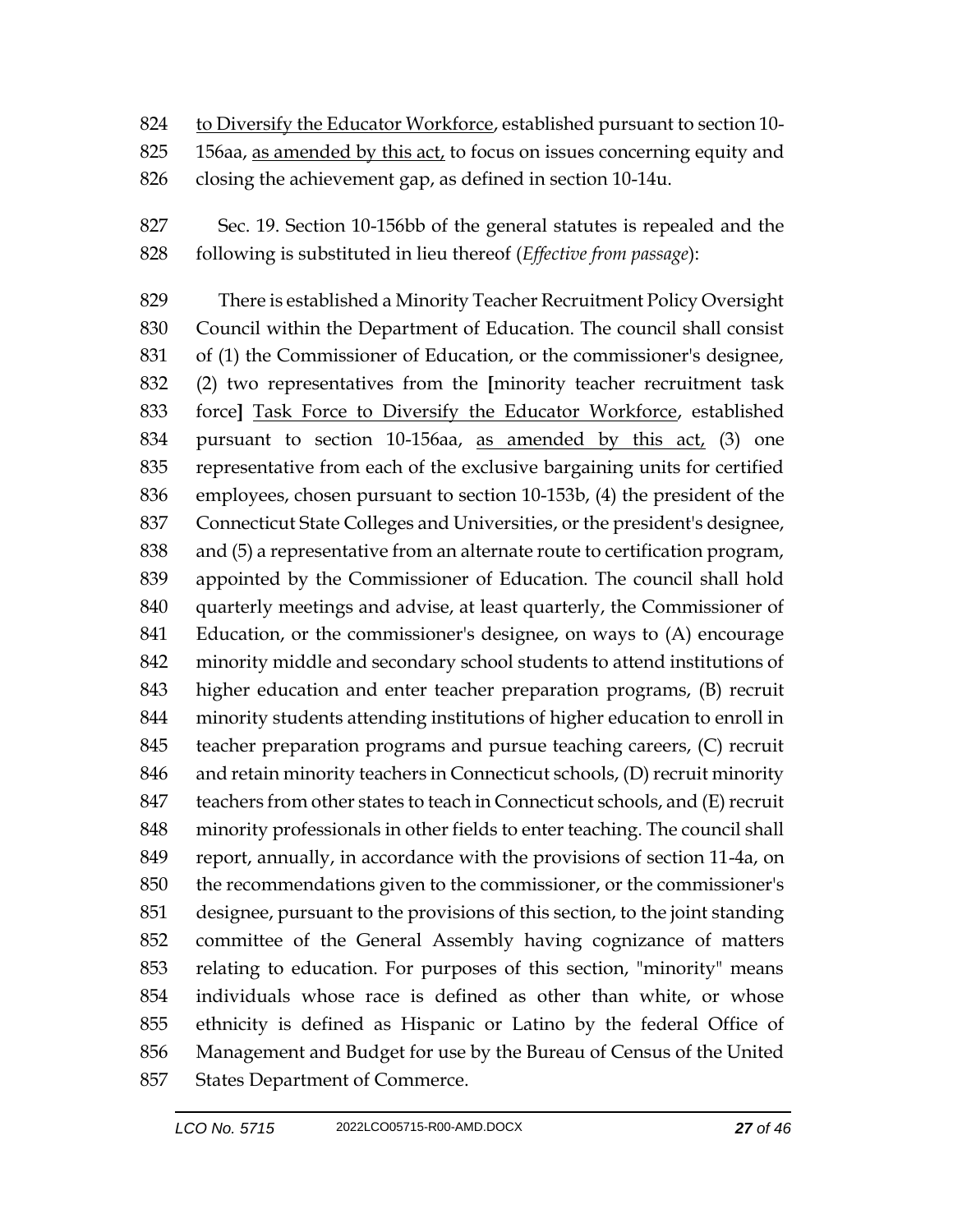Sec. 20. Section 10-156ee of the 2022 supplement to the general statutes is repealed and the following is substituted in lieu thereof (*Effective from passage*):

 Not later than January 1, 2019, the Department of Education, in consultation with the Minority Teacher Recruitment Policy Oversight Council, shall (1) identify relevant research and successful practices to enhance minority teacher recruitment throughout the state, (2) identify and establish public, private and philanthropic partnerships to increase minority teacher recruitment, (3) utilize, monitor and evaluate innovative methods to attract minority candidates to the teaching profession, particularly in subject areas in which a teacher shortage exists, as determined by the Commissioner of Education pursuant to section 10-8b, (4) modernize the process for educators to obtain educator certification under this chapter by eliminating obstacles to certification to increase competitiveness with other states, (5) identify and utilize high-quality, affordable and bias-free educator assessments, (6) adopt cut scores for educator assessments, that do not exceed the multistate cut scores, to increase competitiveness with surrounding states, (7) support new and existing educator preparation programs that commit to enrolling greater numbers of minority teacher candidates in a manner 878 that supports interstate reciprocity, (8) monitor, advise and support, and intervene in when necessary, local and regional boards of education's efforts to prioritize minority teacher recruitment and develop innovative strategies to attract and retain minority teachers within their districts, (9) (A) on and after July 1, 2019, include a question regarding the demographic data of applicants for positions requiring educator certification in the department's annual hiring survey distributed to local and regional boards of education, and (B) not later than July 1, 2020, and annually thereafter, submit a report, in accordance with the provisions of section 11-4a, on the applicant demographic data collected pursuant to subparagraph (A) of this subdivision to the **[**minority teacher recruitment task force**]** Task Force to Diversify the Educator 890 Workforce, established pursuant to section 10-156aa, as amended by this act, and to the joint standing committee of the General Assembly having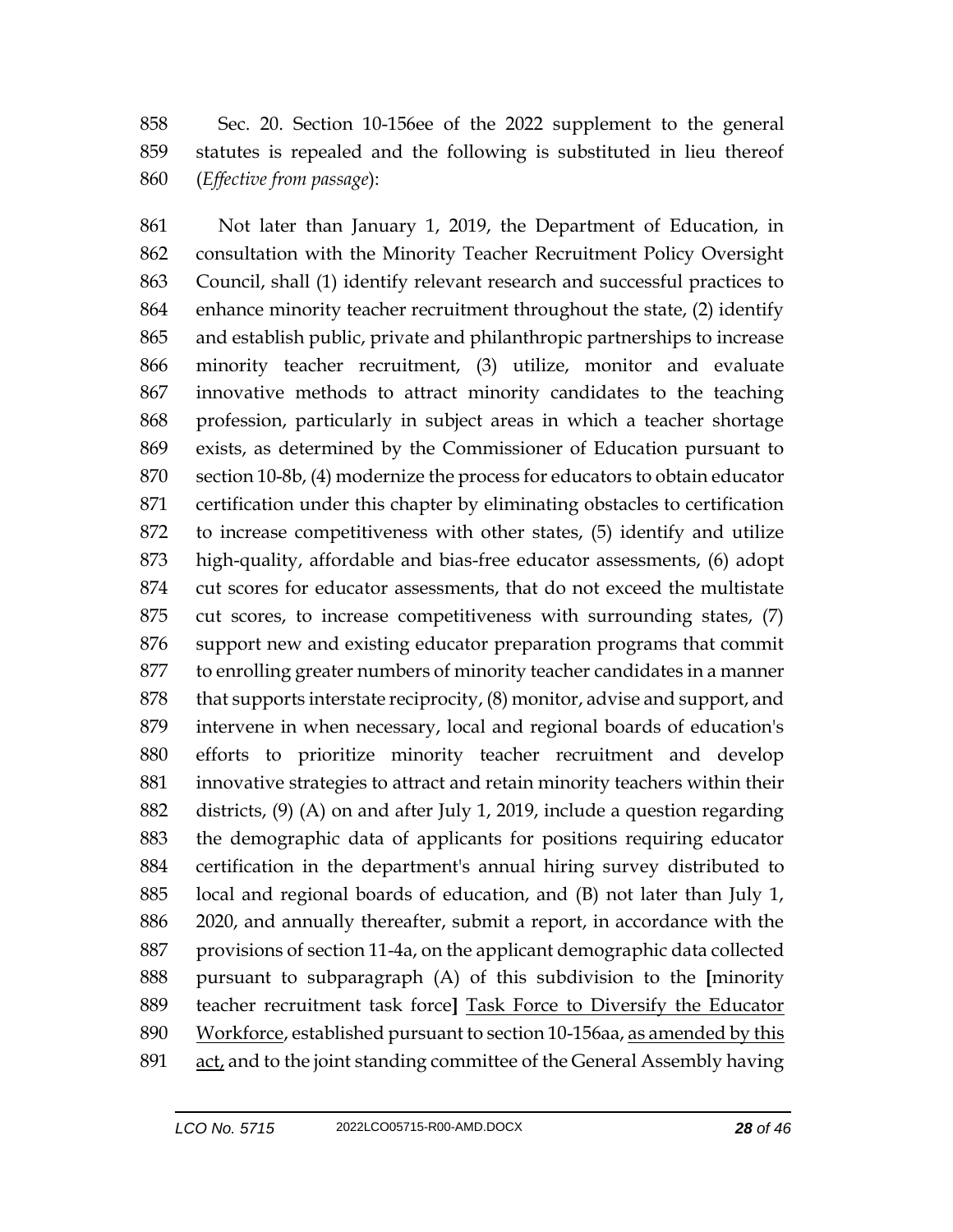cognizance of matters relating to education, and (10) not later than July 1, 2022, develop and make available, in consultation with the State Education Resource Center, a video training module for school district personnel involved in or responsible for hiring educators relating to implicit bias and anti-bias in the hiring process. For purposes of this section, "minority" has the same meaning as provided in section 10- 156bb, as amended by this act.

 Sec. 21. Section 10-156ff of the general statutes is repealed and the following is substituted in lieu thereof (*Effective from passage*):

 For the school year commencing July 1, 2020, and each school year thereafter, the Minority Teacher Recruitment Policy Oversight Council, established pursuant to section 10-156bb, as amended by this act, in consultation with the **[**minority teacher recruitment task force**]** Task 905 Force to Diversify the Educator Workforce, established pursuant to 906 section 10-156aa, as amended by this act, shall develop and implement strategies and utilize existing resources to ensure that at least two hundred fifty new minority teachers and administrators, of which at least thirty per cent are men, are hired and employed by local and regional boards of education each year in the state. As used in this section, "minority" has the same meaning as provided in section 10- 912 156bb, as amended by this act.

 Sec. 22. Subsection (a) of section 10a-168b of the general statutes is repealed and the following is substituted in lieu thereof (*Effective from passage*):

 (a) For the fiscal year ending June 30, 2020, and each fiscal year thereafter, the Office of Higher Education, in collaboration with the Minority Teacher Recruitment Policy Oversight Council, established pursuant to section 10-156bb, as amended by this act, and the **[**minority teacher recruitment task force**]** Task Force to Diversify the Educator 921 Workforce, established pursuant to section 10-156aa, as amended by this  $act<sub>t</sub>$  shall, within available appropriations, administer a minority educator loan reimbursement grant program for persons who meet the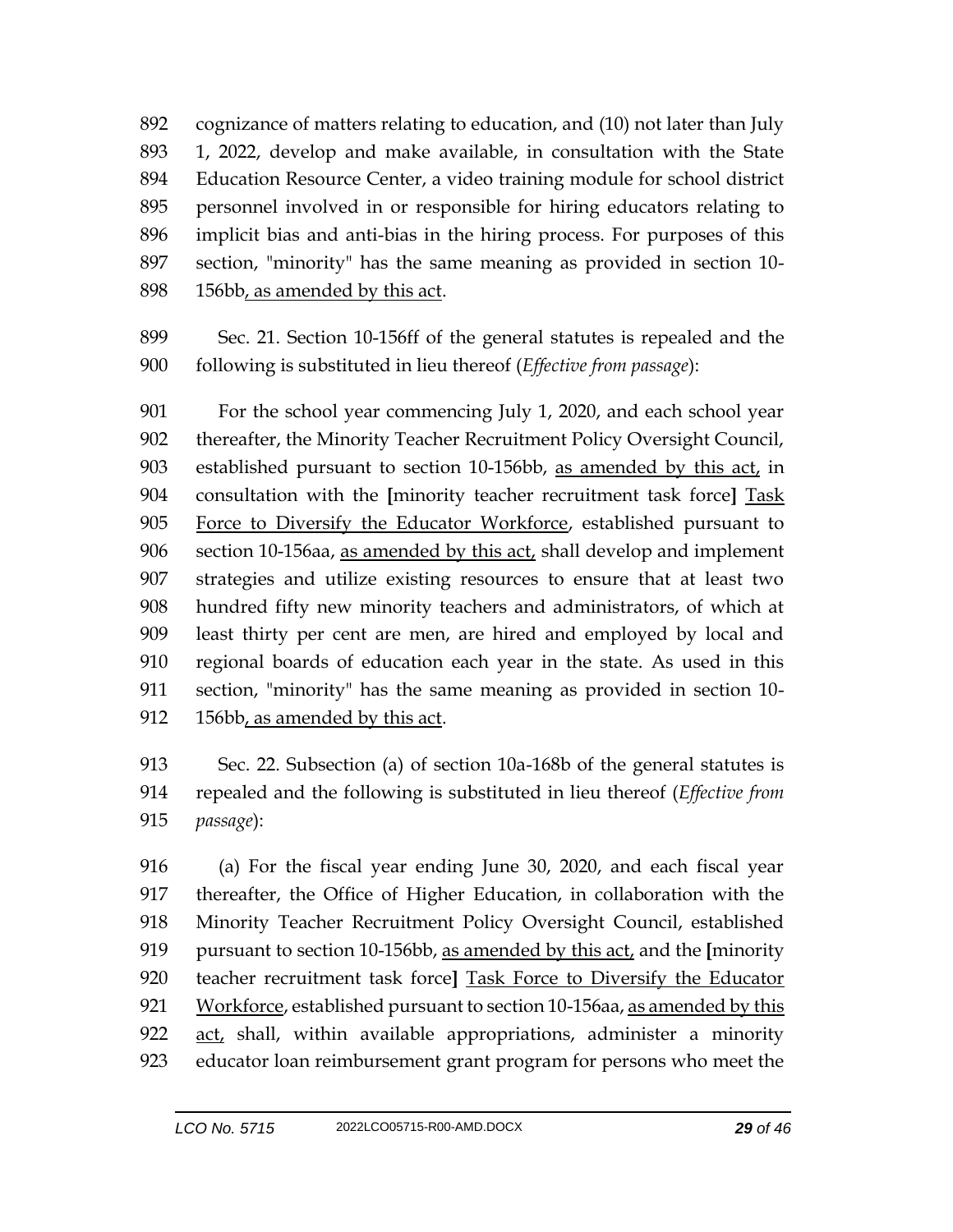## eligibility requirements described in subsection (b) of this section.

 Sec. 23. (*Effective from passage*) The Department of Education shall conduct a review of the statutes and regulations relating to teacher certification. Such review shall identify obsolete provisions, evaluate existing requirements for effectiveness and analyze whether any such statutes or regulations create a barrier to entry or undue hardship for the recruitment or retention of teaching candidates, including reciprocity with other states and Puerto Rico, or addressing the academic needs of students in the state. The department may seek input and recommendations from stakeholder groups while conducting such review. Not later than January 1, 2023, the department shall submit a report on its findings and recommendations to the joint standing committee of the General Assembly having cognizance of matters relating to education, in accordance with the provisions of section 11-4a of the general statutes.

 Sec. 24. (NEW) (*Effective July 1, 2022*) (a) For the school years commencing July 1, 2022, and July 1, 2023, the State Board of Education, upon the request of a local or regional board of education or a regional educational service center, may issue a career and technical pathways instructor permit to any person with specialized training, experience or expertise in the field of manufacturing, allied health, computer technology, engineering or any of the construction trades. Such permit shall authorize such person to hold a part-time position of not more than twenty classroom instructional hours per week as a teacher of a class in such person's area of specialized training, experience or expertise. Such person shall (1) hold (A) an associate degree or a bachelor's degree in the field of manufacturing, allied health, computer technology, engineering or any of the construction trades, from an institution of higher education accredited by the Board of Regents for Higher Education or Office of Higher Education or regionally accredited, or (B) a credential, as defined in section 10a-34h of the general statutes, in the field of manufacturing, allied health, computer technology, engineering or any of the construction trades; and (2) have a minimum of two years of work experience in the field of such person's associate degree,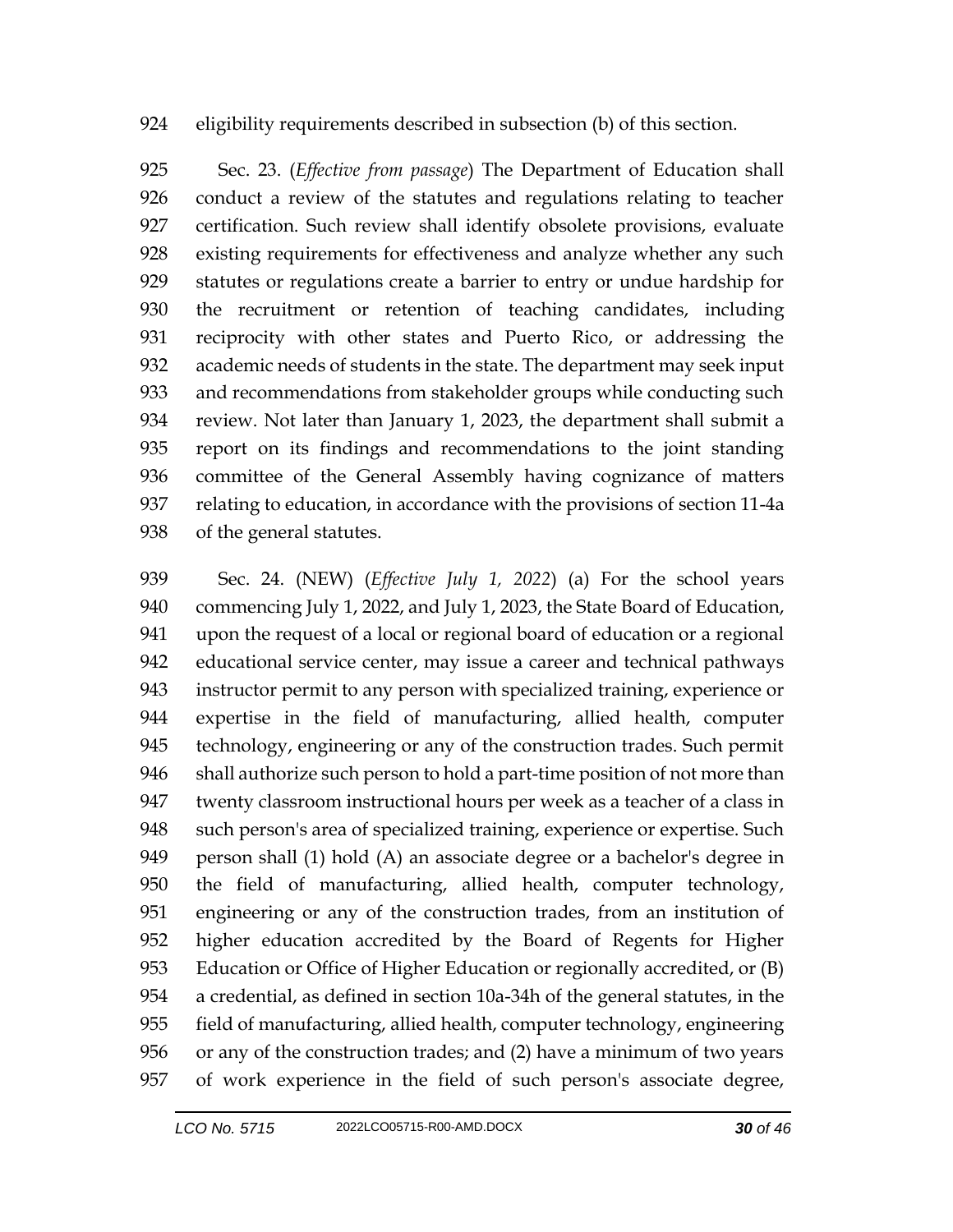bachelor's degree or credential.

 (b) During a period of such employment, a person holding a career and technical pathways instructor permit shall be under the supervision of the superintendent of schools or of a principal, administrator or supervisor designated by such superintendent who shall regularly observe, guide and evaluate the performance of assigned duties by such holder of a career and technical pathways instructor permit.

 (c) Each such career and technical pathways instructor permit shall be valid for the school years commencing July 1, 2022, and July 1, 2023.

 (d) Any board of education or regional educational service center employing a person who holds a career and technical pathways instructor permit issued under this section shall provide a program to assist each such person. Such program, developed in consultation with the Department of Education, shall include academic and classroom support service components.

 (e) No person holding a career and technical pathways instructor permit shall fill a position that will result in the displacement of any person holding a teaching certificate under section 10-145b of the general statutes who is already employed at such school.

 (f) Any person holding a career and technical pathways instructor permit pursuant to this section shall not be deemed to be eligible for membership in the teachers' retirement system solely by reason of such permit, provided any such person who holds a regular teacher's certificate issued by the State Board of Education shall not be excluded from membership in said system.

 Sec. 25. Section 10-4w of the 2022 supplement to the general statutes is repealed and the following is substituted in lieu thereof (*Effective July 1, 2022*):

(a) As used in this section: **[**,**]**

(1) "**[**remote**]** Remote learning" means instruction by means of one or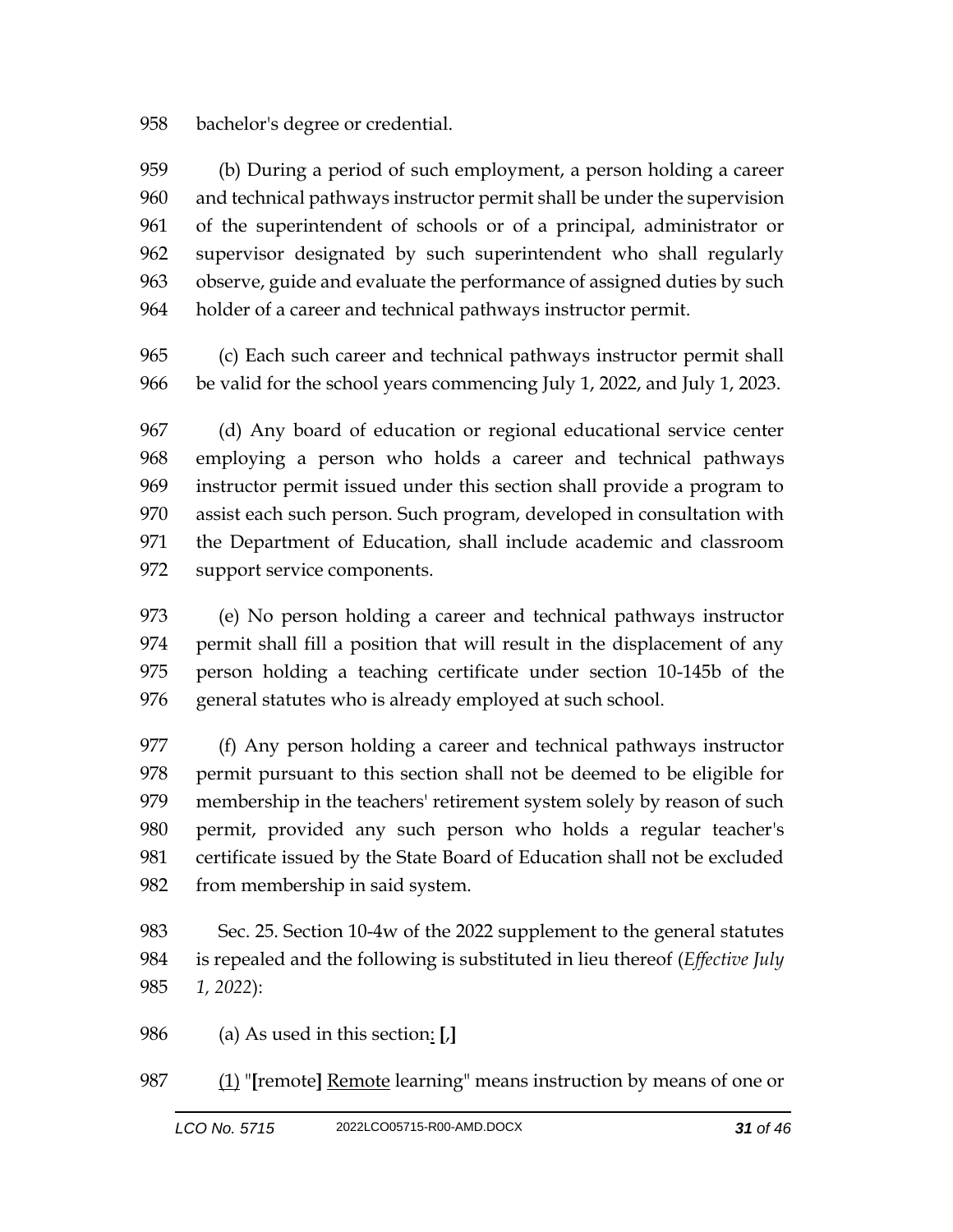more Internet-based software platforms as part of a remote learning model; **[**.**]** and

 (2) "Dual instruction" means the simultaneous instruction by a teacher to students in-person in the classroom and students engaged in remote learning.

 (b) Not later than January 1, 2022, the Commissioner of Education shall develop, and update as necessary, standards for remote learning. **[**The standards shall not be deemed to be regulations, as defined in section 4-166.**]**

 (c) For the school **[**year**]** years commencing July 1, 2022, and **[**each school year thereafter**]** July 1, 2023, a local or regional board of education may authorize remote learning to students in grades nine to twelve, inclusive, provided such board (1) provides such instruction in compliance with the standards developed pursuant to subsection (b) of this section, **[**and**]** (2) adopts a policy regarding the requirements for student attendance during remote learning, which shall (A) be in compliance with the Department of Education's guidance on student attendance during remote learning, and (B) count the attendance of any student who spends not less than one-half of the school day during such instruction engaged in (i) virtual classes, (ii) virtual meetings, (iii) activities on time-logged electronic systems, and (iv) the completion and submission of assignments, and (3) prohibits the provision of dual instruction as part of remote learning.

 (d) For the school year commencing July 1, 2024, and each school year thereafter, a local or regional board of education may authorize remote learning to students in grades kindergarten to twelve, inclusive, provided such board (1) provides such instruction in compliance with the standards developed pursuant to subsection (b) of this section, (2) adopts a policy regarding the requirements for student attendance during remote learning, which shall (A) be in compliance with the Department of Education's guidance on student attendance during remote learning, and (B) count the attendance of any student who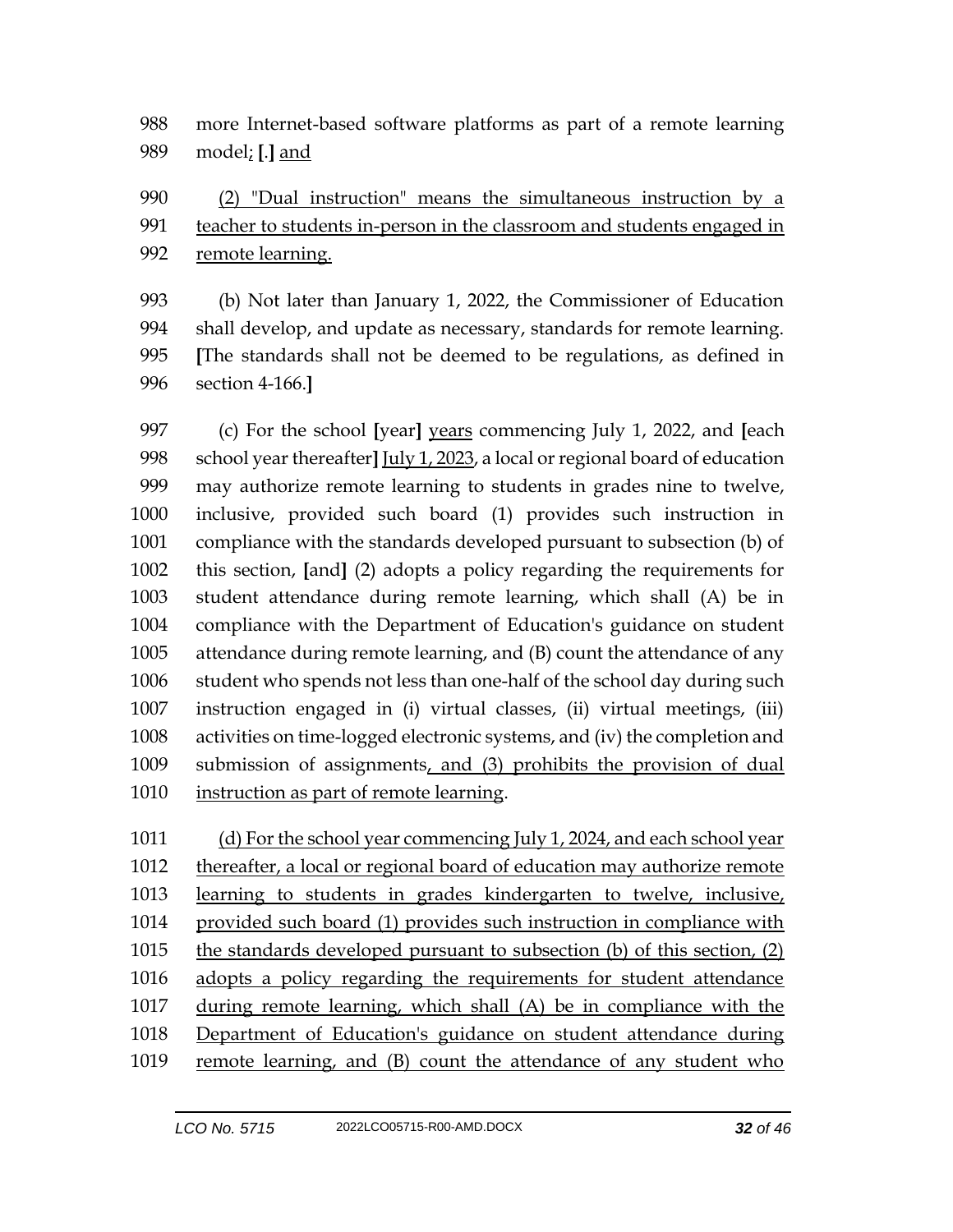spends not less than one-half of the school day during such instruction engaged in (i) virtual classes, (ii) virtual meetings, (iii) activities on time-

logged electronic systems, and (iv) the completion and submission of

- assignments, and (3) prohibits the provision of dual instruction as part
- of remote learning.

 Sec. 26. Section 10-357b of the 2022 supplement to the general statutes is repealed and the following is substituted in lieu thereof (*Effective July 1, 2022*):

 (a) The purposes of the State Education Resource Center, established pursuant to section 10-357a, shall be to assist the State Board of Education in the provision of programs and activities that will promote educational equity and excellence. Such activities shall be limited to: Training, technical assistance and professional development for local and regional boards of education, school leaders, teachers, families and community partners in the form of seminars, publications, site visits, on- line content and other appropriate means; maintaining a state education resource center library; publication of technical materials; research and evaluation; writing, managing, administering and coordinating grants for the purposes described in this subsection; and any other related activities directly related to the purposes described in this subsection. The center shall support local educational agencies serving the needs of families, communities and service providers. The center **[**may**]** shall support programs and activities concerning early childhood education, in collaboration with the Office of Early Childhood, improving school and district academic performance, and closing **[**academic achievement**]** opportunity gaps between socio-economic subgroups, and other related programs and activities. The center shall support and collaborate with 1047 other state agencies for the purposes described in this subsection. For 1048 such purposes the center is authorized and empowered to:

 (1) Have perpetual succession as a body politic and corporate and to adopt bylaws for the regulation of its affairs and the conduct of its business;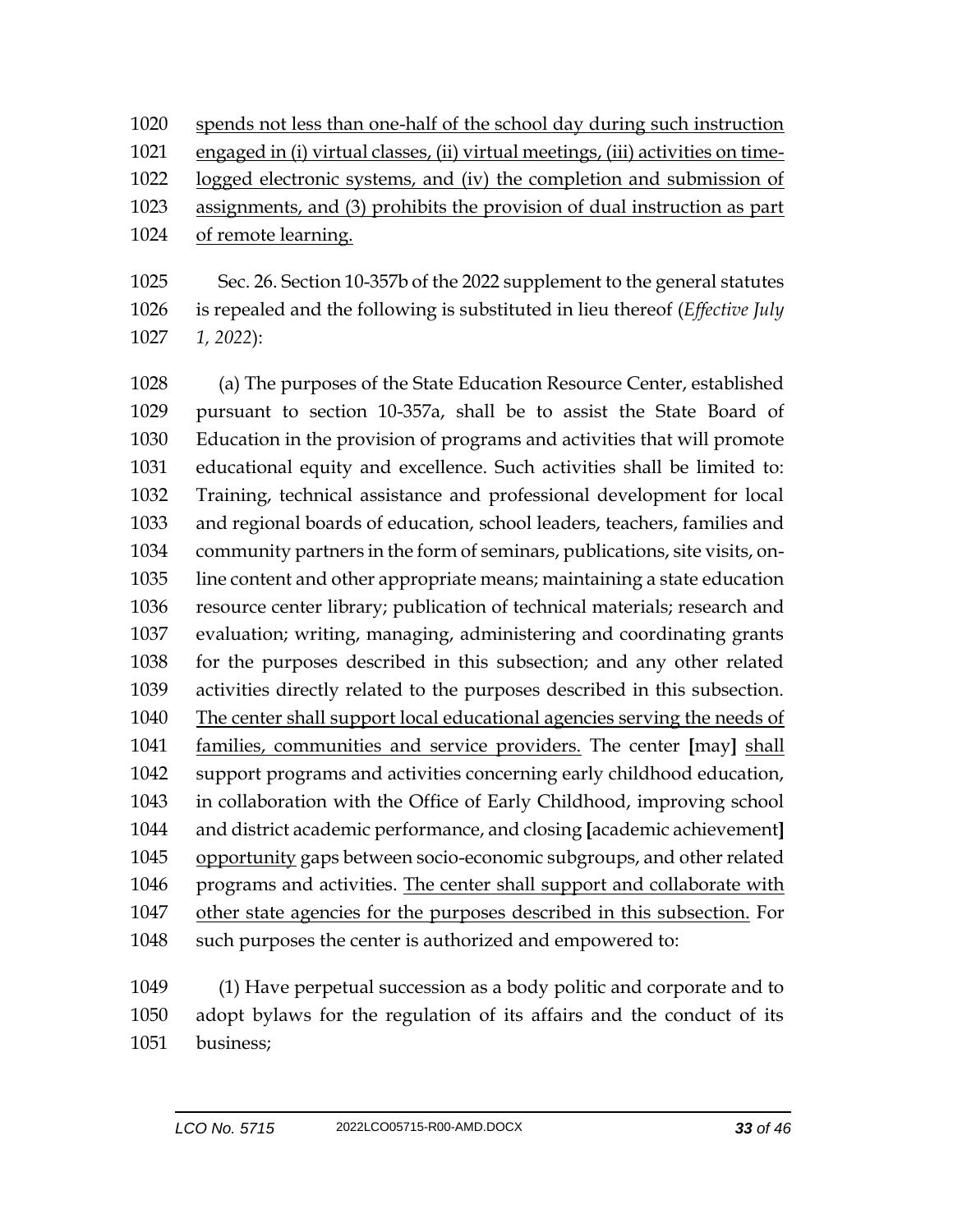- (2) Adopt an official seal and alter the same at pleasure;
- (3) Maintain an office at such place or places as it may designate;
- (4) Sue and be sued in its own name and plead and be impleaded;

 (5) (A) Employ such assistants, agents and other employees as may be necessary or desirable who shall not be employees, as defined in subsection (b) of section 5-270; (B) establish all necessary or appropriate personnel practices and policies, including those relating to hiring, promotion, compensation, retirement and collective bargaining, which need not be in accordance with chapter 68, and the center shall not be an employer as defined in subsection (a) of section 5-270; and (C) engage consultants, attorneys and appraisers as may be necessary or desirable to carry out its purposes in accordance with this section and sections 10- 357a, 10-357c and 10-357d;

 (6) Receive and accept aid or contributions from any source of money, property, labor or other things of value, to be held, used and applied to carry out the purposes of this section and sections 10-357a, 10-357c and 10-357d, subject to such conditions upon which such grants and contributions may be made, including, but not limited to, gifts or grants 1070 from any department, agency or instrumentality of the United States or this state for any purpose consistent with this section and sections 10- 357a, 10-357c and 10-357d;

 (7) Make and enter into all contracts and agreements necessary or incidental to the performance of its duties and the execution of its powers under this section and sections 10-357a, 10-357c and 10-357d, including contracts and agreements for such professional services as the center deems necessary, including, but not limited to, those services provided by financial consultants, underwriters and technical specialists;

 (8) Acquire, lease, purchase, own, manage, hold and dispose of personal property, and lease, convey or deal in or enter into agreements with respect to such property on any terms necessary or incidental to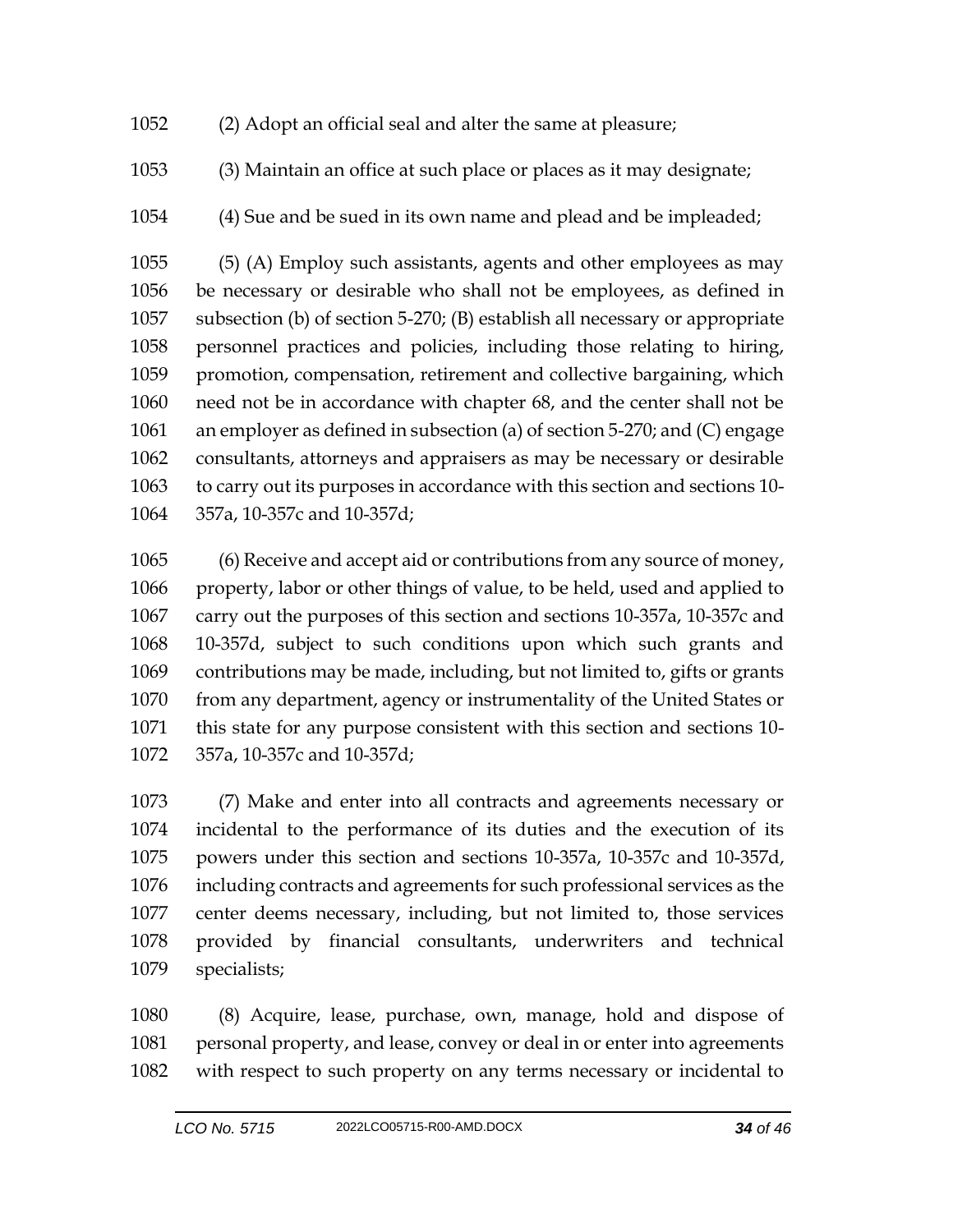1083 the carrying out of these purposes;

 (9) Invest in, acquire, **[**lease,**]** purchase, own, manage, hold and dispose of real property and **[**lease,**]** convey or deal in or enter into agreements with respect to such property on any terms necessary or incidental to carrying out the purposes of this section and sections 10- 357a, 10-357c and 10-357d, provided such transactions shall be subject to approval, review or regulation by any state agency pursuant to title 4b or any other provision of the general statutes;

 (10) Lease real property on any terms necessary or incidental to carrying out the purposes of this section and sections 10-357a, 10-357c and 10-357d;

 **[**(10)**]** (11) Procure insurance against any liability or loss in connection with its property and other assets, in such amounts and from such insurers as it deems desirable and to procure insurance for employees;

 **[**(11)**]** (12) Account for and audit funds of the center and funds of any recipients of funds from the center;

 **[**(12)**]** (13) Hold patents, copyrights, trademarks, marketing rights, licenses, or any other evidences of protection or exclusivity as to any products as defined in this section and sections 10-357a, 10-357c and 10- 357d, issued under the laws of the United States or any state or any nation;

 **[**(13)**]** (14) Establish advisory committees to assist in accomplishing its duties under this section and sections 10-357a, 10-357c and 10-357d, which may include one or more members of the board of directors and persons other than members; and

 **[**(14)**]** (15) Do all acts and things necessary or convenient to carry out the purposes of this section and sections 10-357a, 10-357c and 10-357d, and the powers expressly granted by this section and sections 10-357a, 10-357c and 10-357d.

(b) The State Education Resource Center shall establish a Connecticut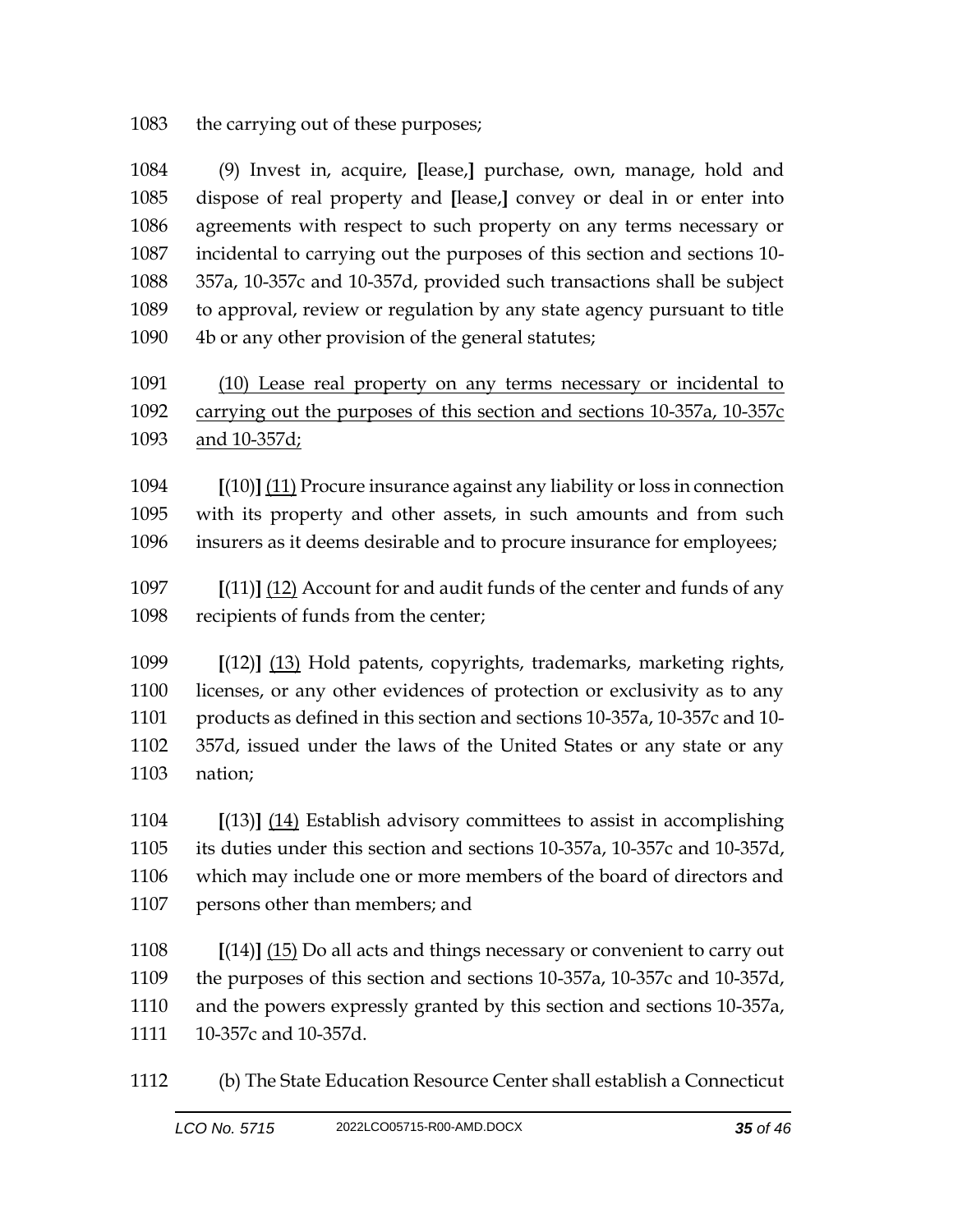School Reform Resource Center either within the State Education Resource Center or by contract through a regional educational service center, established pursuant to section 10-66a. The Connecticut School Reform Resource Center shall operate year-round and shall focus on serving the needs of all public schools. The Connecticut School Reform Resource Center shall (1) publish and distribute reports on the most effective practices for improving student achievement by successful schools; (2) provide a program of professional development activities for (A) school leaders, including curriculum coordinators, principals, superintendents and board of education members, and (B) teachers to educate students that includes research-based child development and reading instruction tools and practices; (3) provide information on successful models for evaluating student performance and managing student data; (4) develop strategies for assisting such students who are in danger of failing; (5) develop culturally relevant methods for educating students whose primary language is not English; and (6) provide other programs and materials to assist in the improvement of public schools.

 (c) The State Education Resource Center shall be subject to (1) rules, regulations and restrictions on purchasing, procurement, personal service agreements and the disposition of assets generally applicable to Connecticut state agencies, including those contained in titles 4, 4a and 4b and section 4e-19, and (2) audit by the Auditors of Public Accounts under chapter 12 and section 2-90.

 Sec. 27. Subsection (c) of section 10-266aa of the 2022 supplement to the general statutes is repealed and the following is substituted in lieu thereof (*Effective July 1, 2022*):

 (c) The program shall be phased in as provided in this subsection. (1) For the school year commencing in 1998, and for each school year thereafter, the program shall be in operation in the Hartford, New Haven and Bridgeport regions. The Hartford program shall operate as a continuation of the program described in section 10-266j. Students who reside in Hartford, New Haven or Bridgeport may attend school in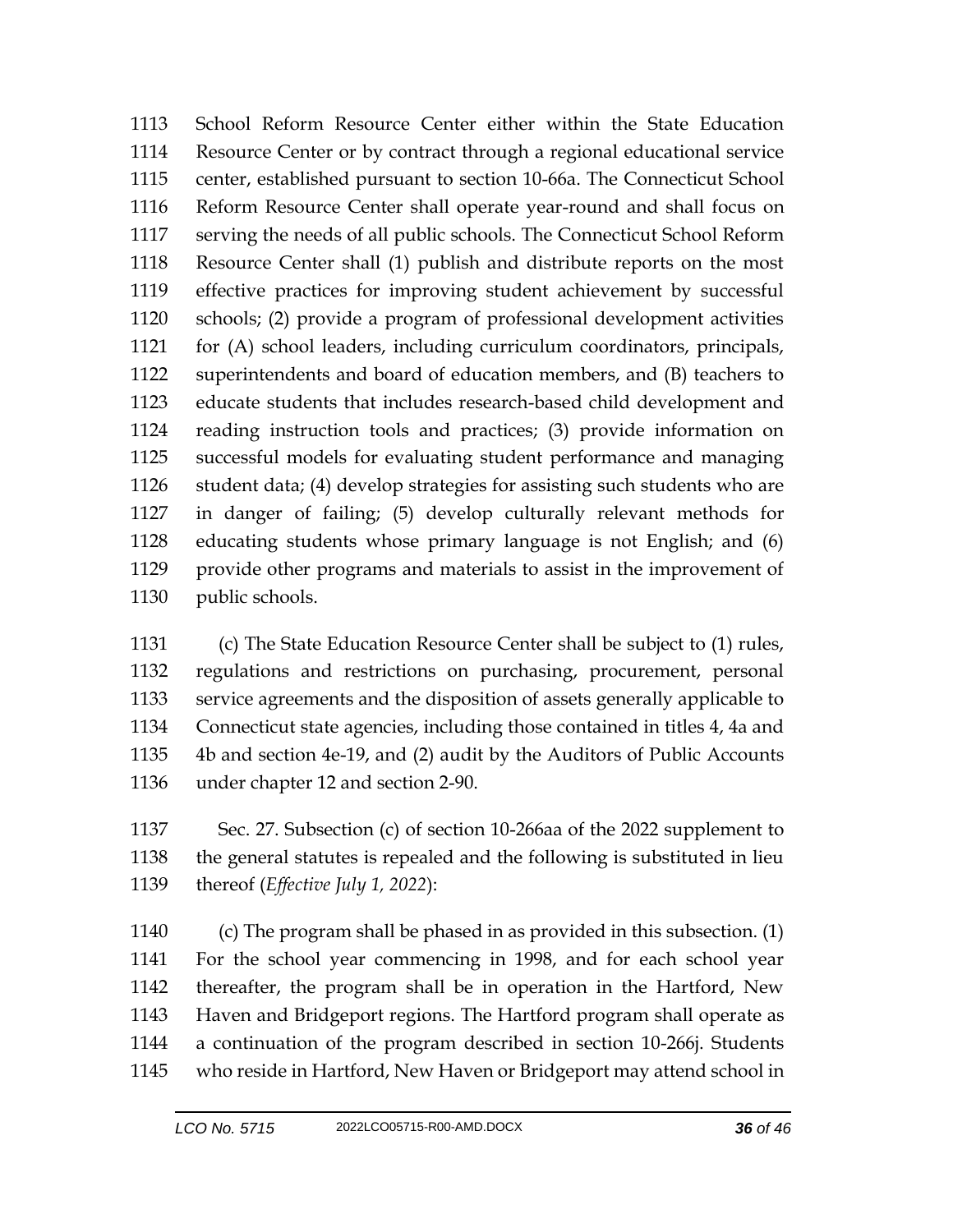another school district in the region and students who reside in such other school districts may attend school in Hartford, New Haven or Bridgeport, provided, beginning with the 2001-2002 school year, the proportion of students who are not minority students to the total number of students leaving Hartford, Bridgeport or New Haven to participate in the program shall not be greater than the proportion of students who were not minority students in the prior school year to the total number of students enrolled in Hartford, Bridgeport or New Haven in the prior school year. The regional educational service center operating the program shall make program participation decisions in accordance with the requirements of this subdivision. (2) For the school year commencing in 2000, and for each school year thereafter, the program shall be in operation in New London, provided beginning with the 2001-2002 school year, the proportion of students who are not minority students to the total number of students leaving New London to participate in the program shall not be greater than the proportion of students who were not minority students in the prior year to the total number of students enrolled in New London in the prior school year. The regional educational service center operating the program shall make program participation decisions in accordance with this subdivision. (3) The Department of Education may provide, within available appropriations, grants for the fiscal year ending June 30, 2003, to the remaining regional educational service centers to assist school districts in planning for a voluntary program of student enrollment in every priority school district, pursuant to section 10-266p, which is interested in participating in accordance with this subdivision. For the school year commencing in 2003, and for each school year thereafter, the voluntary enrollment program may be in operation in every priority school district in the state. Students from other school districts in the area of a priority school district, as determined by the regional educational service center pursuant to subsection (d) of this section, may attend school in the priority school district, provided such students bring racial, ethnic and economic diversity to the priority school district and do not increase the racial, ethnic and economic isolation in the priority school district. (4) For the school year commencing July 1, 2022,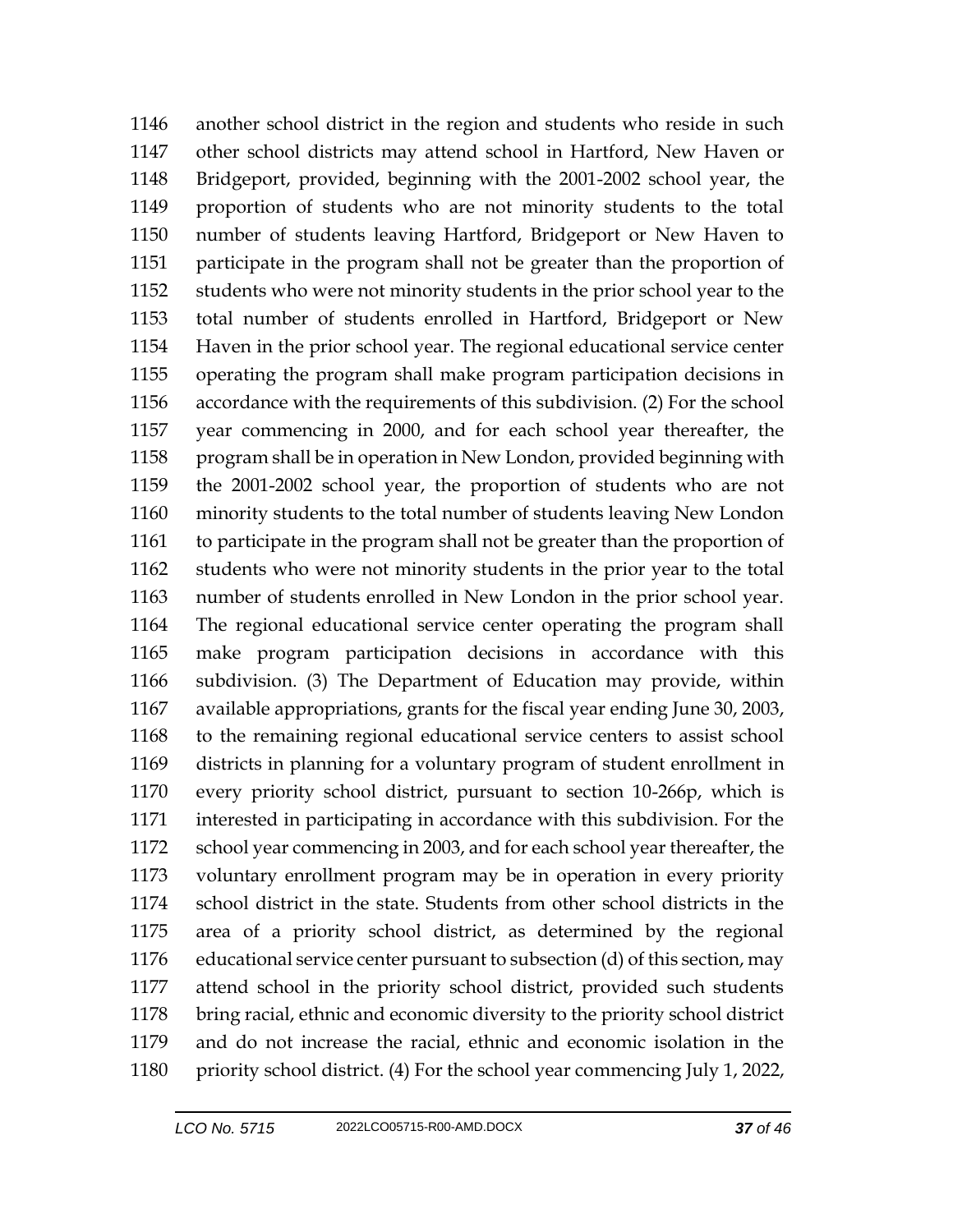there shall be a pilot program in operation in Danbury and Norwalk. The pilot program shall serve (A) up to fifty students who reside in Danbury, and such students may attend school in the school districts for the towns of New Fairfield, Brookfield, Bethel, Ridgefield and Redding, and (B) up to fifty students who reside in Norwalk, and such students may attend school in the school districts for the towns of Darien, New Canaan, Wilton, Weston and Westport. School districts which receive students from Danbury and Norwalk under the pilot program during the school year commencing July 1, 2022, shall allow such students to 1190 attend school in the district until they graduate from high school. (5) For the school year commencing July 1, 2022, and each school year thereafter, the town of Guilford shall be eligible to participate in the program as a receiving district and a sending district with New Haven.

 Sec. 28. Subsection (k) of section 10-266aa of the 2022 supplement to the general statutes is repealed and the following is substituted in lieu thereof (*Effective July 1, 2022*):

 (k) On or before March first of each year, the Commissioner of Education shall determine if the enrollment in the program pursuant to subsection (c) of this section for the fiscal year is below the number of students for which funds were appropriated. If the commissioner determines that the enrollment is below such number, the additional funds shall not lapse but shall be used by the commissioner in accordance with this subsection.

 (1) Any amount up to five hundred thousand dollars of such nonlapsing funds shall be used for supplemental grants to receiving districts on a pro rata basis for each out-of-district student in the program pursuant to subsection (c) of this section who attends the same school in the receiving district as at least nine other such out-of-district students, not to exceed one thousand dollars per student.

 (2) Any amount up to and including five hundred thousand dollars of such nonlapsing funds available after payment is made pursuant to subdivision (1) of this subsection shall be paid to the State Education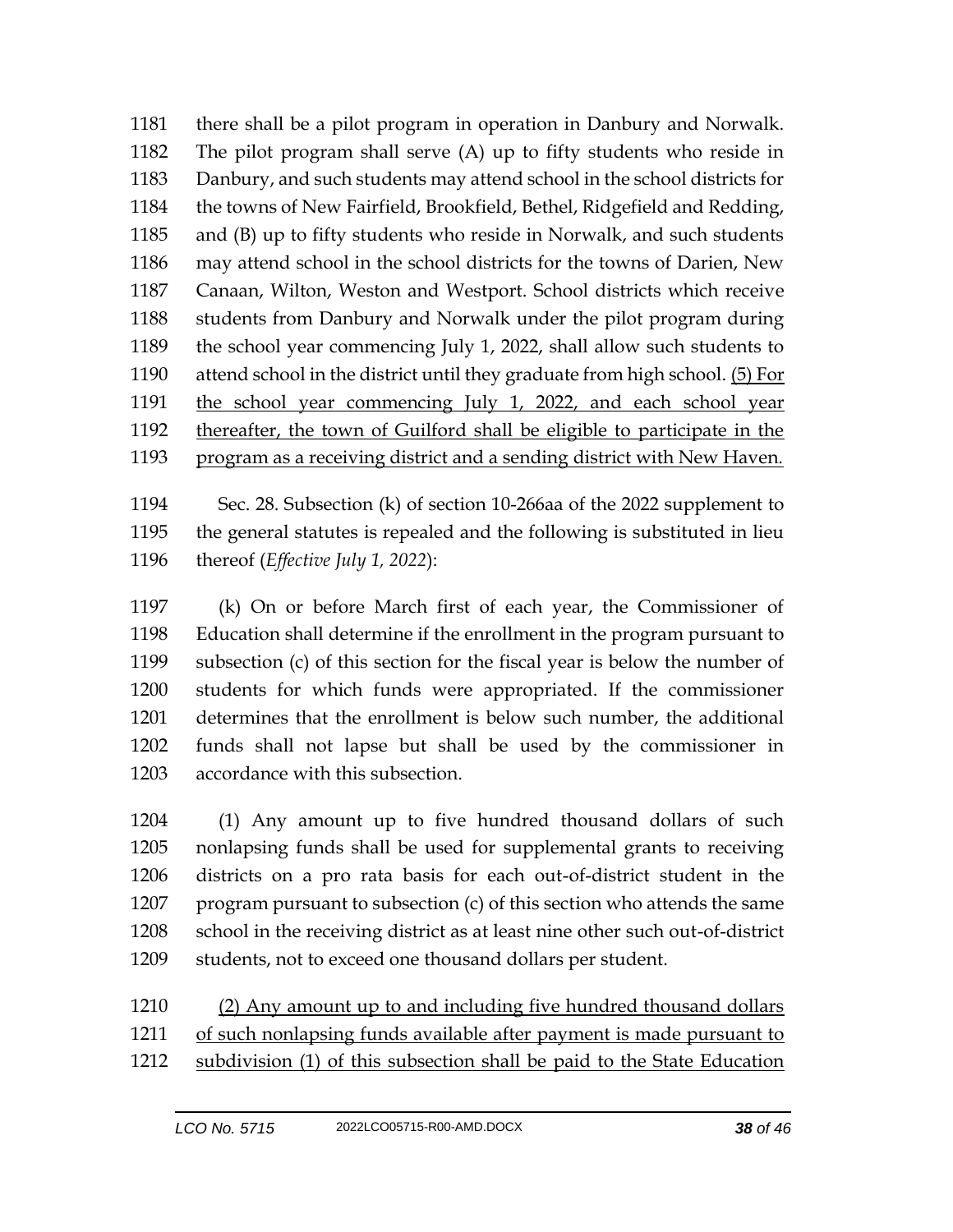Resource Center, established pursuant to section 10-357a, to provide

professional development to certified employees, in accordance with the

provisions of section 10-148a, and training for other school personnel in

receiving districts.

 **[**(2)**]** (3) Any **[**amount of**]** such nonlapsing funds **[**equal to or greater than five hundred thousand dollars, but less than one million dollars,**]** remaining after payment is made pursuant to subdivisions (1) and (2) of this subsection shall be used for **[**supplemental grants, in an amount determined by the commissioner, on a pro rata basis to receiving districts that report to the commissioner on or before March first of the current school year that the number of out-of-district students enrolled in such receiving district is greater than the number of out-of-district students enrolled in such receiving district from the previous school year**]** the provision of wrap-around services to students participating in the program, including, but not limited to, academic tutoring, family support and experiential learning opportunities.

 **[**(3) Any remaining nonlapsing funds shall be used by the commissioner to increase enrollment in the interdistrict public school attendance program described in this section.**]**

 Sec. 29. (*Effective from passage*) (a) There is established the state teacher shortage and retention task force. The task force shall develop a comprehensive report that includes recommendations that address (1) strategies to address attrition rates of teachers leaving the teaching profession, including incentives related to the Teachers' Retirement System, (2) the retention of teachers, (3) teacher shortages across subject matter disciplines, (4) the impact of retention and shortages in financially distressed school districts, and (5) streamlining teacher certification without diminishing standards or the professional value of a teaching certificate. In developing the report, the task force shall address issues relating to equity, diversity and inclusion, and examine strategies being used in other states to address teacher shortages and to attract and retain teachers.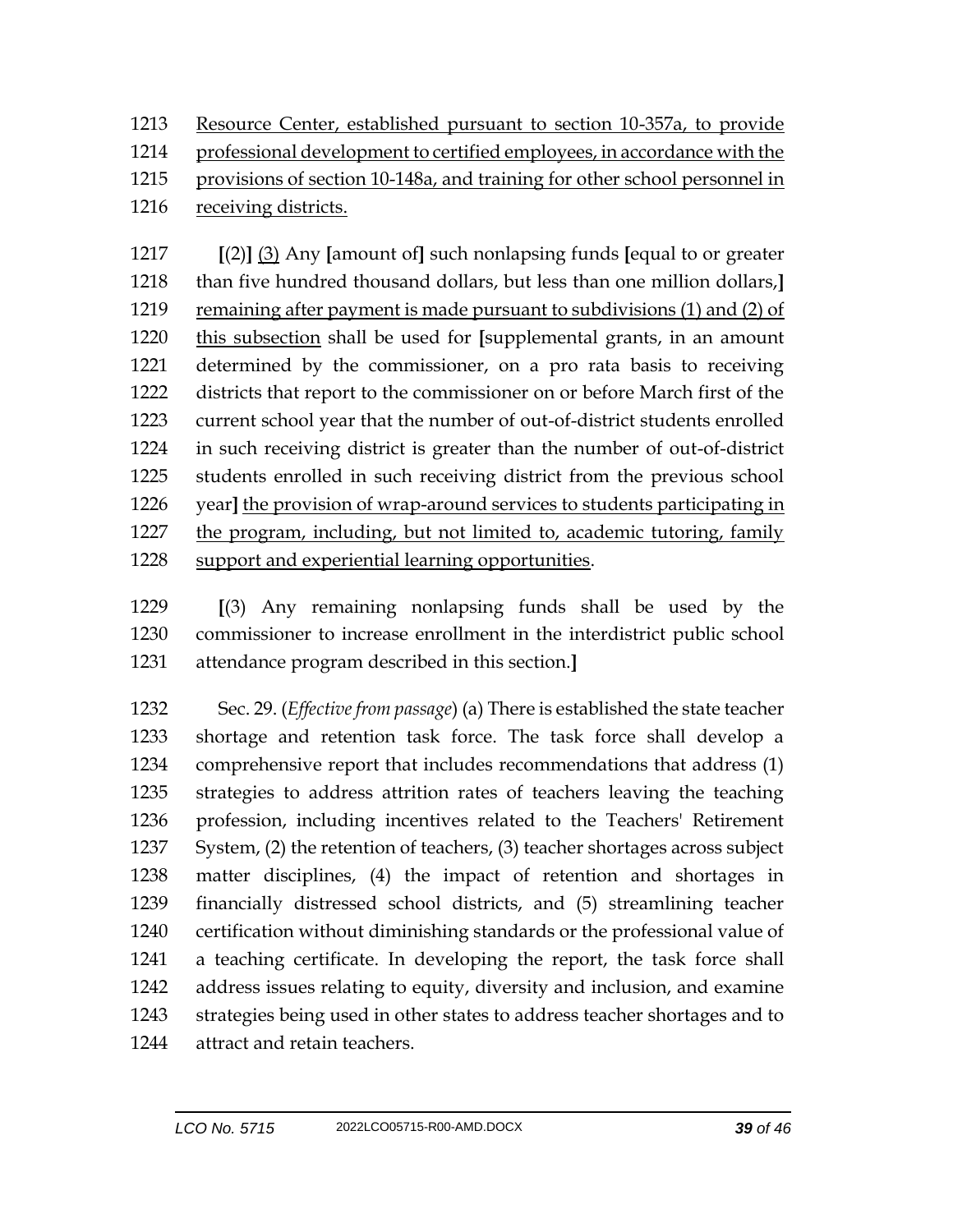(b) The task force shall consist of the following members:

 (1) Two appointed by the speaker of the House of Representatives, one of whom is a certified teacher teaching in grades six to twelve, inclusive, and recommended by the Connecticut Education Association, and one of whom is a certified teacher teaching in grades six to twelve, inclusive, and recommended by the American Federation of Teachers-Connecticut;

 (2) Two appointed by the president pro tempore of the Senate, one of whom is a certified teacher teaching in grades kindergarten to five, inclusive, and recommended by the Connecticut Education Association, and one of whom is a certified teacher teaching in grades kindergarten to five, inclusive, and recommended by the American Federation of Teachers-Connecticut;

 (3) One appointed by the majority leader of the House of Representatives, who is a certified teacher teaching in a priority school district, as described in section 10-266p of the general statutes, and 1261 recommended by the Connecticut Education Association;

 (4) One appointed by the majority leader of the Senate, who is a certified teacher teaching in a priority school district and recommended by the American Federation of Teachers-Connecticut;

 (5) One appointed by the minority leader of the House of Representatives, who is a certified administrator and recommended by the Connecticut Association of Schools;

 (6) One appointed by the minority leader of the Senate, who is a certified administrator serving as the principal of a school located in a priority school district and recommended by the Connecticut Association of Schools;

 (7) One appointed by the House chairperson of the joint standing committee of the General Assembly having cognizance of matters relating to education, who is a certified teacher and is serving as a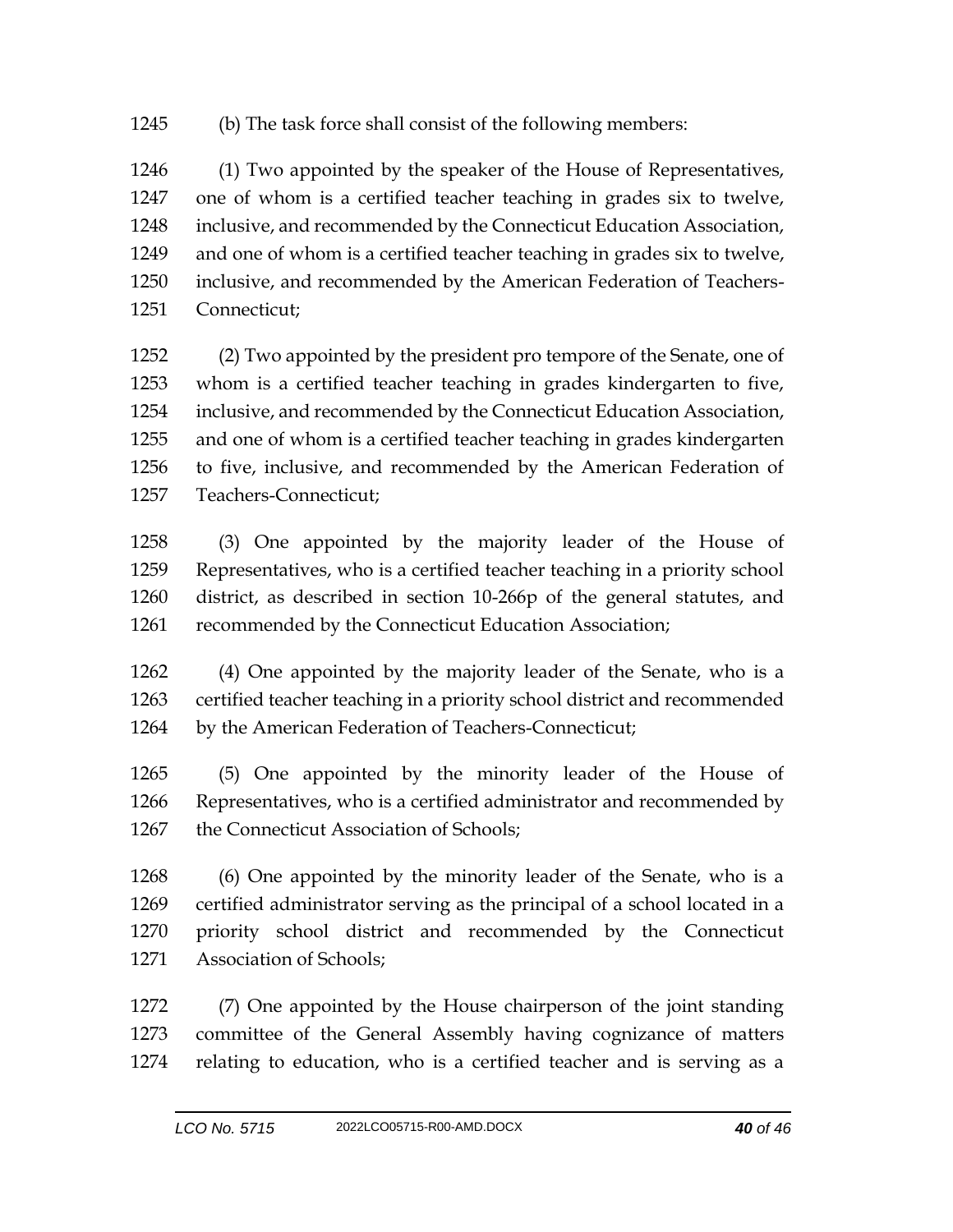member of the Minority Teacher Recruitment Policy Oversight Council, established pursuant to section 10-156bb of the general statutes, as amended by this act;

 (8) One appointed by the Senate chairperson of the joint standing committee of the General Assembly having cognizance of matters relating to education, who is a certified teacher and is serving, or has served, as a member of the Task Force to Diversify the Educator Workforce, established pursuant to section 10-156aa of the general statutes, as amended by this act;

 (9) One appointed jointly by the House and Senate ranking members of the joint standing committee of the General Assembly having cognizance of matters relating to education, who is a faculty member of an institution of higher education in the state and has expertise in teacher recruitment strategies and is recommended by the Connecticut chapter of the American Association of Colleges for Teacher Education;

(10) The Commissioner of Education, or the commissioner's designee;

 (11) The chief administrator of the Teachers' Retirement Board, or the chief administrator's designee; and

 (12) Four persons appointed by the Governor, one of whom is a member of the State Board of Education, one of whom is a member of the Technical Education and Career System board, and two of whom are representatives of the Connecticut Association for Public School Superintendents.

 (c) All initial appointments to the task force shall be made not later than thirty days after the effective date of this section. Any vacancy shall be filled by the appointing authority.

 (d) The speaker of the House of Representatives and the president pro tempore of the Senate shall select the chairpersons of the task force from among the members of the task force. Such chairpersons shall schedule the first meeting of the task force, which shall be held not later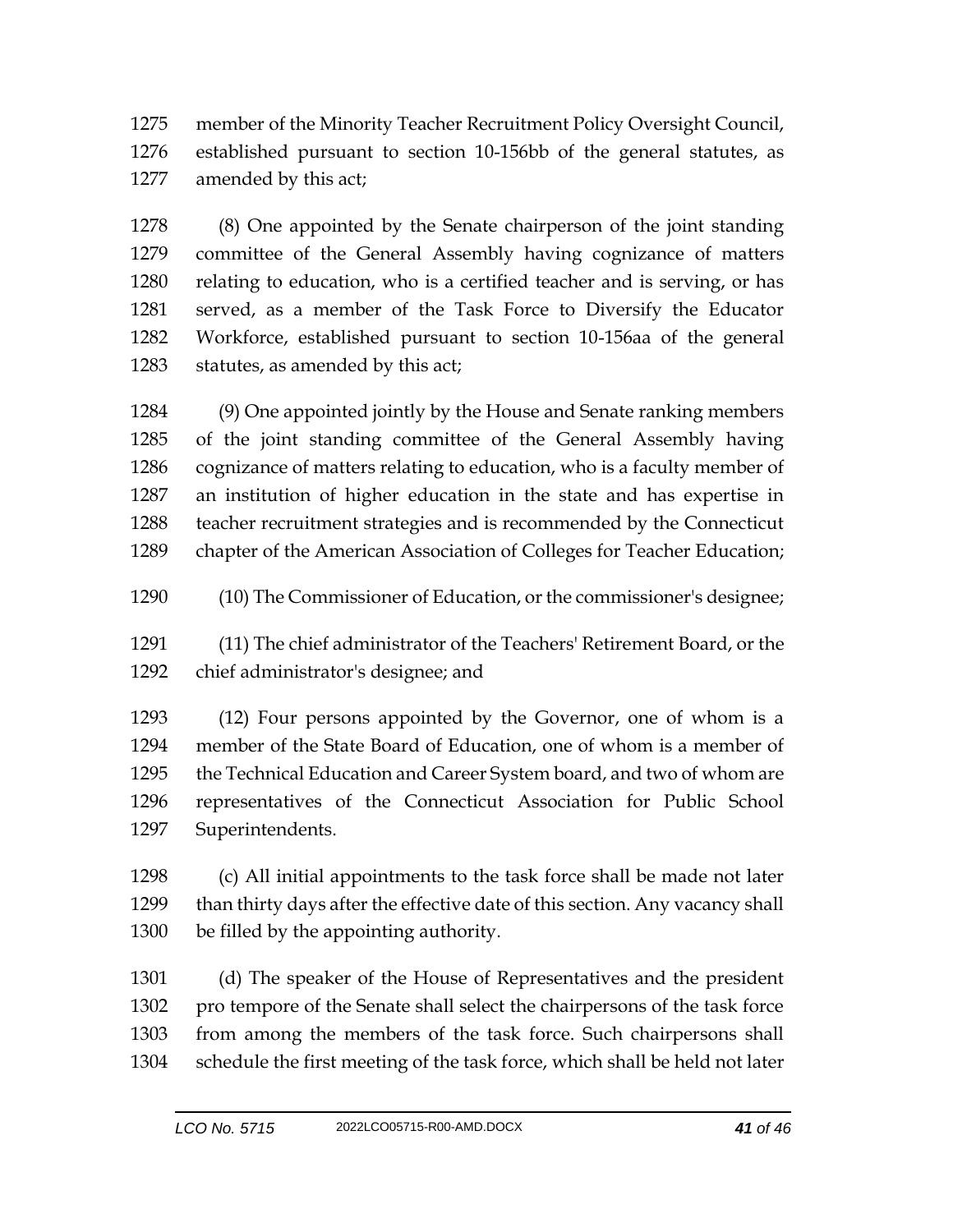## than sixty days after the effective date of this section.

 (e) The administrative staff of the joint standing committee of the General Assembly having cognizance of matters relating to education shall serve as administrative staff of the task force.

 (f) Not later than January 1, 2024, the task force shall submit a report on its findings and recommendations to the joint standing committee of the General Assembly having cognizance of matters relating to education and children, in accordance with the provisions of section 11- 4a of the general statutes. The task force shall terminate on the date that it submits such report or January 1, 2024, whichever is later.

 Sec. 30. (*Effective from passage*) The Department of Correction, in consultation with the Department of Education, shall conduct a study of how Unified School District #1, established pursuant to section 18- 99a of the general statutes, is funded and how such funding compares to the funding of other school districts and education programs. Such study shall include, but need not be limited to, (1) an examination of the average cost per pupil for students in Unified School District #1 and the amount per pupil received in state funding for the education of such students, and (2) a comparison of such per pupil costs and per pupil funding with other school districts and education programs in the state. Not later than January 1, 2023, the department shall submit a report on its findings and recommendations, if any, to the joint standing committee of the General Assembly having cognizance of matters relating to education and appropriations and the budgets of state agencies, in accordance with the provisions of section 11-4a of the general statutes.

 Sec. 31. Subdivision (2) of section 10-76a of the general statutes is repealed and the following is substituted in lieu thereof (*Effective July 1, 2022*):

 (2) "Child" means any person under **[**twenty-one**]** twenty-two years of age.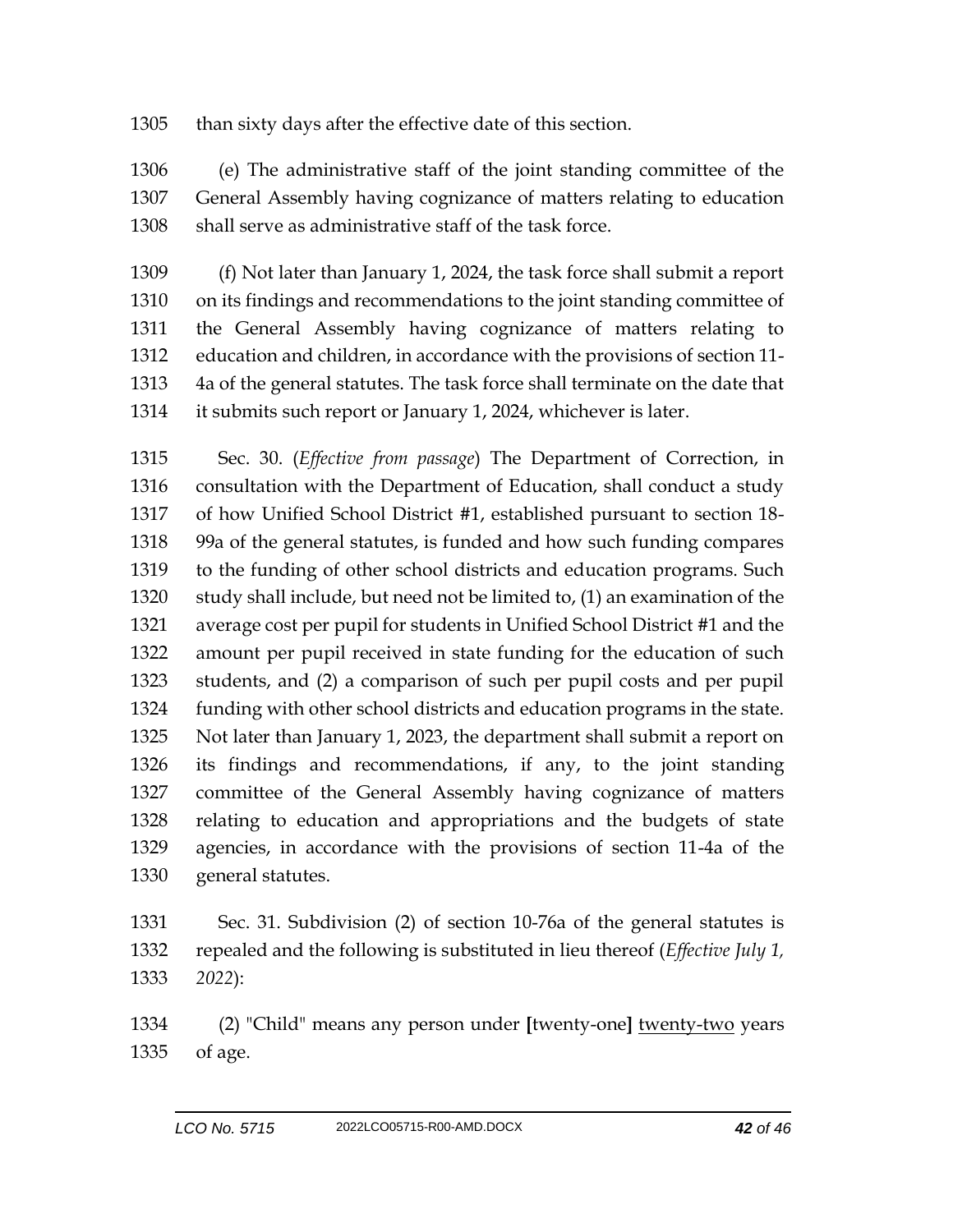Sec. 32. Section 10-16b of the 2022 supplement to the general statutes, as amended by section 376 of public act 21-2 of the June special session, is repealed and the following is substituted in lieu thereof (*Effective July 1, 2025*):

 (a) In the public schools the program of instruction offered shall include at least the following subject matter, as taught by legally qualified teachers, the arts; career education; consumer education; health and safety, including, but not limited to, human growth and development, nutrition, first aid, including cardiopulmonary resuscitation training in accordance with the provisions of section 10- 16qq, disease prevention and cancer awareness, including, but not limited to, age and developmentally appropriate instruction in performing self-examinations for the purposes of screening for breast cancer and testicular cancer, community and consumer health, physical, mental and emotional health, including youth suicide prevention, substance abuse prevention, including instruction relating to opioid use and related disorders, safety, which shall include the safe use of social media, as defined in section 9-601, and may include the dangers of gang membership, and accident prevention; language arts, including reading, writing, grammar, speaking and spelling; mathematics; physical education; science, which may include the climate change curriculum described in subsection (d) of this section; social studies, including, but not limited to, citizenship, economics, geography, government, history and Holocaust and genocide education and awareness in accordance with the provisions of section 10-18f; African-American and black studies in accordance with the provisions of section 10-16ss; Puerto Rican and Latino studies in accordance with the provisions of section 10-16ss; Native American studies, in accordance with the provisions of section 10-16vv; Asian American and Pacific Islander studies, in accordance with the provisions of section 33 of this act; computer programming instruction; and in addition, on at least the secondary level, one or more world languages; vocational education; and the black and Latino studies course in accordance with the provisions of sections 10-16tt and 10-16uu. For purposes of this subsection, world languages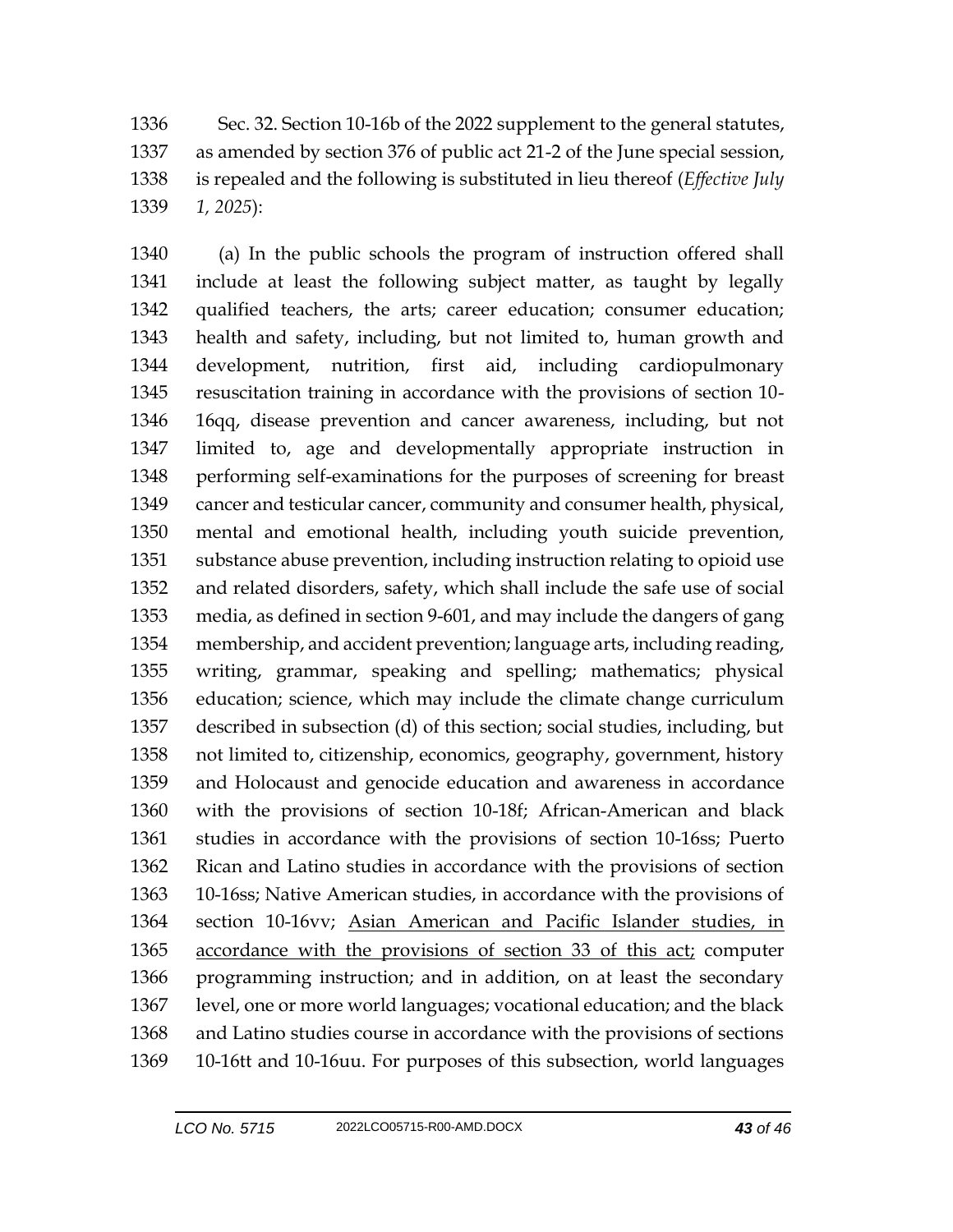shall include American Sign Language, provided such subject matter is taught by a qualified instructor under the supervision of a teacher who holds a certificate issued by the State Board of Education. For purposes of this subsection, the "arts" means any form of visual or performing arts, which may include, but not be limited to, dance, music, art and theatre.

 (b) If a local or regional board of education requires its pupils to take a course in a world language, the parent or guardian of a pupil identified as deaf or hard of hearing may request in writing that such pupil be exempted from such requirement and, if such a request is made, such pupil shall be exempt from such requirement.

 (c) Each local and regional board of education shall on September 1, 1982, and annually thereafter at such time and in such manner as the Commissioner of Education shall request, attest to the State Board of Education that such local or regional board of education offers at least the program of instruction required pursuant to this section, and that 1386 such program of instruction is planned, ongoing and systematic.

 (d) The State Board of Education shall make available curriculum materials and such other materials as may assist local and regional boards of education in developing instructional programs pursuant to this section. The State Board of Education, within available appropriations and utilizing available resource materials, shall assist and encourage local and regional boards of education to include: (1) Holocaust and genocide education and awareness; (2) the historical events surrounding the Great Famine in Ireland; (3) African-American and black studies; (4) Puerto Rican and Latino studies; (5) Native American studies; (6) Asian American and Pacific Islander studies; (7) personal financial management, including, but not limited to, financial literacy as developed in the plan provided under section 10-16pp; **[**(7)**]** (8) training in cardiopulmonary resuscitation and the use of automatic external defibrillators; **[**(8)**]** (9) labor history and law, including organized labor, the collective bargaining process, existing legal protections in the workplace, the history and economics of free market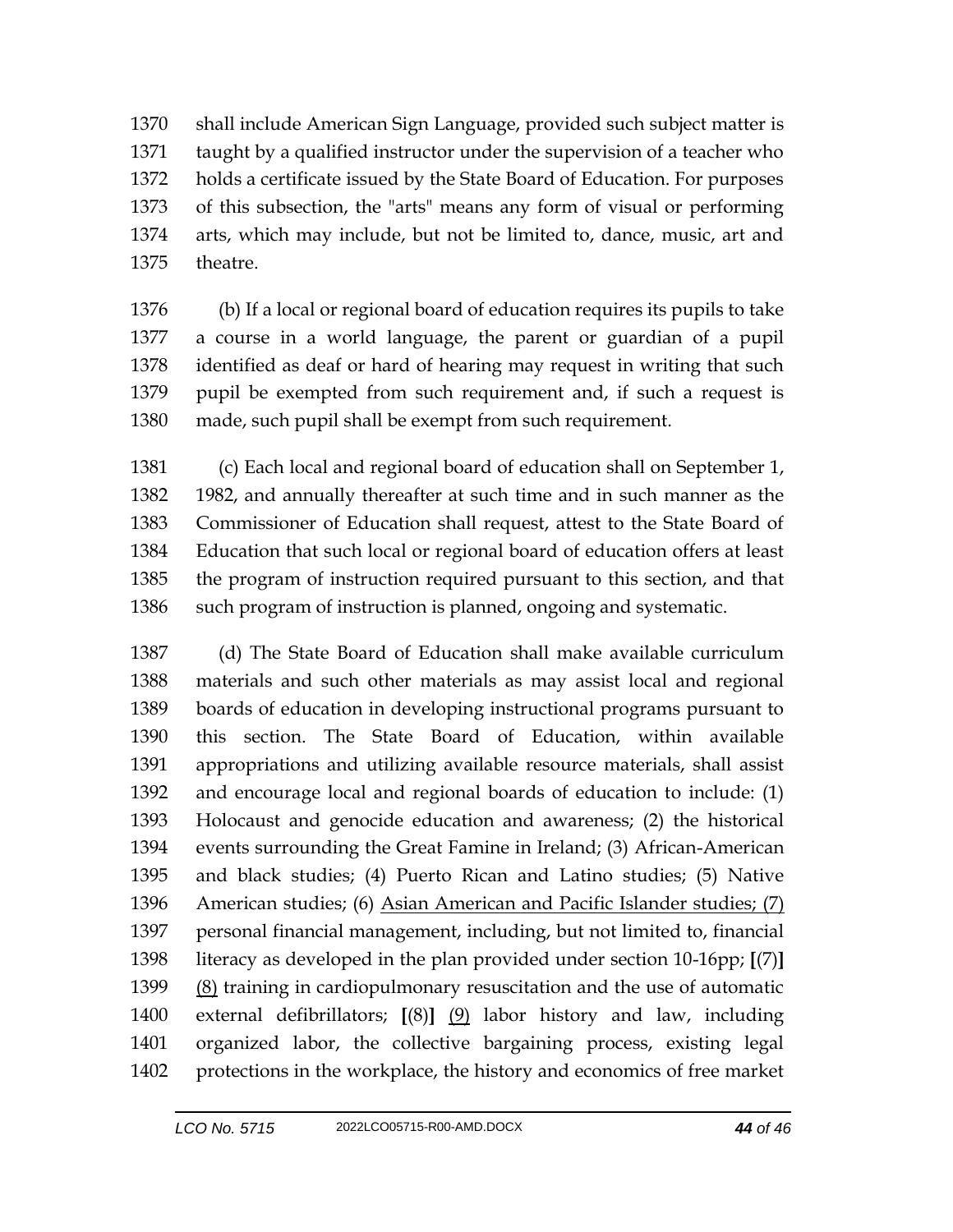capitalism and entrepreneurialism, and the role of labor and capitalism in the development of the American and world economies; **[**(9)**]** (10) 1405 climate change consistent with the Next Generation Science Standards; **[**(10)**]** (11) topics approved by the state board upon the request of local or regional boards of education as part of the program of instruction offered pursuant to subsection (a) of this section; and **[**(11)**]** (12) instruction relating to the Safe Haven Act, sections 17a-57 to 17a-61, inclusive. The Department of Energy and Environmental Protection shall be available to each local and regional board of education for the development of curriculum on climate change as described in this subsection.

 Sec. 33. (NEW) (*Effective July 1, 2022*) (a) For the school year commencing July 1, 2025, and each school year thereafter, each local and regional board of education shall include Asian American and Pacific Islander studies as part of the social studies curriculum for the school district, pursuant to section 10-16b of the general statutes, as amended by this act. Such Asian American and Pacific Islander studies shall include, but need not be limited to, a focus on (1) the history of Asian American and Pacific Islanders in the state, the region and the United States, and (2) the contributions of (A) Asian American and Pacific Islanders towards advancing civil rights from the nineteenth century to the present day, (B) individual Asian American and Pacific Islanders in government, the arts, humanities and sciences, and (C) Asian American and Pacific Islander communities to the economic, cultural, social and political development of the United States. In developing and implementing the Asian American and Pacific Islander studies curriculum, the board may utilize the curriculum materials made available by the State Board of Education pursuant to subsection (d) of section 10-16b of the general statutes, as amended by this act, or other existing and appropriate public or private materials, personnel and resources, provided such curriculum is in accordance with the state- wide subject matter content standards, adopted by the State Board of Education pursuant to section 10-4 of the general statutes.

(b) A local or regional board of education may accept gifts, grants and